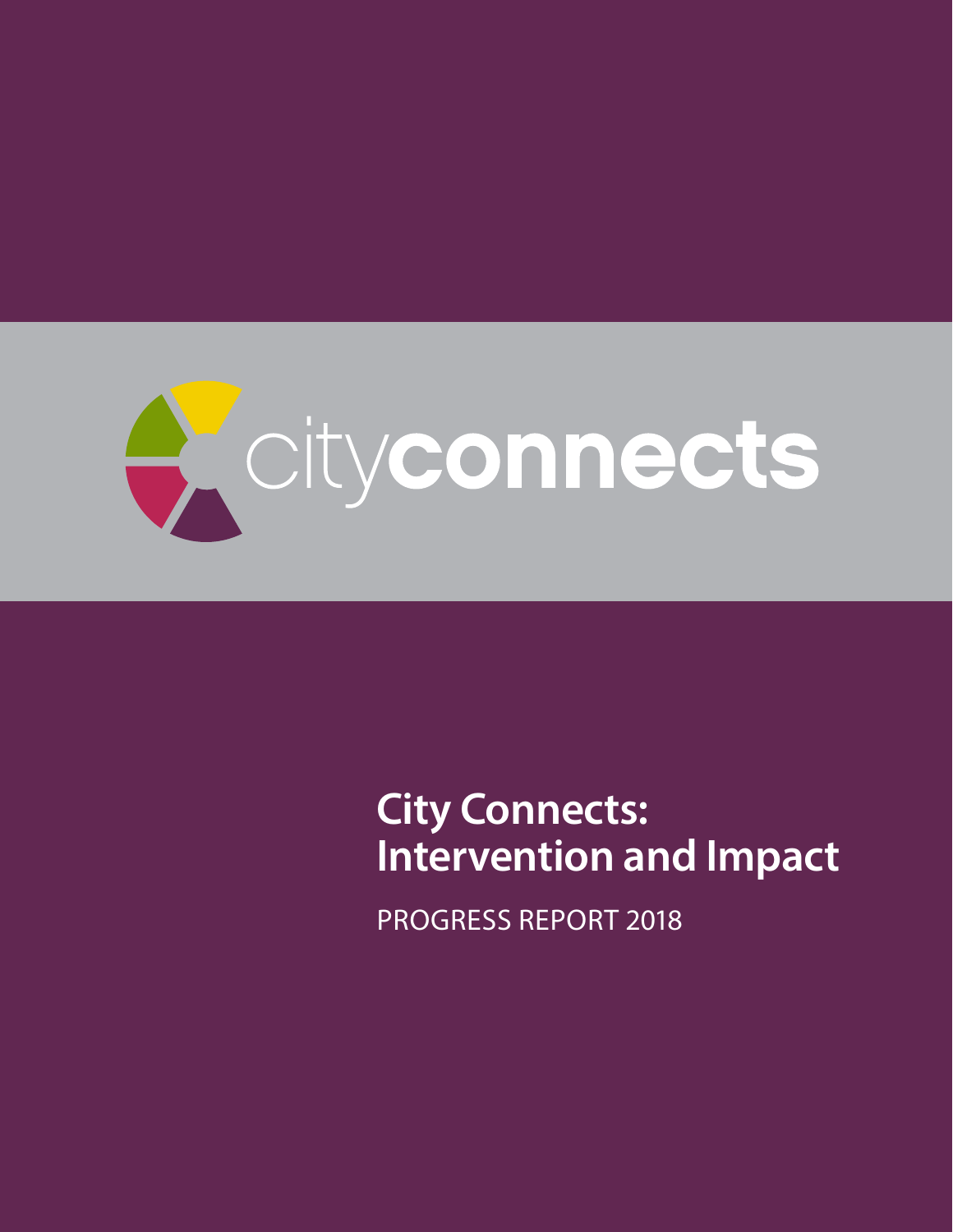## **ACKNOWLEDGEMENTS**

City Connects is grateful for the support of the public and private school districts with whom we partner in Boston, Springfield, Brockton, and Salem, Massachusetts; Dayton and Springfield, Ohio; New York, New York; Minneapolis, Minnesota; and Hartford, Connecticut. We thank the superintendents, data liaisons, administrators, and student support professionals who have helped introduce and support City Connects in their districts. The work of City Connects would not be possible without the support of the principals, teachers, staff, and students in our partner schools. City Connects is deeply indebted to the work and guidance of the late George F. Madaus, designer of the City Connects evaluation plan, and the late Thomas Kellaghan, one of its first external reviewers. Finally, we thank the Lynch School of Education, Boston College, and all of our funders; their generous support of City Connects has allowed us to help thousands of students achieve and thrive.

## **CURRENT FOUNDATION SUPPORT**

Barr Foundation The Better Way Foundation Catholic Schools Foundation Children's Aid Society Fireman Charitable Foundation GHR Foundation The Charles Hayden Foundation The Richard K. Lubin Family Foundation The Ludcke Foundation The Mathile Family Foundation The Herman and Frieda L. Miller Foundation The New Balance Foundation New Profit I. A. O'Shaughnessy Foundation Amelia Peabody Foundation The Philanthropic Initiative The Sheehan Family Foundation Strategic Grant Partners

## **GOVERNMENT AND DISTRICT SUPPORT**

U.S. Department of Education, Institute of Education Sciences Massachusetts Department of Elementary and Secondary Education Boston Public Schools Brockton Public Schools Hartford Public Schools Salem Public Schools Springfield Public Schools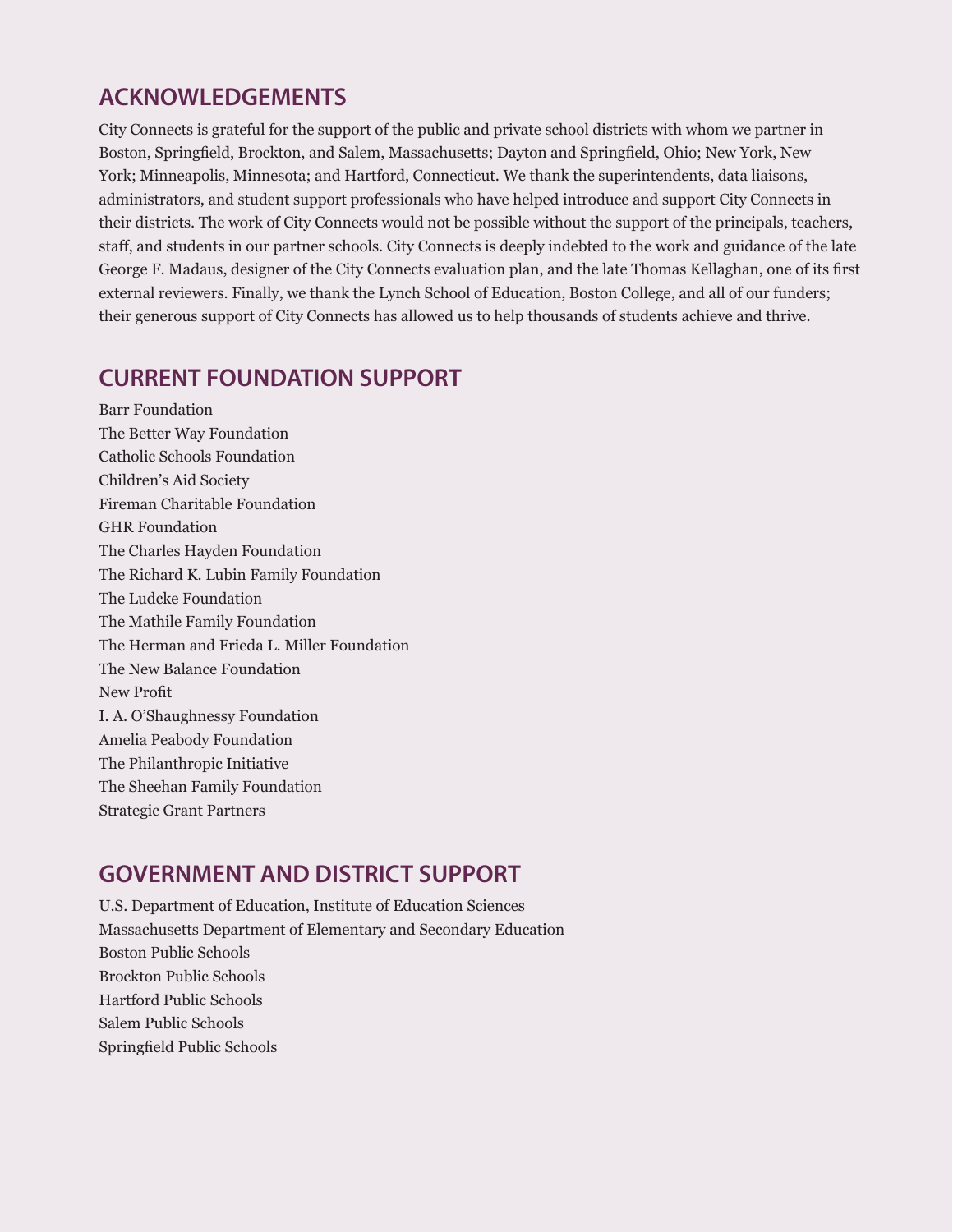# **Table of Contents**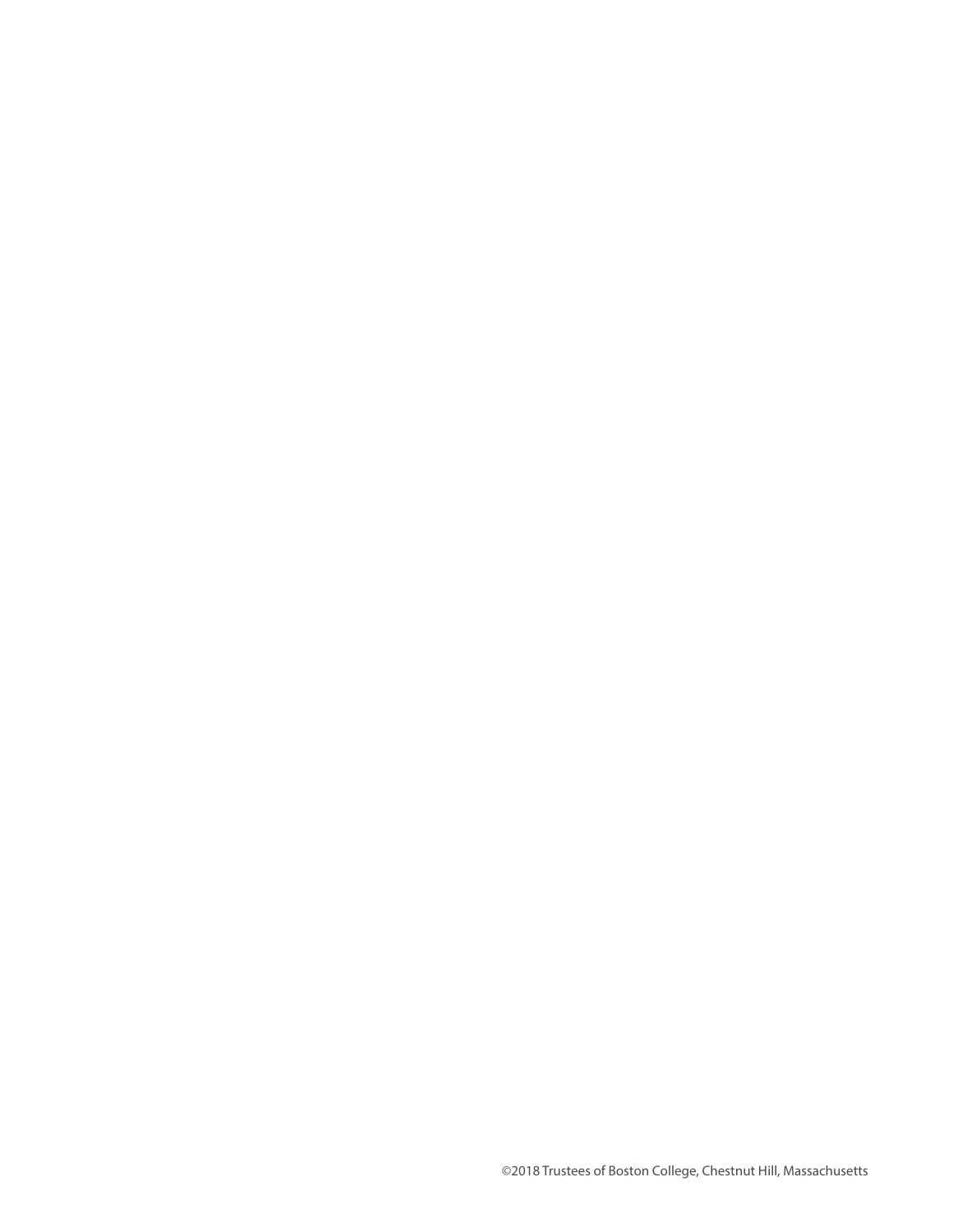# **Introduction**

Across America, children in high-poverty urban schools face out-of-school challenges that impede their success in the classroom and in life. In the 1960's, the Coleman Report and others concluded that socioeconomic background is a significant factor affecting students' academic achievement (Harrington, 1962; Coleman et al., 1966). Current research confirms that contexts beyond the school are critical, accounting for up to two-thirds of the variance in student achievement (Phillips et al., 1998; Rothstein, 2010).

The impact of poverty outside of school contributes to inequality in educational outcomes; in fact, Berliner (2013) has identified poverty as the single most critical factor to address in education reform. The achievement gap related to income has grown as the divide between the income levels of rich and poor families has widened (Duncan & Murnane, 2011; Reardon, 2011). Collectively, this work points to a straightforward conclusion: schools cannot close the achievement gap without a systemic approach to addressing out-of-school disadvantage (Bryk, Sebring, Allensworth, Luppescu, & Easton, 2010; Walsh & Murphy, 2003). Yet, as noted by Carter and Reardon (2014), while much research has been dedicated to documenting the consequences of inequality, less has focused on what can be done to reduce inequality.

City Connects emerged in response to the need for a systemic approach to addressing the outof-school factors that can impede a student's ability to succeed and thrive in school (Walsh & Brabeck, 2006). Its mission is to help students—academically, socially, emotionally, and physically—by connecting each and every child to a tailored set of prevention, intervention and enrichment services in the school and community. When a school implements City Connects, effective student support becomes central to its mission and day-to-day operations. The array of services and enrichments in the urban community also become central to the school's role in supporting students and evidence becomes available for evaluating effectiveness.

Starting more than fifteen years ago in a single Boston Public school, the partnership among Boston College, school districts, and community agencies continues to grow. As the 2017-18 school year began, City Connects was in 90 high-poverty urban public, Catholic, and charter schools across five states.

Evidence demonstrates that being in a City Connects school makes a difference for students. In elementary school, students in City Connects schools significantly outperform their peers on report card scores in reading, writing, and math (Walsh et al., 2014) and standardized test scores in reading and math (City Connects, 2014). After leaving City Connects and moving on to middle school, students scored higher on statewide math and English language arts tests than comparison peers who were never enrolled in a City Connects school (Walsh et al., 2014). Students previously enrolled in City Connects elementary schools later demonstrated lower rates of chronic absenteeism and dropped out of high school at about half the rate of comparison students (City Connects, 2014). The consistency of findings across methods, samples, and sites argues that City Connects is not merely associated with, but causes, these benefits for students (City Connects, 2016).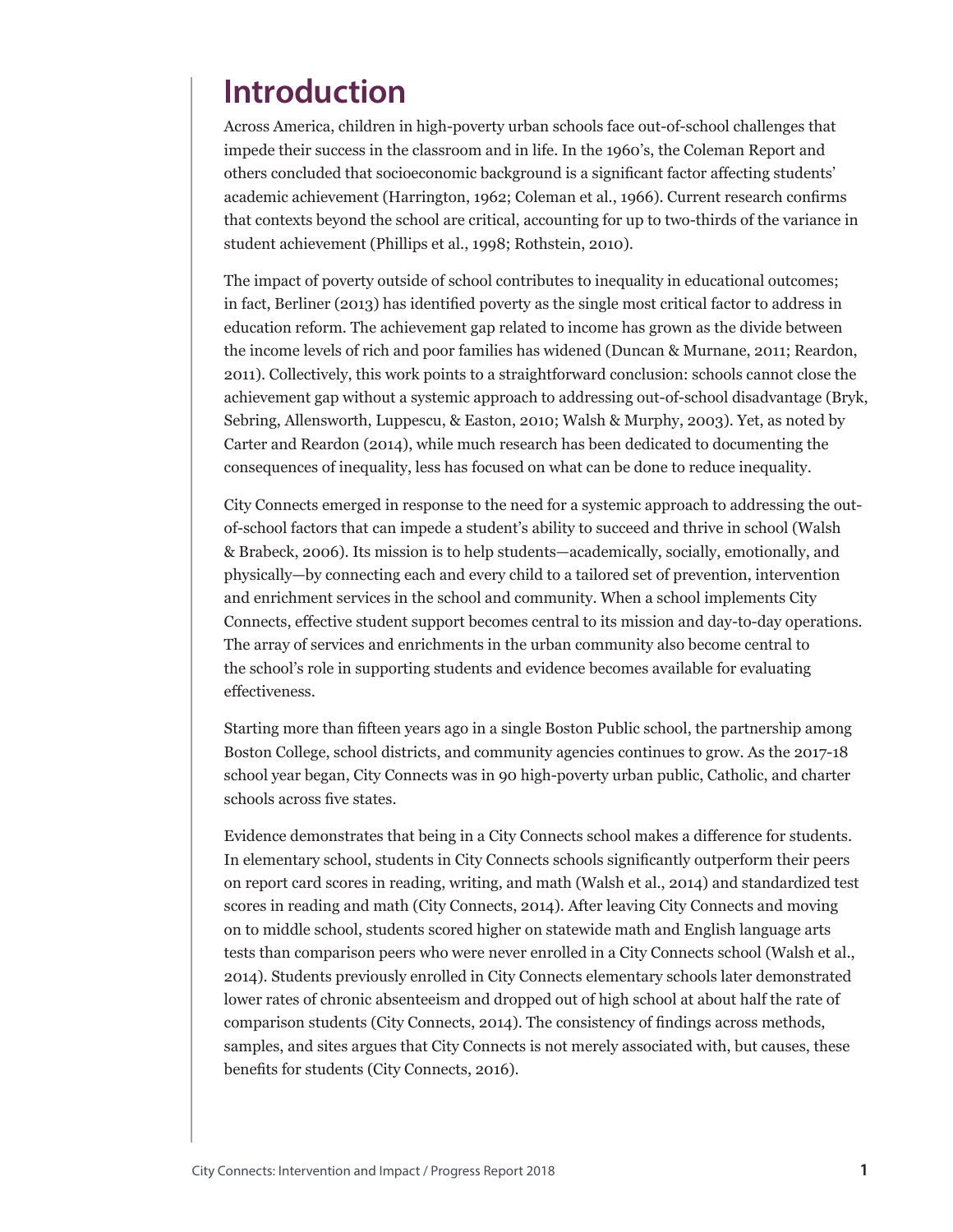There is now growing national recognition that schools need interventions like City Connects—evidence-based ways to provide comprehensive supports to students in schools. The national nonprofit research firm Child Trends has produced two reports on the evidence base for this work, which they term "integrated student support" (Moore et al., 2014, 2017). These reports concluded that broadly, the evidence for positive outcomes for students is promising.

With strong evidence that comprehensive student support benefits students, the next research frontier is to better understand how. In October 2017, the Center for Thriving Children, which houses City Connects, hosted the first national research conference on integrated student support. Researchers from across the country and beyond the U.S. convened to review the evidence and set a research agenda. At the conference, a broad consensus emerged that researchers must now seek to understand more deeply how integrated student support works, including the relative importance of different elements and features of specific interventions and the influence of, and impact on, the context of implementation.

In alignment with this call to research, we offer in this report an in-depth picture of the City Connects intervention and its implementation. We begin with the story of our growth and a rationale for City Connects. Next, we offer context on our current sites of implementation, followed by a description of elements of the City Connects model, including reviews of student strengths and needs and connections to services in the school and community. We present data illustrating the nature and scope of implementation of these elements of the intervention. We also describe the impact that the intervention has on schools, as reported by teachers and principals, and communities, as reported by community partner agencies.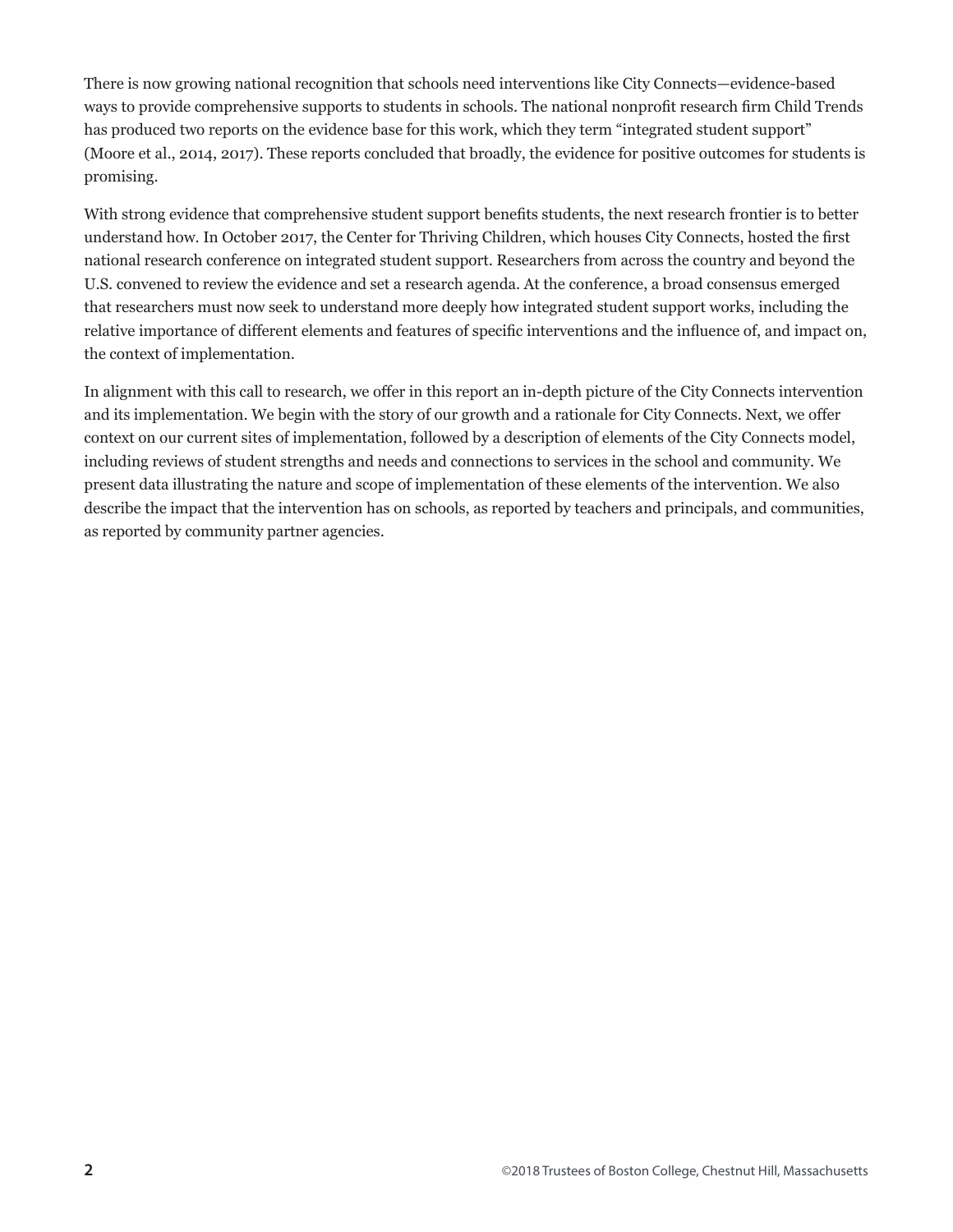# **The story of our growth**

### START UP

The partnership that led to City Connects began in the early 1990s. Researchers and leaders at Boston College, a Boston Public elementary school, and community agencies began to explore ways to address out-of-school factors that impact students' success and thriving in school.

The partners drew on best practices emerging at the time from research on student support. From 1999 to 2001, in an iterative process, they repeatedly convened school principals, teachers, other school and district staff, representatives of community agencies, and families to develop a practice that systematized the work traditionally done in schools by school counselors, nurses, psychologists, community partners, and others. The resulting system, designed to permit measurement of outcomes, was initially implemented in Boston schools in the 2001-02 academic year.

### **REPLICATE**

City Connects has proved replicable. It expanded to a new area of the city in the 2007-08 school year. It expanded to a distant site (Dayton, OH) and to urban Catholic schools in Boston in the 2008-09 academic year. Two years later, the success of City Connects led to the program's launch in the "Turnaround" (consistently low-performing) schools in the Boston Public district. City Connects also launched in public schools in Springfield, MA.

At early stages of growth and replication, evidence of positive outcomes for students began to accumulate. Over time, the evidence base has grown dramatically, demonstrating that City Connects students outperform their peers in measures of academic achievement in elementary school. These benefits persist into middle school and high school (lower chronic absenteeism; lower likelihood of dropout).

## SCALE

The expanding evidence base has led more districts and states to seek out City Connects as a comprehensive approach to supporting all students. It has expanded to districts in New York City (in partnership with Children's Aid Society); Springfield, OH; Brockton, MA; Minneapolis, MN; Hartford, CT; and Salem, MA. It is now implemented in 90 public, charter, and Catholic schools in five states, serving over 27,000 students. Anonymous surveys across the network consistently indicate high levels of satisfaction among principals, teachers, and community partners.

City Connects is now recognized nationally as a comprehensive approach to student support that can be delivered at low cost and that yields significant, positive outcomes for children's achievement and life chances.

Figure 1 illustrates the growth and development of City Connects.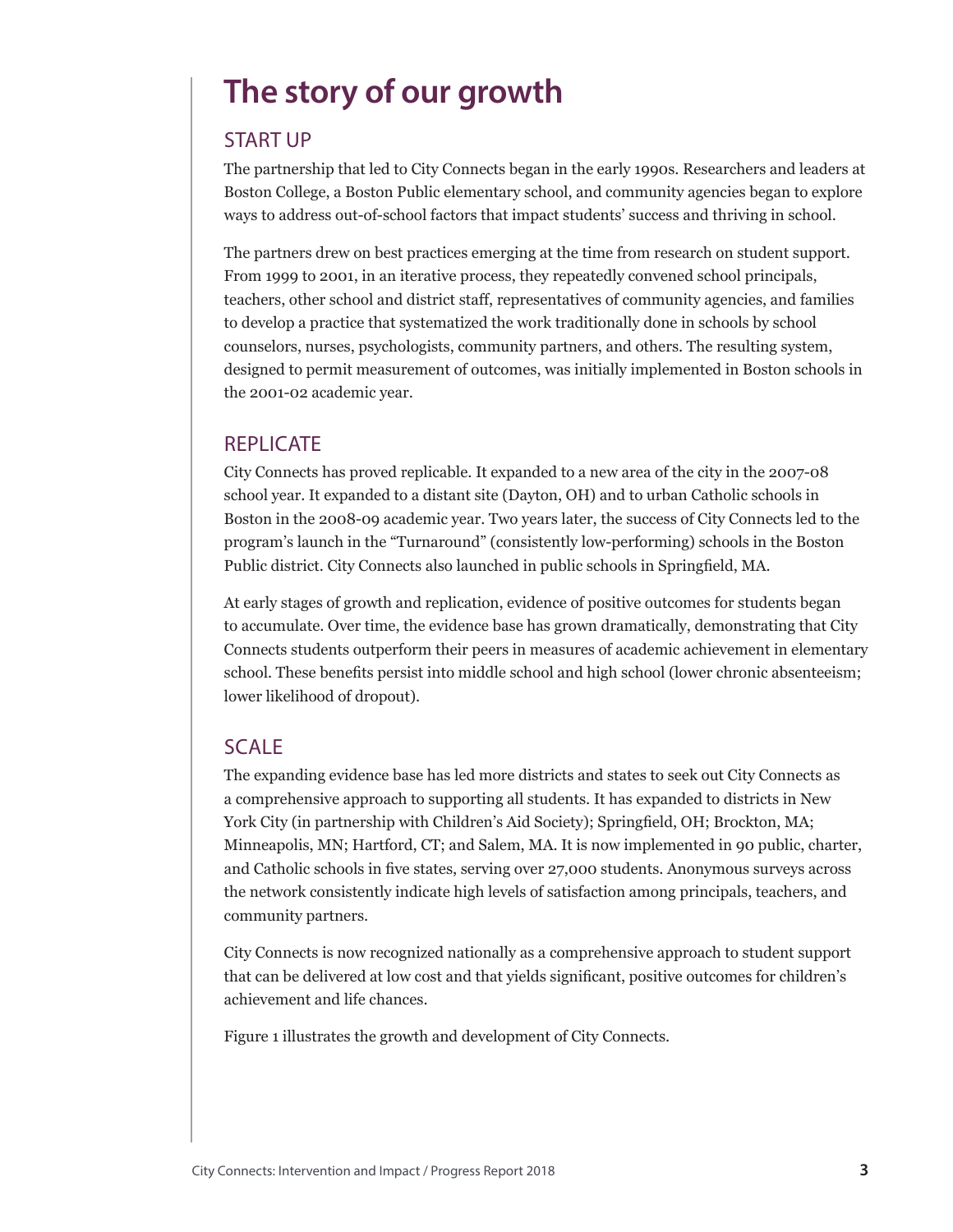| 2000-2001                                                                                                                        |                                                                                            |
|----------------------------------------------------------------------------------------------------------------------------------|--------------------------------------------------------------------------------------------|
| City Connects launches in 1 Boston<br>Public school.                                                                             |                                                                                            |
|                                                                                                                                  | 2007-2008                                                                                  |
|                                                                                                                                  | City Connects expands to additional<br>Boston Public schools in a new area of<br>the city. |
| 2008-2009                                                                                                                        |                                                                                            |
| City Connects expands to Boston<br>Catholic schools, and to its first distant<br>site: Dayton, OH.                               |                                                                                            |
|                                                                                                                                  | 2011-2012                                                                                  |
|                                                                                                                                  | City Connects launches in Springfield,<br>MA.                                              |
| 2013-2014                                                                                                                        |                                                                                            |
| City Connects expands to Springfield,<br>OH Catholic schools, an Ohio<br>community college, and New York City<br>public schools. |                                                                                            |
|                                                                                                                                  | 2014-2015                                                                                  |
|                                                                                                                                  | City Connects launches in Ohio charter<br>schools.                                         |
|                                                                                                                                  |                                                                                            |
| 2015-2016                                                                                                                        |                                                                                            |
| City Connects expands to Brockton, MA;<br>Minneapolis, MN Catholic schools; and                                                  |                                                                                            |
| Hartford, CT public schools.                                                                                                     | 2017-2018                                                                                  |

City Connects launches in Salem, MA.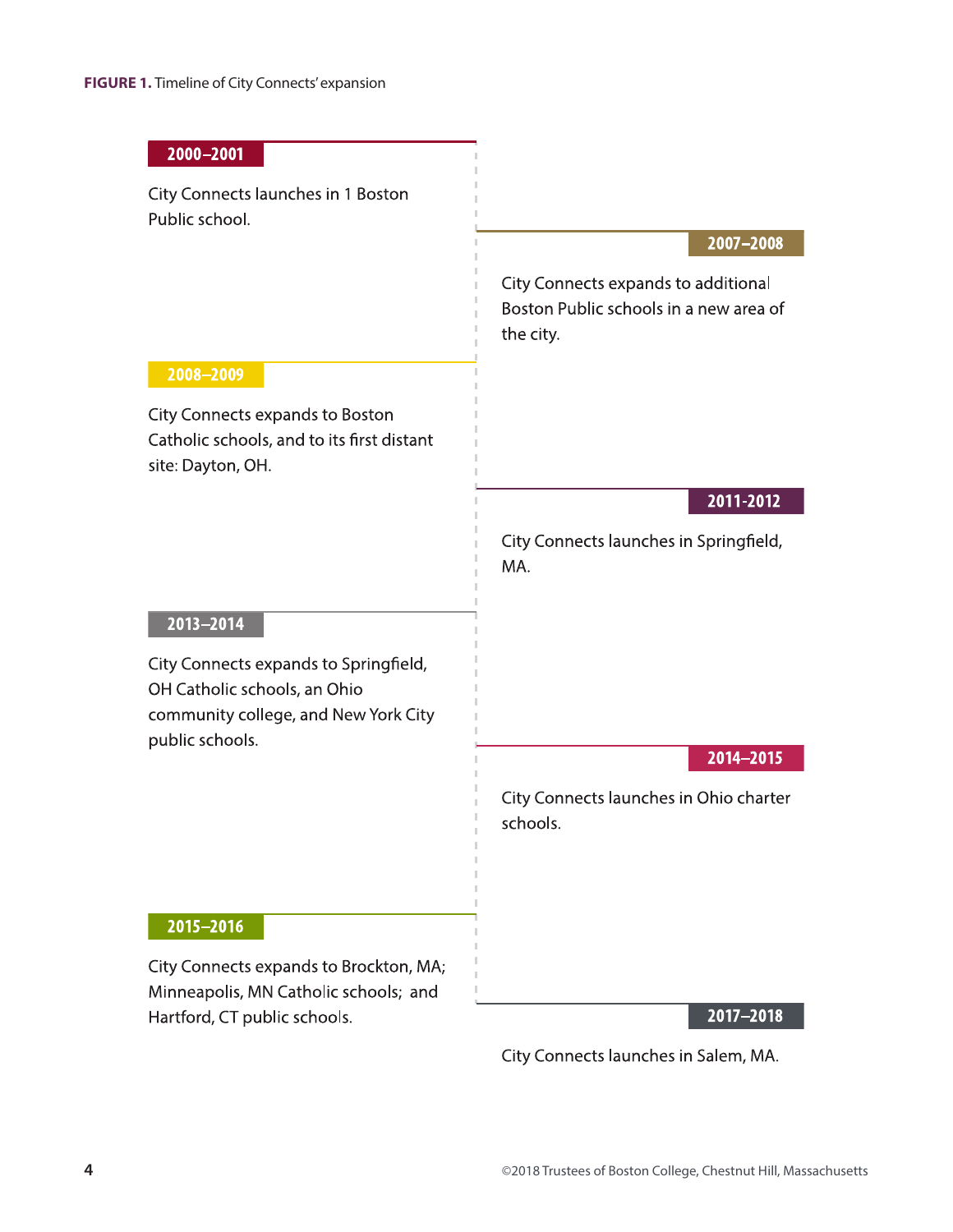# **Why City Connects?**

What happens outside of school can greatly impact what happens inside of school. For students living in poverty, out-of-school factors can be pervasive and severe. Students and their families may struggle with hunger, housing, medical issues, or other needs. A lack of time or resources may mean that needs remain unmet and connections that would benefit a student or a family are not made.

The City Connects approach to addressing these out-of-school factors is grounded in developmental science. **Four core principles** of effective practice emerging from the developmental sciences have informed the development of City Connects and guide the work of addressing the out-of-school factors that impact achievement.

### **COMPREHENSIVE**

Children develop across biological, psychological, and social domains (Bronfrenbrenner & Morris, 2006; Ford & Lerner, 1992). Each domain is simultaneously impacting each of the other domains (Rutter, 2007). For this reason, student support must take different developmental domains into account. At the same time, children's needs span a continuum of intensity, from mild to severe. Therefore, student support must be offered at various levels of intensity: prevention, early intervention, and intensive/crisis intervention (Adelman & Taylor, 2006).

### **CUSTOMIZED**

Child development is dynamic and complex, and each child experiences a unique interaction between personal characteristics and environment (Cicchetti & Sroufe, 2000). As a result, no two children's experiences or developmental trajectories are identical (Sameroff, 2009). Also, developmental science points to the value of addressing children's strengths in addition to their needs, creating conditions for resilience (Masten & Tellgen, 2012). Thus, to be effective, student support practices must take into account and tailor approaches based on the individual strengths and needs of every student in a school.

### COORDINATED

Developmental science points out the mutually influential relationships among a child and his or her home, school, and neighborhood (Bronfenbrenner & Morris, 2006). Aligning efforts across these contexts is especially important for children at economic disadvantage (Dearing et al., 2016; Garcıa Coll et al., 1996). For example, given the critical role of families in children's development, it is important that student support plans be coordinated with family collaboration. Also, effective student support involves an assessment of strengths and needs with teacher input. To provide the full array of supports students need, schools should leverage the work of providers and resources from the community (Brabeck & Walsh, 2003; D'Agostino, 2013). Coordination requires communication and systems for aligning the efforts of these people and groups.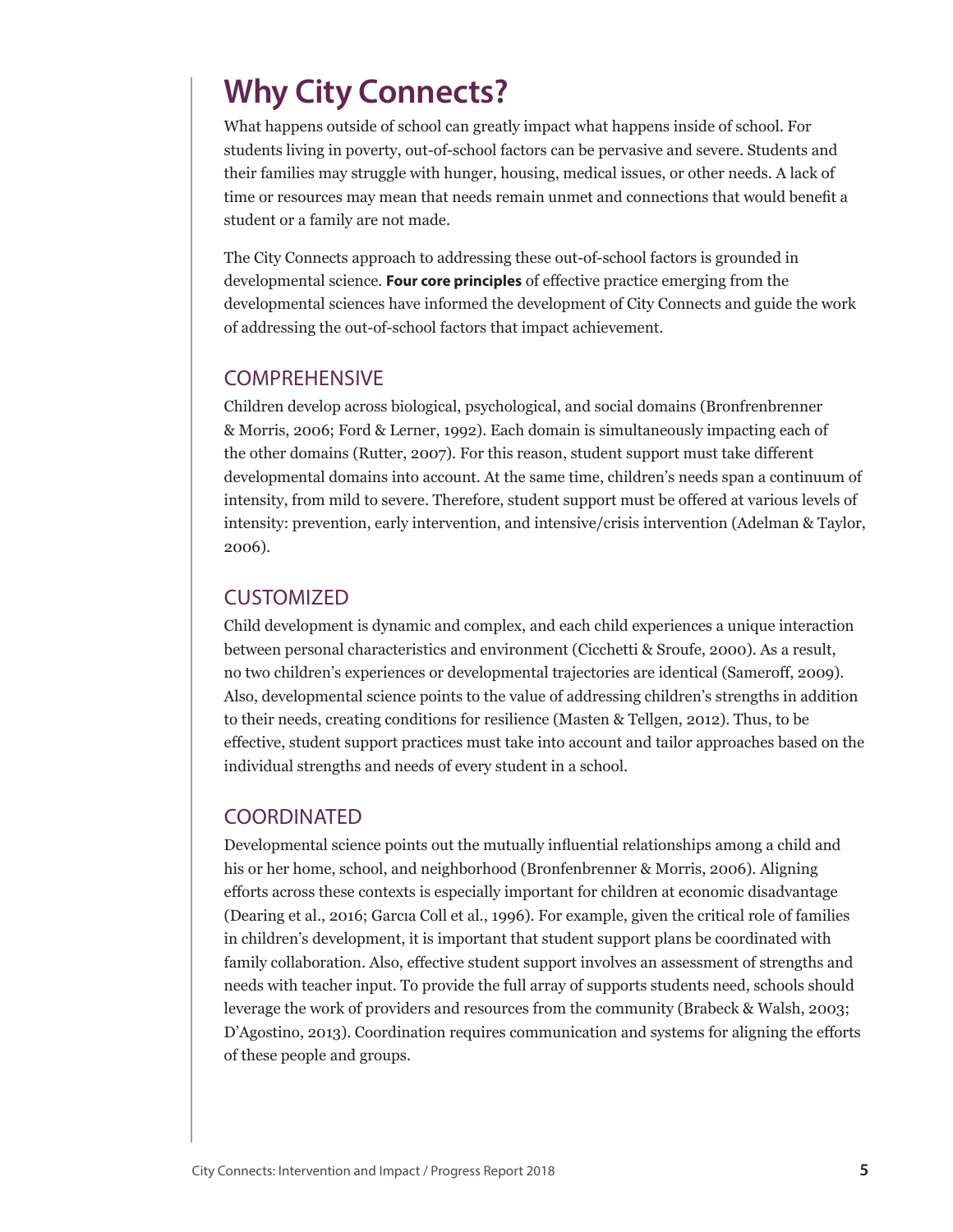## **CONTINUOUS**

Developmental science suggests that continuity of care in a safe, predictable, and stable environment positively impacts development (Waters, Weinfield, & Hamilton, 2000). Implementation of student support should promote this continuity and stability. Further, connecting students to the supports that best match their evolving strengths and needs is an iterative process because development is dynamic and changes over time. For example, early childhood experiences affect what happens in elementary school and beyond (Shonkoff & Phillips, 2000). As a result, children may need varying levels of support across the continuum of their development.

City Connects operationalizes these principles in its specific model for student support. As a comprehensive approach, City Connects considers the overlapping impact of four developmental domains—academic, social/ emotional, health, and family—on children's readiness to learn and thrive in school. See Figure 2.



**FIGURE 2.** The interaction of children's developmental domains

Supports and services are identified in all of these areas at the levels of prevention/enrichment, early intervention, or intensive intervention.

**Family**

The City Connects practice considers both strengths and needs of every student in a school across these domains, and connects each to services at appropriate levels of intensity in a **customized** way. The practice ensures that each and every child in a school is considered individually to find the unique combination of supports and services that will help that child to thrive.

Customization also occurs at the level of the school. Research indicates that the climate and overall social conditions of schools have consequences for academic development (Berkowitz et al., 2017; Thapa et al., 2013). To widen opportunities for enrichment, for prevention purposes, and also in cases when a need becomes evident within or across entire grade levels, supports are brought into the school to serve large numbers of students.

City Connects is **coordinated**, structurally linking districts and schools with community partners to make available the full array of supports and services students may need, as shown in Figure 3.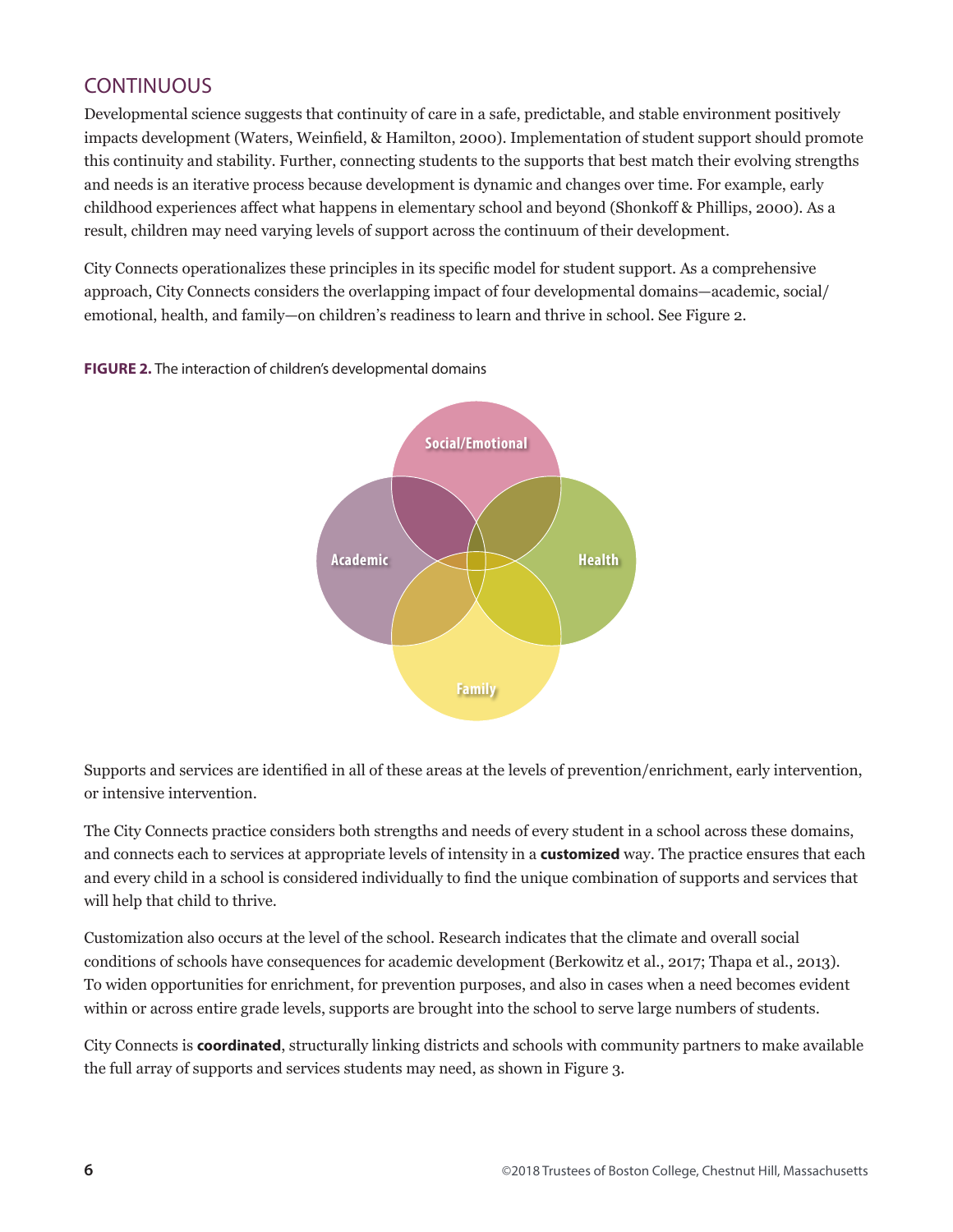#### **FIGURE 3.** The City Connects partnership



This partnership includes structures to enable coordination. For example, core processes ensure teacher input in a review of strengths and needs of every child, close collaboration with families in developing and carrying out individual support plans, and regular communication with community agencies providing services.

Finally, to ensure that student support is **continuous**, City Connects developed a practice in which the individual strengths and needs of every student are reviewed every year, and in which a secure, proprietary database makes it easy to follow up on each student's service referrals and progress throughout the school year and across years.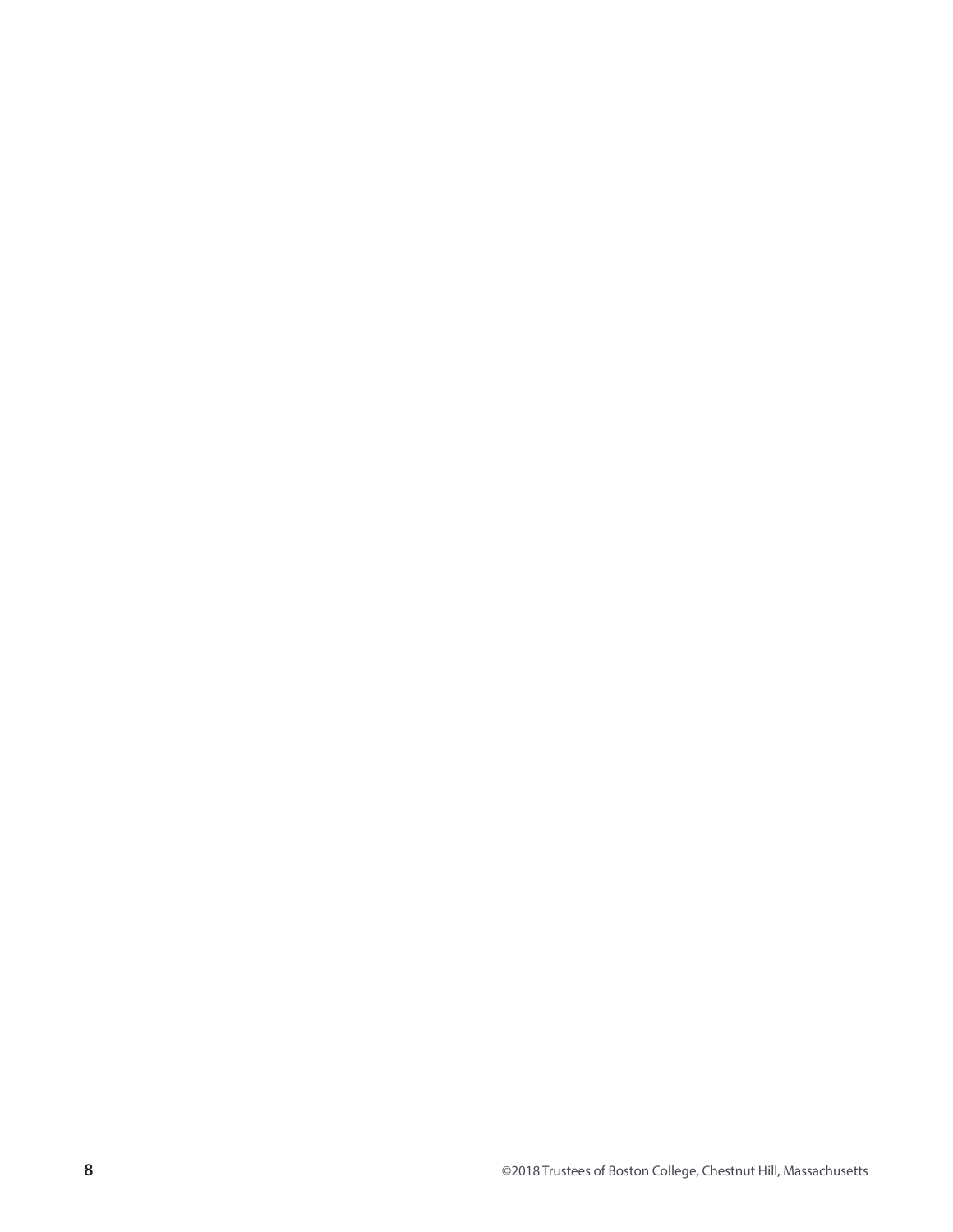# **Model and implementation**

# Model

The City Connects approach for collaborating with a school district to implement its model is grounded in the literature on implementation science informing sustainable interventions (Foley et al., 2015). Before implementation, a steering committee is formed, typically in the spring, with representation from both City Connects and the district. The committee engages in several stages of planning. First, City Connects works with the district to conduct a needs assessment, seeking the input of principals, teachers, families, students, and community agencies to understand current strengths and needs in the area of student support. An environmental scan identifies a range of agencies and resources in the community. Next, City Connects reports findings to the district and, if the district decides to move forward with implementation, provides infrastructure and supports, including materials for recruiting and hiring, and an orientation process for principals. This process enables a shared vision for success and alignment of priorities.

Following this planning process, implementation is launched, typically at the start of an academic year. There are five key components of the implementation model:

## 1. CITY CONNECTS COORDINATOR

At the core of the intervention is a City Connects Coordinator in each school, trained as a school counselor or school social worker, who connects students to a customized set of services through collaboration with families, teachers, school staff, and community agencies. The Coordinator follows standardized practices codified in the City Connects Practice Manual, as shown in Figure 1 and detailed in the components below.

In some districts, the Coordinator is a new position created in the school, and in others, an existing position, such as a school counselor role, is redefined to include responsibility for implementing the City Connects model. Depending on the size of the school, two Coordinators may be hired. Typically, there is one Coordinator for every 400 students in the school.

## 2. WHOLE CLASS REVIEW

The Coordinator works with each classroom teacher to review each and every student in the class and develop customized support plans that addresses their individual strengths and needs. There are five aspects of the Whole Class Review (WCR):

- 1. Identifying the strengths and needs of each student across four domains (academic, social/emotional/behavioral, health, and family)
- 2. Identifying and locating appropriate school- and/or community-based services and enrichments
- 3. Establishing the connection between these service providers and individual children and their families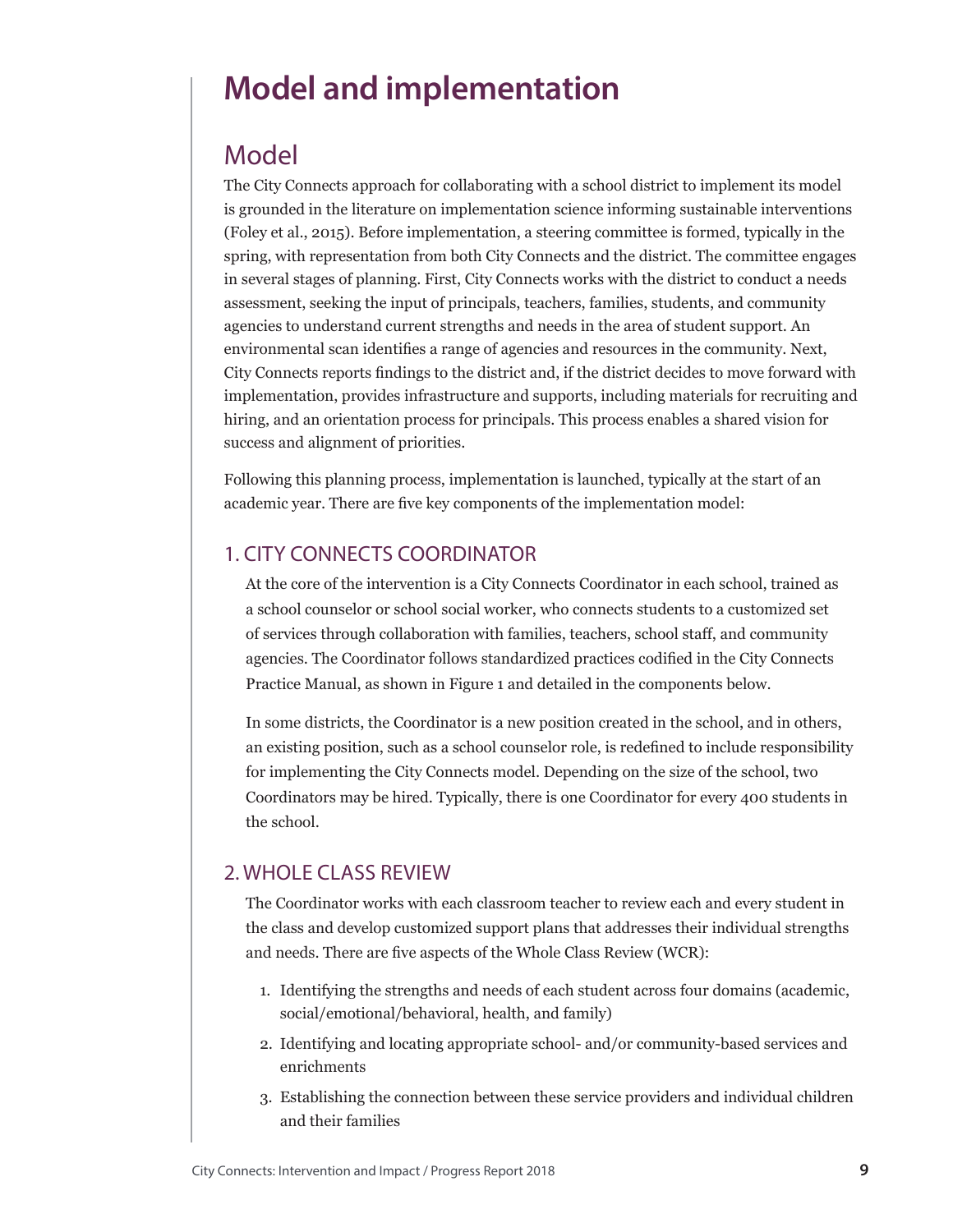- 4. Documenting and tracking the delivery of services
- 5. Following up to ensure appropriateness of fit

As they conduct the WCR, at the most general level, the teacher and Coordinator group the students in a class into three tiers: strengths and minimal risk (Tier 1); strengths and mild (Tier 2a) to moderate (Tier 2b) risk; or strengths and severe risk (Tier 3).

### 3. INDIVIDUAL STUDENT REVIEW

Students identified as having intensive needs, at any point during the school year, receive an Individual Student Review (ISR). A wider team of professionals discuss and develop specific measureable goals and strategies for the student. The ISR is conducted by the student support team—an existing school structure that can include school psychologists, teachers, principals, nurses, and occasionally community agency staff members—that is typically led by the Coordinator. The Coordinator communicates with the family before and after the ISR. Typically, 8% to 10% of the students in a school receive an ISR in a given year.

## 4. COMMUNITY AGENCY PARTNERSHIPS

A critical aspect of the Coordinator's role is developing and maintaining partnerships with community agencies and institutions. These relationships are vital to providing all students with the supports and enrichments they need to thrive. In 2016-17, over 212,000 services were delivered by more than 1,100 different community partners.

## 5. CONNECTING STUDENTS TO SERVICES, TRACKING, AND FOLLOWING UP

During and after these conversations with teachers, school staff and leaders, and community agency representatives, City Connects Coordinators connect each student to the particular enrichment and service programs that will best meet his or her strengths and needs. Coordinators work closely with families as students are referred and connected to particular enrichments and services.

To aid with the process, and to permit streamlined tracking and follow-up, City Connects has developed a proprietary web-based database, the Student Support Information System (SSIS). SSIS allows for secure collection of data on student reviews, individual student plans, service referrals, and providers (both schoolbased and community agencies) who deliver services. The database systematizes the work of referring students to services, contributing to efficiency and helping to enable one Coordinator to serve 400 students. SSIS data are used for three purposes: 1) record-keeping at the individual and school level; 2) monitoring and evaluating the implementation of the intervention throughout the school year; and 3) conducting research on the effectiveness of the intervention.

Services can be classified into three broad categories: prevention and enrichment, early intervention, and intensive/crisis intervention. Each category includes services of different types. The tailoring of services is accomplished through different combinations of quantity and type of services from these three broad categories, resulting in a unique set of services for each student.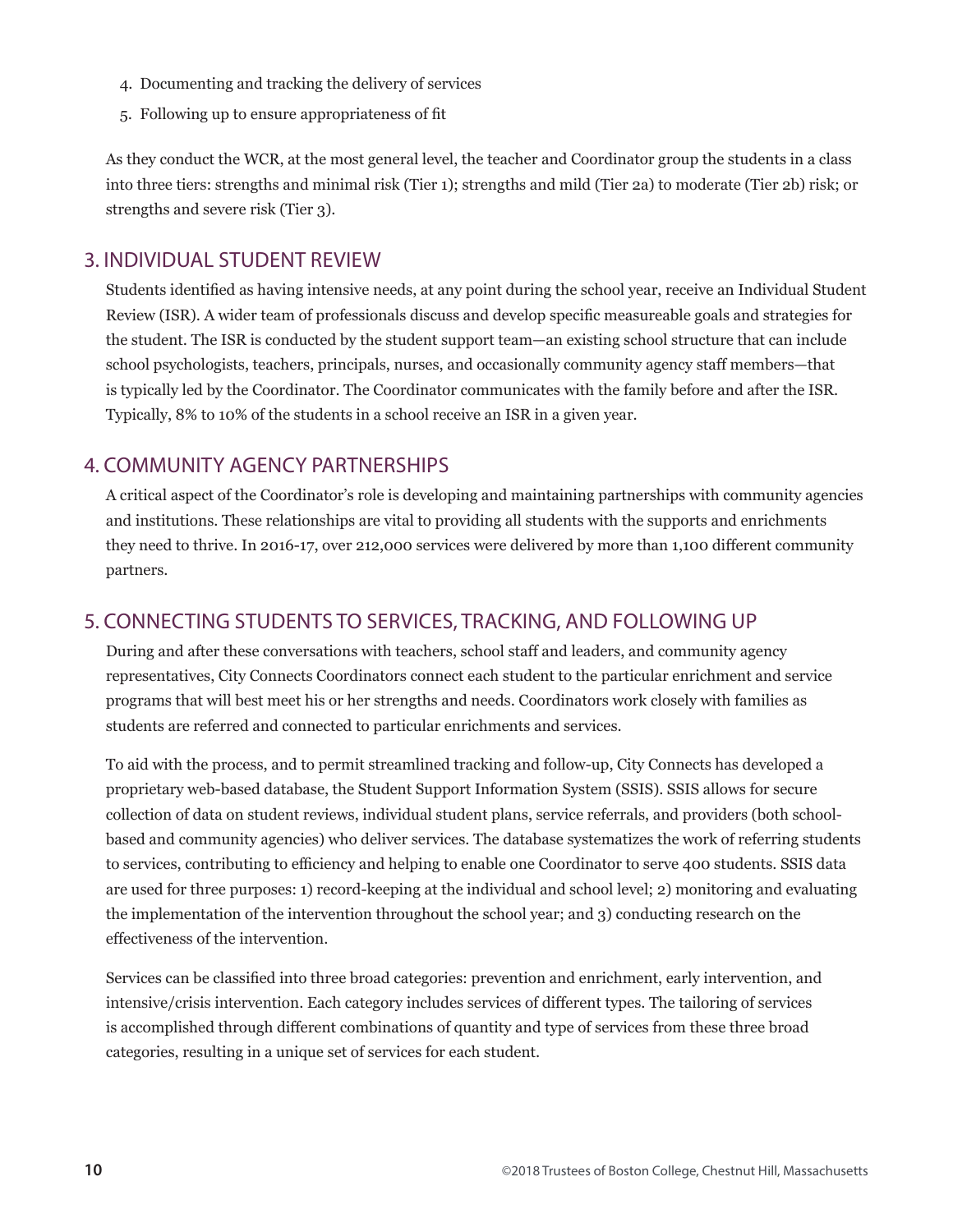Figure 4 provides a visual overview of the core work of the City Connects Coordinator within the context of the school and community.





# Context of implementation

City Connects was implemented in 84 schools in five states across 10 school districts (totaling 29,936 students) in the 2016-17 school year. Seven of the 10 school districts were public school districts and three were Catholic school districts. Schools served students ranging from pre-kindergarten through grade 12, with a majority of schools serving students in kindergarten through eighth grades. Table 1 presents a summary of pre-kindergarten through grade 12 student characteristics for each school district as well as an average across all City Connects schools.

The information on student demographics presented in Table 1 highlights the significant academic and financial needs that students in City Connects schools experience. In City Connects schools, 85% of the population includes minority students; almost half of the student population identify as Hispanic and a quarter identify as Black. There are differences across districts in student race/ethnicity, highlighting the varied contexts in which City Connects is implemented. For example, compared to the overall City Connects sample, Ohio Public Schools serve significantly more Black students; New York City and Hartford Public Schools serve significantly greater numbers of Hispanic students; and Boston Public Schools serve the greatest number of Asian students. City Connects Catholic schools are more likely than public schools to serve White students.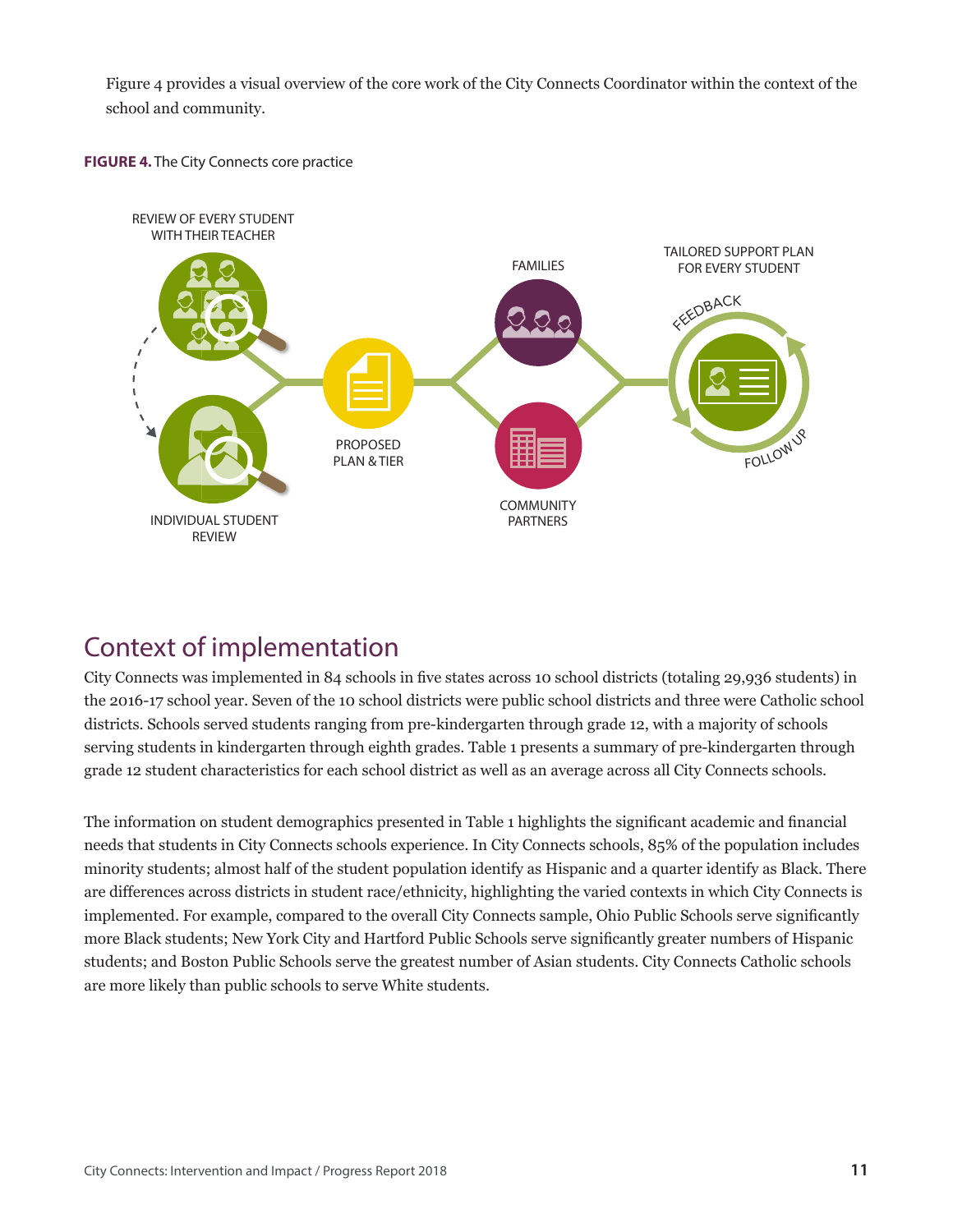|                                              | <b>Boston</b><br>Public | Springfield<br>Public | <b>Brockton</b><br>Public | Holyoke<br>Public | <b>Hartford</b><br><b>Public</b> | New York<br><b>City Public</b> | <b>Ohio</b><br>Public | <b>Boston</b><br>Catholic | <b>Ohio</b><br>Catholic | Minn.<br>Catholic | City<br>Connects |
|----------------------------------------------|-------------------------|-----------------------|---------------------------|-------------------|----------------------------------|--------------------------------|-----------------------|---------------------------|-------------------------|-------------------|------------------|
| <b>Number of Students</b>                    | 8,638                   | 5,957                 | 375                       | 937               | 3,389                            | 2,937                          | 854                   | 3,597                     | 1,423                   | 1,829             | 29,936           |
| Number of Schools                            | 20                      | 15                    | 1                         | $\overline{2}$    | 8                                | 9                              | $\overline{2}$        | 14                        | $\overline{4}$          | 9                 | 84               |
| % Female                                     | 47.1%                   | 47.8%                 | 48.2%                     | 45.3%             | 47.7%                            | 48.7%*                         | 51.6%                 | 50.5%*                    | 52.7%*                  | 50.1%*            | 48.4%            |
| % English Language<br>Learners               | 37.3%                   | 17.6%                 | 21.1%                     | 16.8%             | 28.0%                            | 22.9%                          | NA                    | NA                        | NA                      | 27.2%*            | 27.5%            |
| % Economically<br>Disadvantaged <sup>1</sup> | 58.5%                   | 79.1%                 | 54.9%                     | 67.8%             | 82.9%                            | 82.7%                          | 76.0%                 | NA                        | NA                      | 77%*              | NA <sup>1</sup>  |
| % Special Education                          | 19.3%                   | 19.5%                 | 18.8%                     | 23.2%             | 18.0%                            | 24.1%                          | 7.2%                  | <b>NA</b>                 | <b>NA</b>               | NA                | 19.5%            |
| % Race/Ethnicity                             |                         |                       |                           |                   |                                  |                                |                       |                           |                         |                   |                  |
| Black                                        | 30.2%                   | 19.3%                 | 53.2%                     | 2.3%              | 30.9%*                           | 21.7%                          | 93.4%                 | 25.2%*                    | $18.7\%$ *              | 22.5%*            | 26.9%            |
| White                                        | 15.1%                   | 8.4%                  | 22.1%                     | 24.7%             | $1.8\%$ *                        | 2.9%                           | 3.2%                  | $26.6\%$ *                | 57.3%*                  | $23.1\%$ *        | 15.0%            |
| Asian                                        | 11.4%                   | 1.1%                  | 6.3%                      | 1.0%              | $1.6\%*$                         | 1.0%                           | $0.0\%$               | $6.1\%$ *                 | $1.8\%$ *               | $3.8\%*$          | 4.9%             |
| Hispanic                                     | 39.1%                   | 69.5%                 | 13.1%                     | 70.0%             | 60.9%*                           | 73.7%                          | 2.0%                  | $20\%*$                   | $11.8\%$ *              | 40.2%*            | 47.1%            |
| Multi-Race<br>Non-Hispanic/<br><b>Other</b>  | 4.3%                    | 1.6%                  | 5.2%                      | 2.0%              | $4.7\%$ *                        | 0.0%                           | 0.0%                  | 22.2%*                    | $10.5\%$ *              | 10.4%*            | 6.0%             |

**TABLE 1.** City Connects student demographic characteristics from the 2016-17 school year, grades PK-12

Source: State education department websites (profiles.doe.mass.edu; www.smarterhartford.org/data-tools/school-comparison-tool; https://tools.nycenet.edu/dashboard/; reportcard. education.ohio.gov) unless otherwise indicated by \*

\*City Connects SSIS database or other data

NA: Data not available.

<sup>1</sup>Definition of economic disadvantage varies across sites (State-specific Economic Disadvantage definition: Boston, Springfield, Brockton, Holyoke, Ohio, New York City; Eligibility for Free or Reduced-Price Lunch: Hartford, Boston Catholic, Ohio Catholic, Minneapolis Catholic). Aggregate City Connects total cannot accurately be computed.

Generally, more than a quarter of students in City Connects schools are English Language Learners and about 20% of students receive special education services. Further, at least two-thirds of students in City Connects schools are economically disadvantaged. It is important to note that this measure differs across school districts, and the statespecific definitions have a higher income threshold to qualify as being in economic need than the traditional metric of eligibility for free or reduced-price lunch—and thus, fewer students are classified as experiencing economic disadvantage. Turning to differences in City Connects schools across districts, Boston public schools serve the largest number of English Language Learners, more than a third of their student population. Further, Ohio public schools serve significantly fewer special education students compared to the other districts. New York, Hartford and Springfield have the highest rate of economic disadvantage, where over 75% of their students experience economic hardship. Boston and Brockton experience the lowest rates of economic disadvantage, although rates still extend to over half of their student population.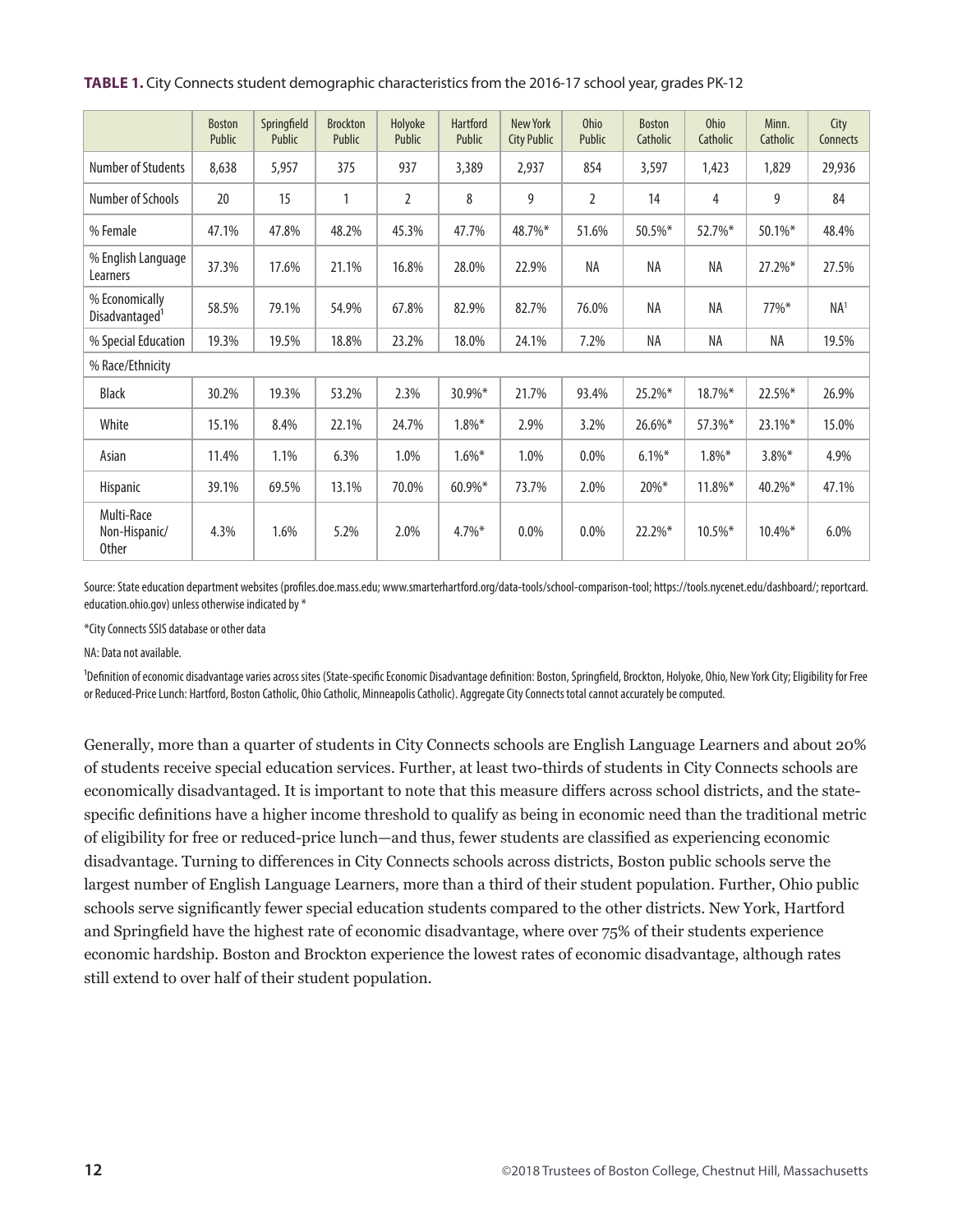# Reviews and services

During the Whole Class Review process, as described above, the City Connects Coordinator and teacher group students into three tiers: strengths and minimal risk (Tier 1), strengths and mild to moderate risk (Tier 2), or strengths and severe risk (Tier 3). Tier 2 is divided into two levels: 2a (mild risk) and 2b (moderate risk). Table 2 shows the number and percentages of students in each tier across all districts.

|                         | <b>Number</b> | Percent |
|-------------------------|---------------|---------|
| Tier 1 (minimal risk)   | 9,021         | 34%     |
| Tier 2a (mild risk)     | 8,554         | 33%     |
| Tier 2b (moderate risk) | 5,838         | 22%     |
| Tier 3 (intensive risk) | 2,978         | 11%     |
| <b>TOTAL</b>            | 26,391        | 100%    |

**TABLE 2.** Number of students placed in each tier across all City Connects sites, 2016-17

Students identified as having strengths and severe risks (Tier 3) are considered for an Individual Student Review. In some cases, students experiencing significant risks are already receiving targeted supports and follow-up. Others are reviewed by a team of professionals that assesses the strengths and needs of the individual student and develops a plan with specific, measurable goals and strategies. The Individual Student Review process is described in more detail above. In 2016-17, across all districts, 2,160 students (8%) received this intensive review.

Across all districts, Coordinators work to develop and maintain relationships with community agencies that provide services to students. These services range in intensity from prevention and enrichment services, such as arts or sports programs, to intensive or crisis interventions, like mental health counseling or violence intervention. In 2016-17, City Connects worked with 1,162 unique partners to deliver more than 212,000 services to students. Table 3 shows the numbers and percentages of services delivered across categories.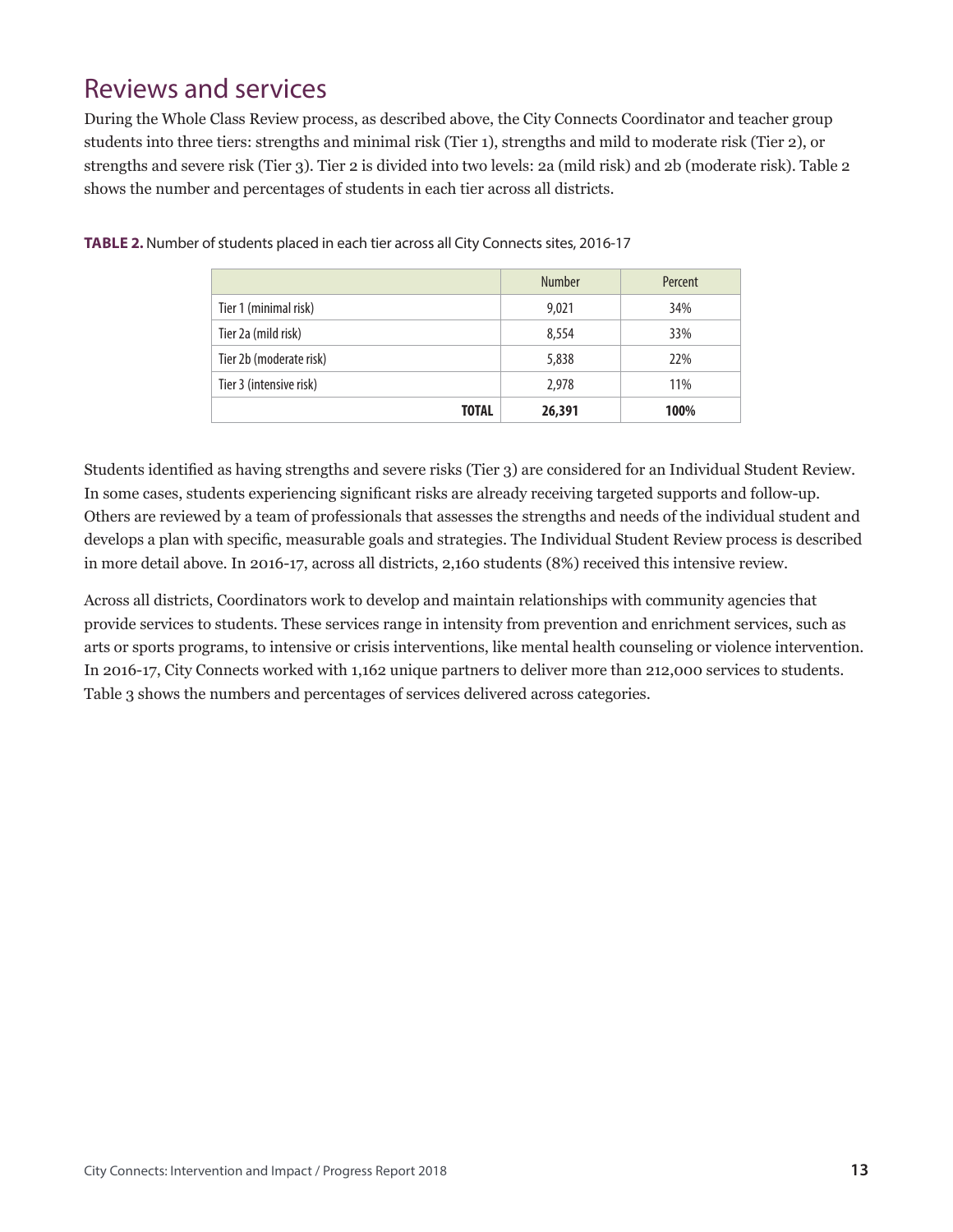### **TABLE 3.** Total number of services delivered to students, by service category, 2016-17

|                                                                  | Service N | Category % | Total % of Services |
|------------------------------------------------------------------|-----------|------------|---------------------|
| <b>CATEGORY 1 (Prevention &amp; Enrichment)</b>                  |           |            |                     |
| After-School Programs                                            | 7,330     | 9%         |                     |
| Before-School Programs                                           | 976       | 1%         |                     |
| <b>School Vacation and Summer Programs</b>                       | 2,303     | 3%         |                     |
| <b>Arts Enrichment Programs</b>                                  | 15,140    | 18%        |                     |
| Youth Development Enrichment Programs                            | 18,197    | 22%        |                     |
| <b>Academic Enrichment Programs</b>                              | 18,757    | 23%        |                     |
| <b>Sports or Physical Activity</b>                               | 12,481    | 15%        |                     |
| City Connects Healthy Life Skills Curriculum                     | 2,630     | 3%         |                     |
| <b>Faith-Based Programs</b>                                      | 1,662     | 2%         |                     |
| High School Programs for Transitions to College, Career, and Job | 1,717     | 2%         |                     |
| <b>Violence Prevention</b>                                       | 1,214     | 1%         |                     |
| <b>Category Total</b>                                            | 82,407    |            | 44%                 |

| <b>CATEGORY 2 (Early Intervention)</b>                                        |        |         |     |
|-------------------------------------------------------------------------------|--------|---------|-----|
| Academic Services                                                             | 24,803 | 31%     |     |
| Social, Emotional, and Behavioral Services                                    | 18,153 | 22%     |     |
| <b>Classroom Health Lesson/Intervention</b>                                   | 10,450 | 13%     |     |
| Family Services (Donations, Outreach, Conferences, Fuel and Other Assistance) | 25,403 | 31%     |     |
| Language Services for Students and Families                                   | 218    | $< 1\%$ |     |
| <b>Mentoring Programs</b>                                                     | 1,703  | 2%      |     |
| <b>Category Total</b>                                                         | 80,730 |         | 43% |

| <b>CATEGORY 3 (Intensive / Crisis Intervention)</b>             |         |        |  |
|-----------------------------------------------------------------|---------|--------|--|
| <b>Health/Medical Services</b>                                  | 8,688   | 38%    |  |
| <b>Counseling Services for Students</b>                         | 3,041   | 13%    |  |
| Crisis Intervention                                             | 499     | 2%     |  |
| Attendance Support                                              | 5,205   | 23%    |  |
| 504 Plan Services                                               | 551     | 2%     |  |
| Family Services (Counseling and Family-to-Family Collaboration) | 430     | 2%     |  |
| <b>Special Education Identification Services</b>                | 572     | 3%     |  |
| <b>Violence Intervention</b>                                    | 355     | 2%     |  |
| High-intensity Mental Health Services*                          | 112     | $<1\%$ |  |
| Check-in with City Connects School Site Coordinator             | 3,208   | 14%    |  |
| <b>Category Total</b>                                           | 22,661  |        |  |
| <b>GRAND TOTAL</b>                                              | 185,798 |        |  |

Source: City Connects Student Support Information System database, 2016-17. An additional 23,190 health screenings and 3,327 IEP-mandated services were delivered. \*Includes therapeutic mentoring, psychiatric services, and intensive care coordination. Other mental health services included elsewhere (e.g., counseling services).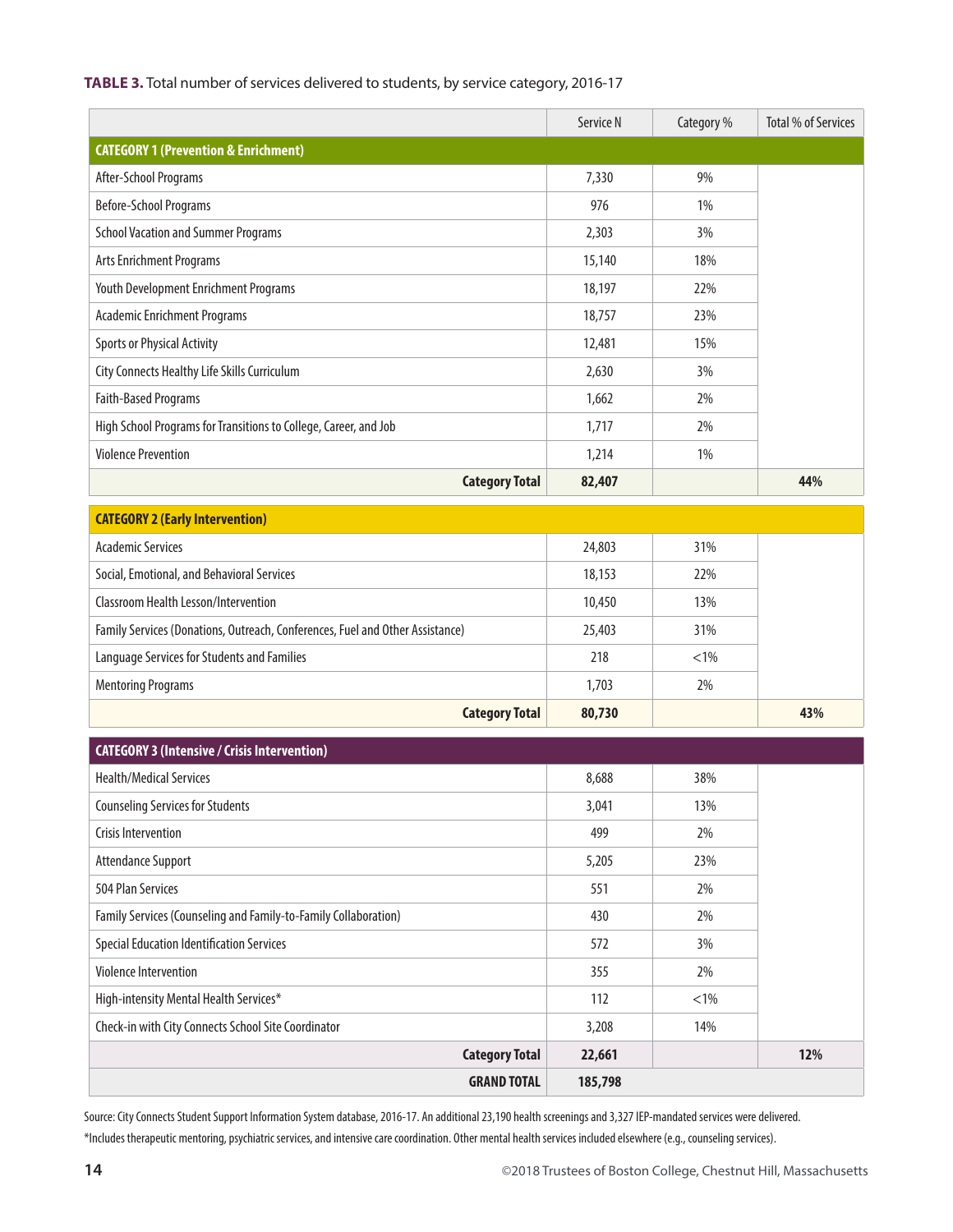Tables 4 and 5 and Figure 5 illustrate the distribution by tier of students receiving different services.

|                         | # of Students | Mean # of Services<br>(Std. Deviation) | 1-2 Services | 3-4 Services | 5+ Services |
|-------------------------|---------------|----------------------------------------|--------------|--------------|-------------|
| Tier 1 (minimal risk)   | 9,021         | 7.3(4.6)                               | 11.7%        | 18.3%        | 70.0%       |
| Tier 2a (mild risk)     | 8,554         | 7.9(5.1)                               | 9.3%         | 16.7%        | 73.9%       |
| Tier 2b (moderate risk) | 5,838         | 8.6(5.5)                               | 7.3%         | 15.3%        | 77.4%       |
| Tier 3 (intensive risk) | 2.978         | 9.1(5.5)                               | 6.6%         | 12.7%        | 80.8%       |
| <b>TOTAL</b>            | 26,391        | 8.2(5.2)                               | 8.7%         | 15.8%        | 75.5%       |

**TABLE 4.** Number of services by student tier, 2016-17

Source: City Connects Student Support Information System database, 2016-17.

Table 4 shows that the mean number of services per student is smallest in Tier 1 (7.3) and largest in Tier 3 (9.1). Additionally, the number of students receiving 1-2 services is highest for Tier 1 and lowest for Tier 3. The corresponding proportions for 5+ services are the highest in Tier 3 and lowest in Tier 1. In other words, on average, students with higher risk receive more services. Students in the lowest risk level (Tier 1) are more likely than their counterparts in higher risk levels to receive 1-2 services (as opposed to 3-4 or 5+ services). However, it should be noted that in all tiers, at least 70% of students receive 5 or more services.

Table 5 presents the mean number of services per category for each tier. Category 1 services are classified as prevention and enrichment services, such as before school programs and arts enrichment. Category 2 services are considered early intervention services, including academic support or mentoring. Category 3 services are intensive or crisis intervention services, such as mental health counseling or attendance support.

|                         |                         | <b>Mean Number of Services per Student (Std. Deviation)</b> |                                                   |                                                                 |  |
|-------------------------|-------------------------|-------------------------------------------------------------|---------------------------------------------------|-----------------------------------------------------------------|--|
|                         | # of<br><b>Students</b> | Category 1: Prevention and<br><b>Enrichment Services</b>    | Category 2: Early Intervention<br><b>Services</b> | Category 3: Intensive or Crisis<br><b>Intervention Services</b> |  |
| Tier 1 (minimal risk)   | 8.959                   | 3.40(3.3)                                                   | 2.76(2.4)                                         | 0.69(0.9)                                                       |  |
| Tier 2a (mild risk)     | 8,501                   | 3.39(3.7)                                                   | 3.20(2.7)                                         | 0.87(1.0)                                                       |  |
| Tier 2b (moderate risk) | 5,819                   | 3.43(4.0)                                                   | 3.61(2.9)                                         | 1.09(1.3)                                                       |  |
| Tier 3 (intensive risk) | 2,975                   | 3.11(3.6)                                                   | 3.94(3.0)                                         | 1.45(1.5)                                                       |  |

**TABLE 5.** Category of services by student tier, 2016-17

Source: City Connects Student Support Information System database, 2016-17. Health screenings and IEP-mandated services not included. Student Ns are slightly lower than in earlier tables because students receiving only health screenings and IEP-mandated services are not included.

Figure 5 presents a breakdown of the proportion of services from each category (1, 2, and 3) for all tiers of risk (1, 2a, 2b, and 3). Students at all tiers, on average, received most of their services from category 1, fewer services from category 2, and the smallest percentage of services from category 3. When comparing results across tiers, students in Tier 1 receive the highest percentage of category 1 services and the smallest percentage of category 3 services. The inverse is true for students in Tier 3: these students receive the highest percentage of category 3 services and the smallest percentage of category 1 services.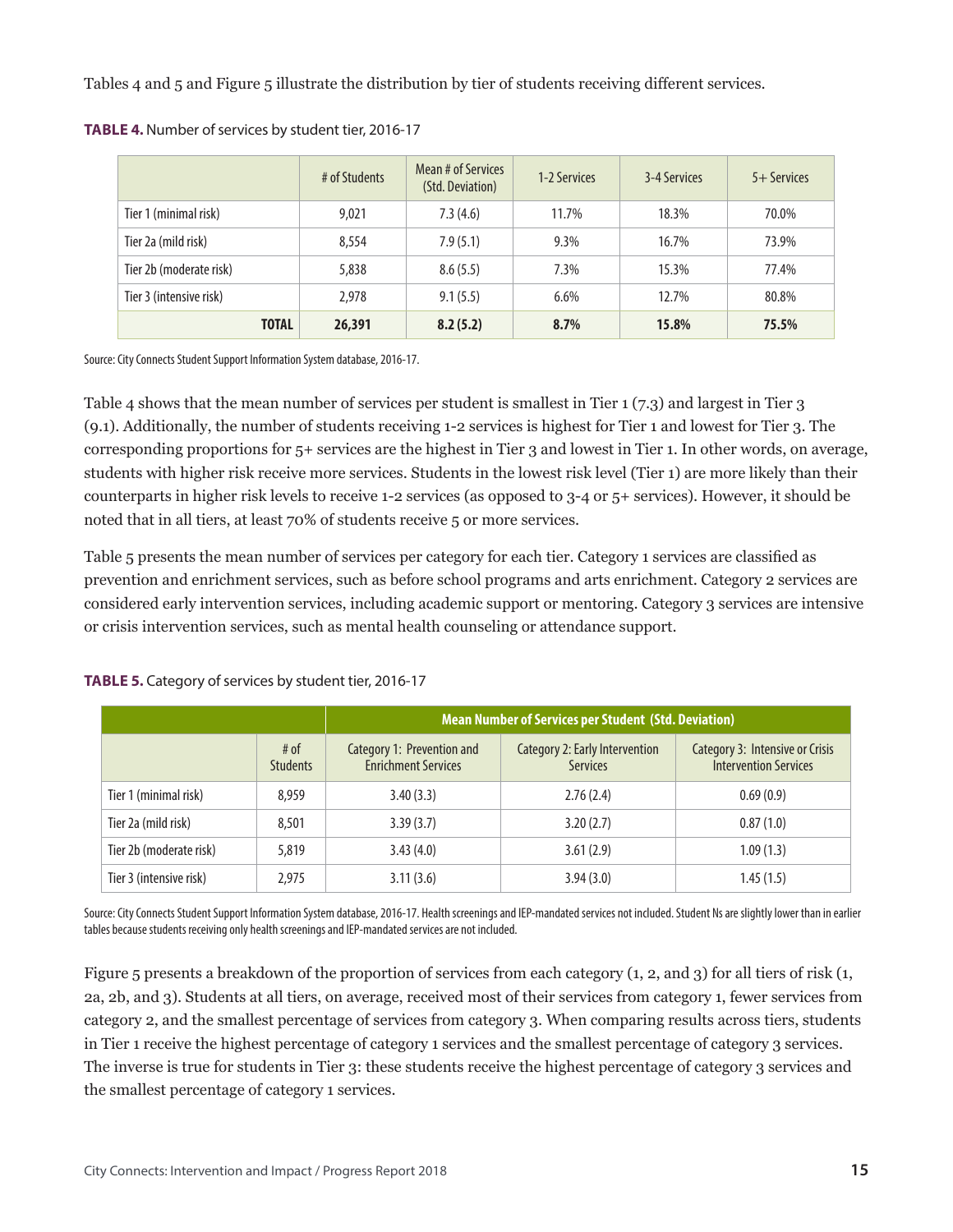

### **FIGURE 5.** Proportion of student in each tier receiving categories of services, 2016-17

Source: City Connects Student Support Information System database, 2016-17. Health screenings and IEP-mandated services not included.

## CITY CONNECTS ON THE GROUND

As shown in the tables and figure above, students in City Connects schools receive multiple services, regardless of their tier. The following vignettes illustrate the array of services a school and an individual student may receive. While the vignettes are based on real data, all names of people and organizations have been changed, along with other details, to protect confidentiality.

### THE SCHOOL

The Frederick Douglass Elementary School serves 400 students in pre-kindergarten through grade 5. It is a public school located in an urban neighborhood in the eastern U.S. In addition to school and district services, students receive supports from about 40 community partners. Some services and supports are offered to all students in the school, or all in a grade level or classroom. The Coordinator identified and contacted partners providing these services based on an understanding of school-wide, grade-specific, or classroom-specific needs. Other services are provided to smaller numbers of students based on individual strengths and needs. In these cases, too, the Coordinator contacted and cultivated connections with community agencies that can provide needed services to individual students or small groups of students.

### MICAH'S STORY

Micah is a male student in grade 4 at the Frederick Douglass Elementary School. The Coordinator and teacher observed strengths as well as information and behaviors reflecting minimal educational risk for this student (Tier 1). During the Whole Class Review conversation, the teacher noted that Micah is performing above grade level in reading, math, and writing, and that he has many interests. He has a tendency to rush through work sometimes. He has a lot of energy, is positive, and has friends in class. Sometimes he can be overly social and can become distracted. Health strengths include good hygiene and a high level of activity, and family strengths include parents who are involved and communicate with the school.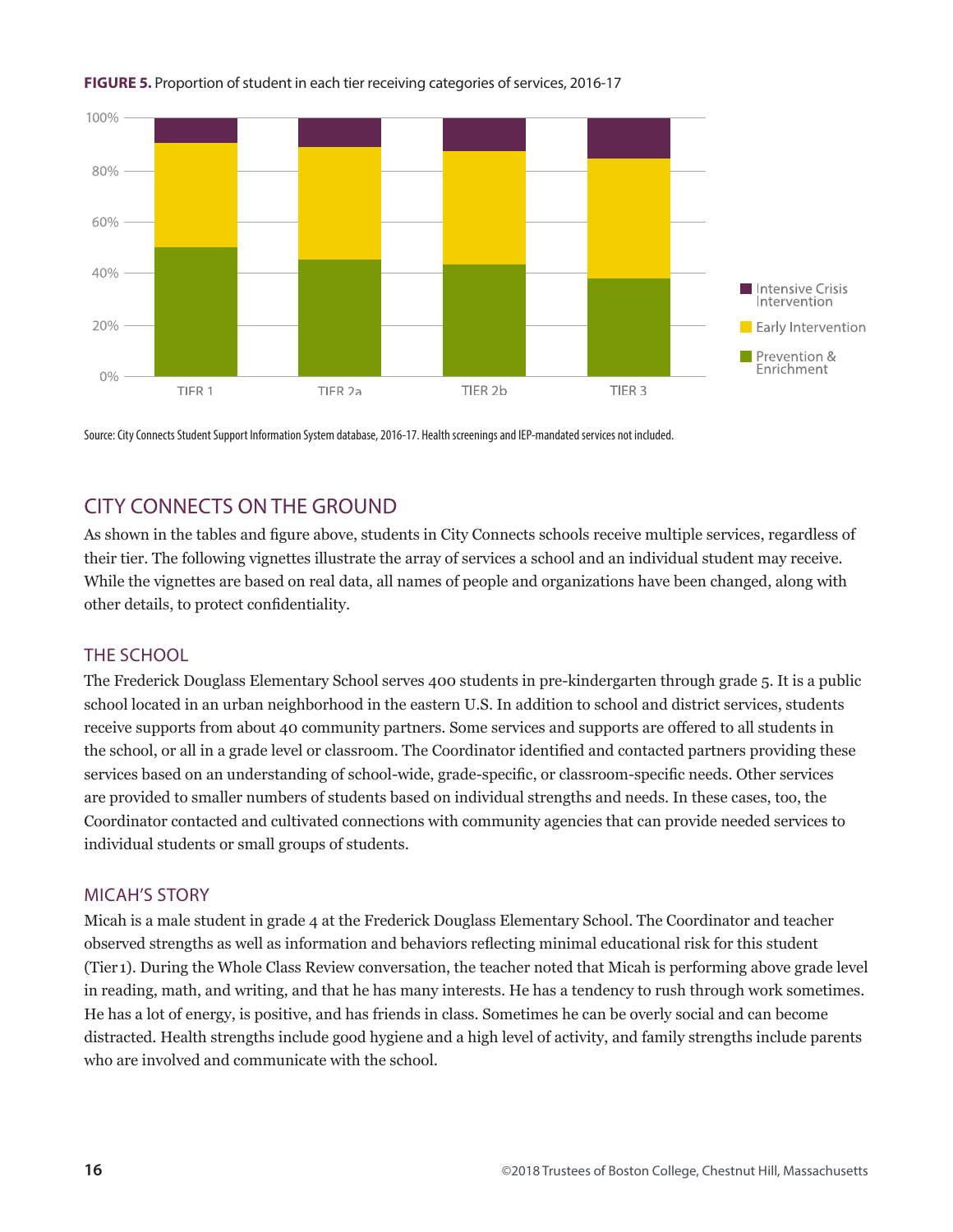In the 2016-17 academic year, Micah received nine services/enrichment opportunities. Four of these were supports offered to the full school. These included The Arts Project, a program that aligns with the school's literacy curriculum; City Seeds, a program that offers students in urban schools experience with gardening; Play to Learn, a program that builds social-emotional skills through games; and another school-based program that builds socialemotional skills through events involving students and staff. Micah received two services offered to his grade or class: a health screening procedure and a field trip to a historical site. Finally, Micah received three individually tailored enrichments and supports. The Coordinator connected him to a music program that offers performance opportunities, which was a match for his specific musical interests, and because transportation was available. He was also connected to an after-school program that provides homework help as well as enrichment activities in science, soccer, basketball, and arts and crafts; and Fitness Fun, a before-school program that coordinates indoor and outdoor group activities.

#### BRAYDEN'S STORY

Brayden is a male student in grade 5. The Coordinator and teacher observed strengths as well as information and behaviors indicating intensive educational risk for this student (Tier 3). During the Whole Class Review conversation, the teacher noted that Brayden's academic strengths include reading fluency, enjoyment of school, and a capacity for hard work. Brayden is below grade level in reading comprehension and writing. He is noted for his good intentions and for the fact that he loves positive attention. He sometimes struggles with transitions, which can lead to unpredictable behavior. Health strengths include the fact that he is active and has appropriate clothing and good hygiene. He is often hungry, and has challenges with sleep and medication compliance. Family strengths include the fact that his mother is in communication with the school and has been receptive to resources and supports; his father is also involved. The family has experienced stressors including homelessness.

In the 2016-17 academic year, Brayden received fifteen services/enrichment opportunities. Four of these were supports offered to the full school. These included four of the supports described above: The Arts Project; City Seeds; Play to Learn; and a school-based program promoting social-emotional skills. One of the enrichments Brayden received was provided for his entire grade—a field trip to a museum. The ten remaining supports and services were individually tailored to his specific strengths and needs. Two were family assistance services related to housing, which were specific to the family's circumstances and which were set up through communication between the Coordinator and Brayden's mother. A third was a medical service, also set up in collaboration with the family, tailored to meet the identified need for support with medication compliance. Other supports included two additional medical services, a family conference, an intervention service that helped address the student's struggles with transitions, a crisis intervention, attendance support, and a behavior support service.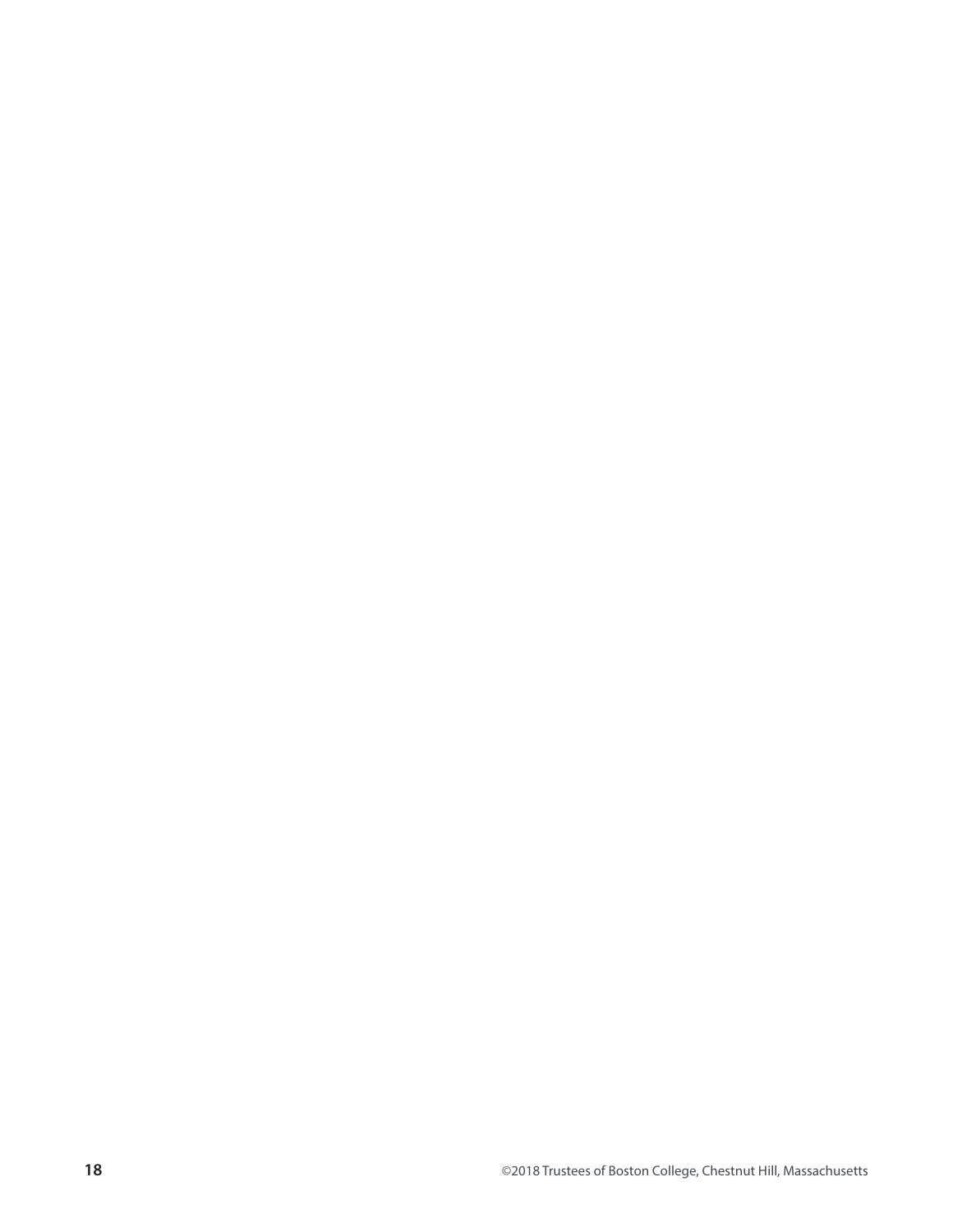# **Outcomes summary**

A consistent set of findings demonstrates that being in a City Connects school makes a difference. Beginning in elementary school, and after leaving the City Connects and moving on to middle schools, City Connects students outperform comparison peers on measures of academic achievement:

- Despite starting with lower report card scores in first grade, students in City Connects schools demonstrated significantly higher scores than those in comparison schools in reading, writing, and math by the end of fifth grade. The magnitude of these positive effects was as large as the negative effects of poverty (City Connects, 2010).
- English language learners (ELL) experienced significantly larger treatment benefits on literacy outcomes than non-ELL students. By third grade, ELL students in City Connects schools demonstrated similar reading report card scores to those proficient in English in comparison schools, thereby eliminating the achievement gap in reading between ELL and non-ELL students (City Connects, 2010).
- Immigrant students who experienced City Connects significantly outperformed immigrant students who never experienced the intervention on both reading and math achievement test scores. City Connects also narrowed achievement gaps between immigrant students and their English-proficient peers (Dearing et al., 2016).
- Students who experienced City Connects in elementary school significantly outperformed comparison peers on measures of academic achievement (statewide test scores in English and mathematics and grade point averages) in grades 6, 7, and 8 (Walsh et al., 2014)

Beyond academic achievement, students who experience City Connects in elementary school outperform comparison peers on indicators of educational success and life chances:

- City Connects students at greatest educational risk demonstrated lower rates of retention (being held back in grade) than comparable students never enrolled in City Connects (City Connects, 2012).
- Students enrolled in City Connects elementary schools demonstrated lower rates of chronic absenteeism in middle and high school (defined as being absent from school 10% of days or more) than students in comparison schools (City Connects, 2014).
- Once they reached high school, students previously enrolled in a City Connects school from kindergarten through grade 5 dropped out of school at about half the rate of students enrolled in non-City Connects schools at the same time (Walsh et al., 2017). See Figure 6.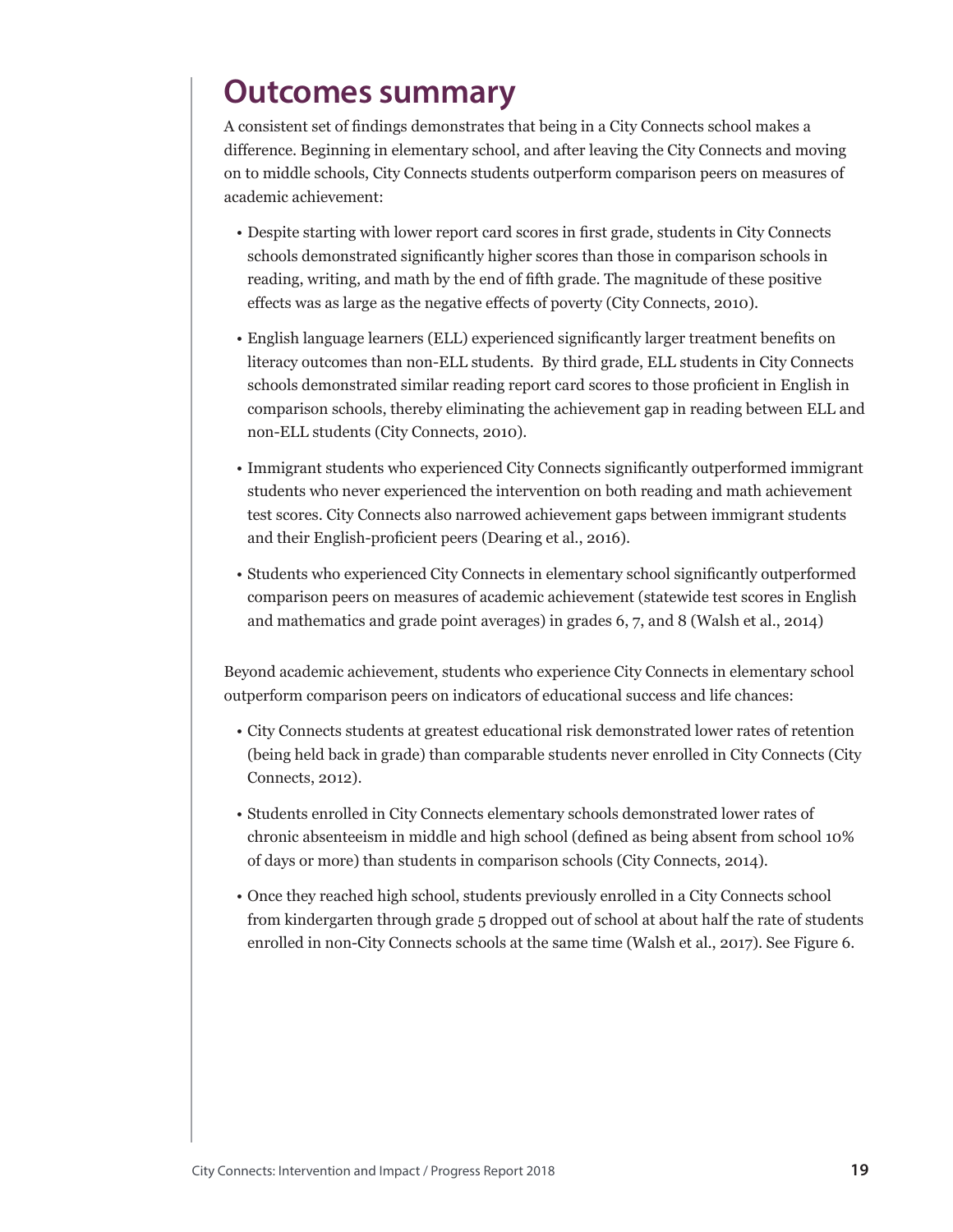**FIGURE 6.** Cumulative percentage of students who drop out from high school, comparison vs. City Connects students



Proportions adjusted for student demographic characteristics. Source: District enrollment and withdrawal code data, 2001-2014. Comparison N=10,200; City Connects N=894

More recently, evidence that City Connects benefits students has converged across methods, samples, and sites:

# Robustness across methods

- In a difference-in-differences analysis, although City Connects students had significantly lower report card scores in reading and math than comparison students at the start of implementation, City Connects students demonstrated significantly greater improvement in report card scores, catching up to comparison students in reading by fifth grade and in math by fourth grade. By the end of fifth grade, City Connects students outperformed comparison students in math (City Connects, 2016).
- A natural experiment taking advantage of the cutoff age for enrollment in kindergarten (in essence, a regression discontinuity design) demonstrated that students who experienced an additional year of City Connects performed significantly better on statewide tests of English language arts (third grade) and math (third and fifth grade) than students who missed out on that year. The figure below presents mean MCAS (statewide) math test scores for grade three students in City Connects and comparison groups born both before and after the cutoff date, illustrating the "City Connects effect" seen for those who were born after the cutoff and received the City Connects intervention for an additional year (City Connects, 2016).



**FIGURE 7.** Mean score, statewide math test, comparison vs. City Connects students

Source: Boston Public Schools Data, Massachusetts Comprehensive Assessment System, 2006-07 through 2011-12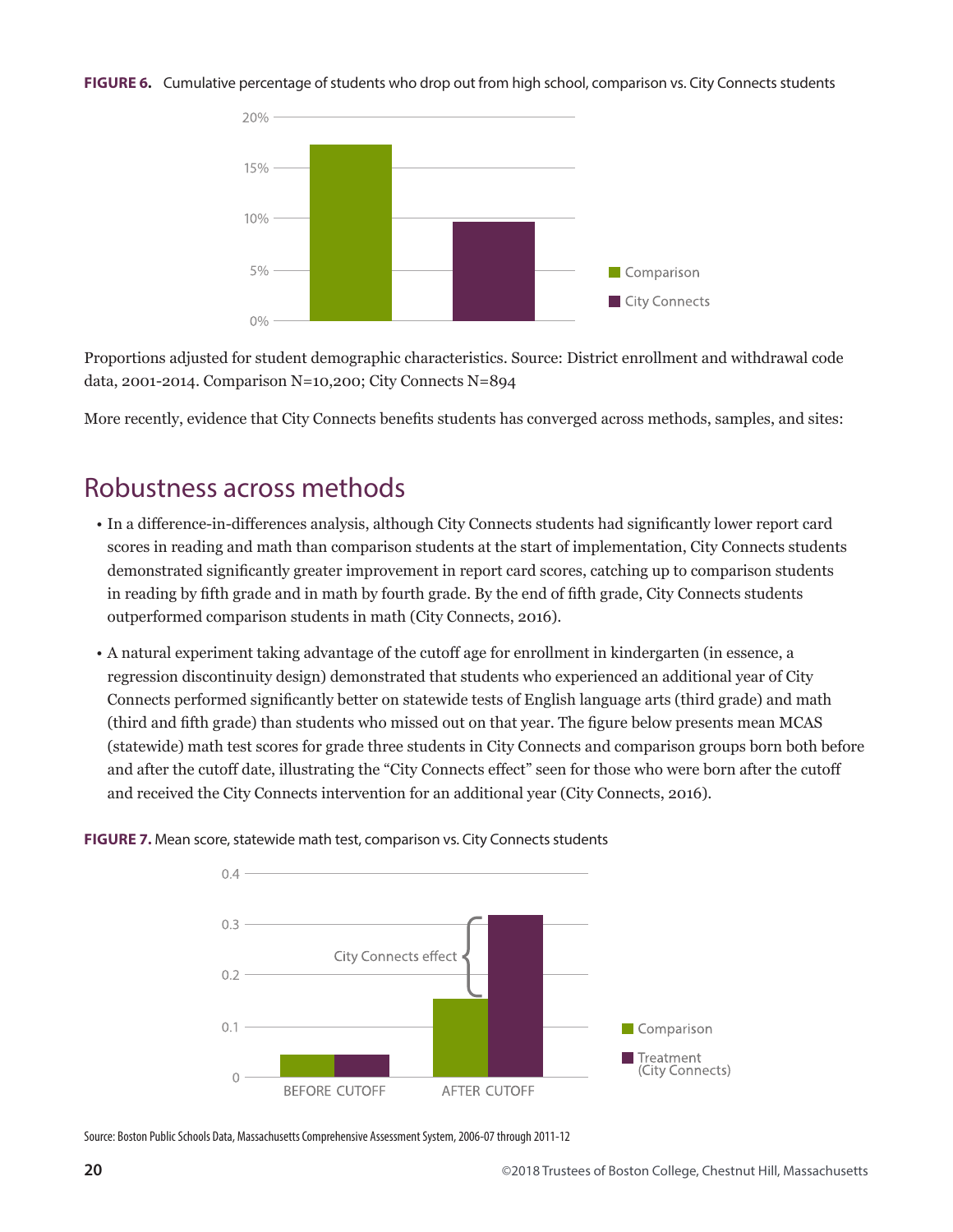- Methodological improvements to an earlier study of middle school achievement uncovered larger effect sizes than seen in previous work. Students who experienced City Connects in elementary school significantly outperformed comparison peers on measures of academic achievement in grades 6, 7, and 8 (statewide test scores in English and math and grade point averages). The beneficial effects were not only statistically significant but also practically significant, with effect sizes ranging from 0.29 to 0.67 (An, 2015).
- Experiencing City Connects in sixth grade led to significant gains in middle school academic achievement (beyond the positive effects of attending a City Connects middle school) when school characteristics were taken into account (City Connects, 2016).

## Robustness across samples

Positive findings replicated for a new sample of students in Boston: those enrolled in schools with "Turnaround" (consistently low-performing) designation. Before the Turnaround designation, failing schools that would later become City Connects schools performed significantly worse than comparison schools in statewide English and math tests. However, the gaps in test score performance narrowed after the launch of City Connects in these Turnaround schools (City Connects, 2016).

- For grade 3 English and math, grade 4 math, and grade 5 math, gaps in student performance between City Connects Turnaround schools and comparison schools were narrowed to insignificant levels after just one year.
- For grade 4 and 5 English and math, the gap narrowed to insignificant levels after two years of City Connects.

## Robustness across sites

Positive findings seen in Boston Public Schools replicated in Springfield, MA schools designated as "Transformation" schools, a reform model for consistently low-performing schools. Before the Transformation designation, failing schools that would later become City Connects schools performed significantly worse than comparison schools in statewide English and math tests. However, the gaps in test score performance narrowed after the launch of City Connects in these Transformation schools (City Connects, 2016).

- By 2013-14, after three years of implementation, there were no significant differences between students in City Connects schools and students in non-City Connects comparison schools with respect to statewide test performance in grades 3, 4, and 5.
- For grade 3 math, grade 4 English and math, and grade 5 English, these gap reductions exceeded What Works Clearinghouse standards for substantively important effect sizes.

Findings also replicated in Catholic schools in Boston (Shields et al., 2016).

- For math, scores in sixth grade were significantly higher for students in City Connects Catholic schools than for those in comparison schools after controlling for demographics. This difference was larger than the achievement advantage that students who did *not qualify* for free or reduced-price lunch had over those who *qualified* for free or reduced-price lunch.
- For reading and language, scores in sixth grade were higher for students in City Connects schools than for students in comparison schools, but the difference was not significantly different.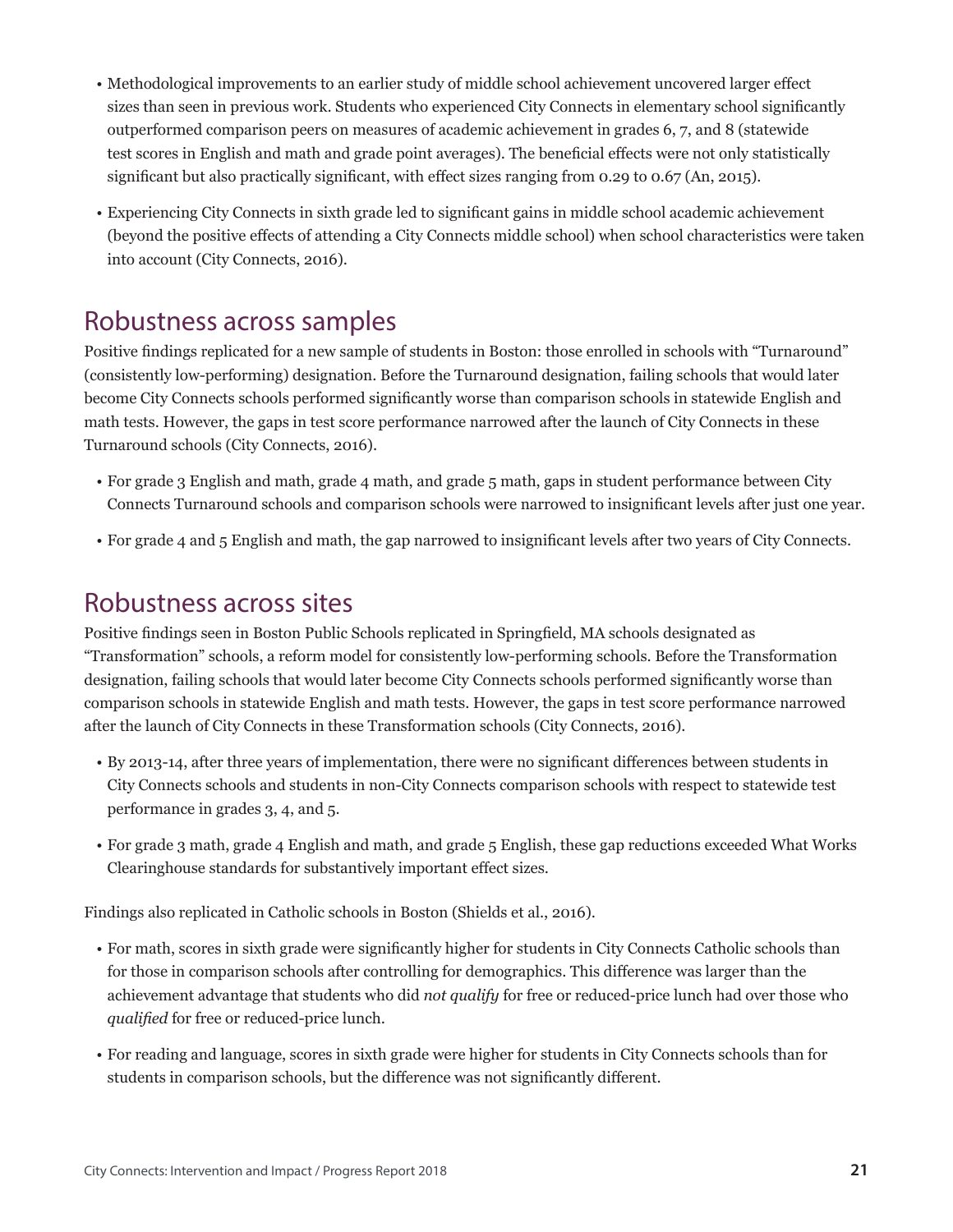- Lower-income students in City Connects schools started out with slightly lower language scores in third grade than lower-income students in comparison schools, but surpassed them by sixth grade.
- The rate of math, reading, and language achievement growth was significantly higher for students in City Connects than for students in comparison schools.

The results of evaluation studies demonstrate the positive effects of City Connects repeatedly, across methodological approaches, sites, and samples. Consistently, across methods, City Connects students are seen to significantly outperform comparison peers on a variety of measures of academic achievement and thriving. The accumulation of evidence now permits an argument that City Connects causes these benefits for students (City Connects, 2016).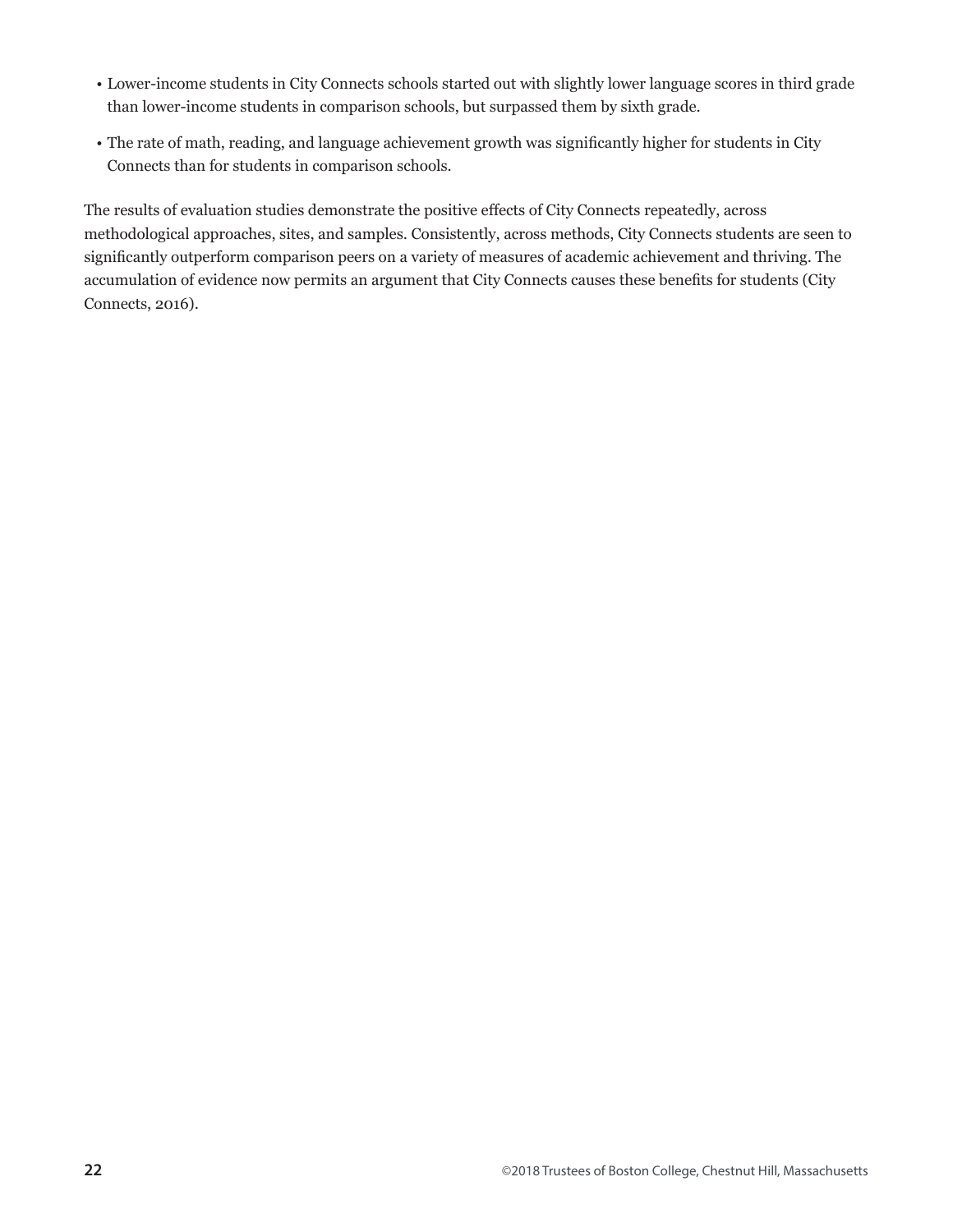# **Impact on schools**

Each spring, City Connects conducts confidential surveys of principals, teachers, and community partners who work with City Connects. The survey is administered electronically using the Qualtrics survey tool. Principals across all districts are surveyed annually. Teachers and community partners are surveyed every other year after three years of implementation in a district. The online surveys are designed to assess participants' satisfaction with City Connects and to identify both strengths and opportunities for improvement.

The findings below are presented in aggregate across all districts. They were calculated using the most recent survey data available from Boston and Springfield, MA; New York City; Hartford, CT; Dayton and Springfield, OH Catholic and charter schools; Boston Catholic schools; and Minneapolis, MN Catholic schools. For principals, all data was collected in the spring of 2017. For teachers and community partners, who are surveyed on a rotating basis as described above, the data used was collected in the springs of 2016 and 2017.

## Principal satisfaction

In the spring of 2017, public, Catholic, and charter school principals and administrators at all sites were invited to participate in City Connects annual satisfaction survey.<sup>1</sup> Across all districts, 92% of principals reported satisfaction with City Connects, and 94% would recommend City Connects to another principal. Three quarters (75%) report having more time for their core work, and 94% reported that student support had improved in their schools as a result of City Connects. In the words of a Boston principal,

"With the support of City Connects, we now have the opportunity to really meet the needs of our students on a socio-emotional and more personal level than before. More specifically, resources are being given to students in a more direct and aligned manner."

Principals reported that Coordinators communicating with and supporting families was a particular area of strength for the intervention: 87% of principals report that the Coordinator plays an important role engaging families, and 91% report being satisfied with the supports that the Coordinator provides for families. When asked to identify ways the City Connects Coordinator works with families in the school, a majority of principals reported that Coordinators served as a point of contact for families in the school (86%), reached out to families on behalf of the school (88%), supported teachers in having difficult or sensitive conversations with families (83%), connected families to services (80%), and supported families with transitions (77%).

In addition to being satisfied with City Connects' work with families, principals also reported satisfaction on a range of Coordinator-provided supports. See Table 6.

<sup>1</sup> The survey was sent to 114 principals and assistant principals across districts, and 88 (77%) participated. Not every principal responded to every question. Therefore, item-level Ns may vary.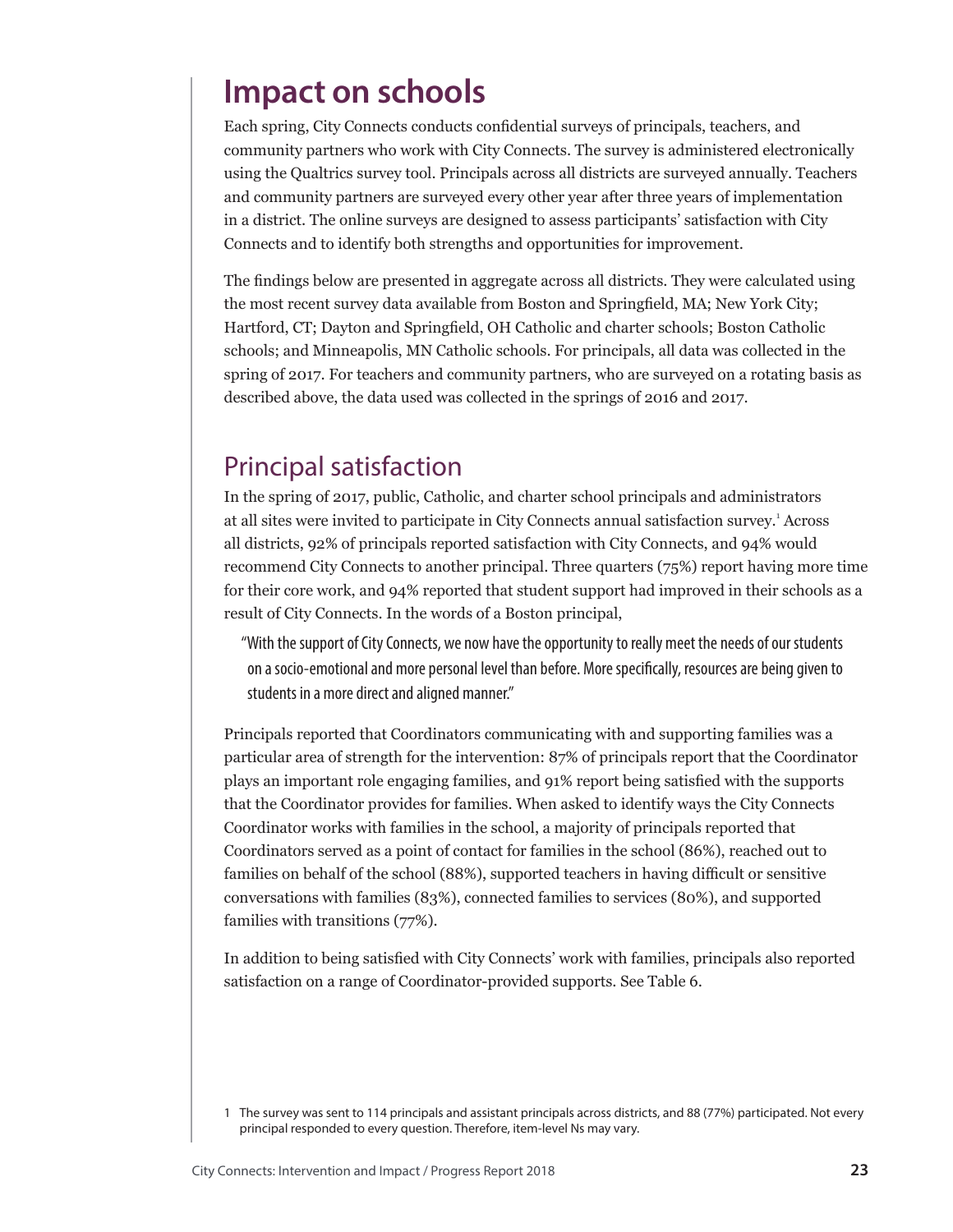**TABLE 6.** Percentage of principals satisfied with the Coordinator-provided supports in each area

| I am satisfied with the support City Connects provides to:                                                                                        | $N = 82$ |
|---------------------------------------------------------------------------------------------------------------------------------------------------|----------|
| Students (e.g., securing services, providing individual support, running lunch groups)                                                            | 91%      |
| Teachers (e.g., conducting Whole Class Reviews and assisting with behavior challenges in the classroom)                                           | 89%      |
| Families (e.g., family outreach, following up with families, assisting with parent meetings)                                                      | 91%      |
| Principals/Administrators (e.g., coordinating Student Support Team, supporting administrative activities)                                         | 90%      |
| The School (e.g., their presence on the playground, bus and lunch duty)                                                                           | 85%      |
| Community Partnerships (e.g. maintaining communication with agencies, following up to secure services,<br>coordinating agency work in the school) | 88%      |

Source: City Connects 2017 principal survey

Principals also reported on how helpful they found various aspects of City Connects in their schools. As shown in Table 7, a large majority of principals (89% or more for all items) found each aspect of the program helpful, with coordination of Whole Class Reviews and connecting students to services being the highest-rated program aspects. In the words of a Boston principal,

"[The Whole Class Review] allows teachers to consider each child in their class in a meaningful way. Focus is not only on high risk students but on all students."

**TABLE 7.** Percentage of principals rating specific program aspects as (somewhat/very) helpful

| The following aspects of City Connects have been somewhat/very helpful in my school: | $N = 85$ |
|--------------------------------------------------------------------------------------|----------|
| Facilitation of the Student Support Team                                             | 93%      |
| Coordination of Whole Class Reviews                                                  | 98%      |
| Students being connected to services                                                 | 96%      |
| Individual and small group student support                                           | 93%      |
| Behavior management support                                                          | 89%      |
| Teacher support                                                                      | 89%      |
| Family support                                                                       | 89%      |
| Focus on health                                                                      | 90%      |
| Having the extra staff member in the building                                        | 93%      |
| Management of relationships with community agencies                                  | 91%      |
| Administrative support                                                               | 89%      |
| Student support data (e.g., Mid-year report, End-of-year report)                     | 91%      |

Source: City Connects 2017 principal survey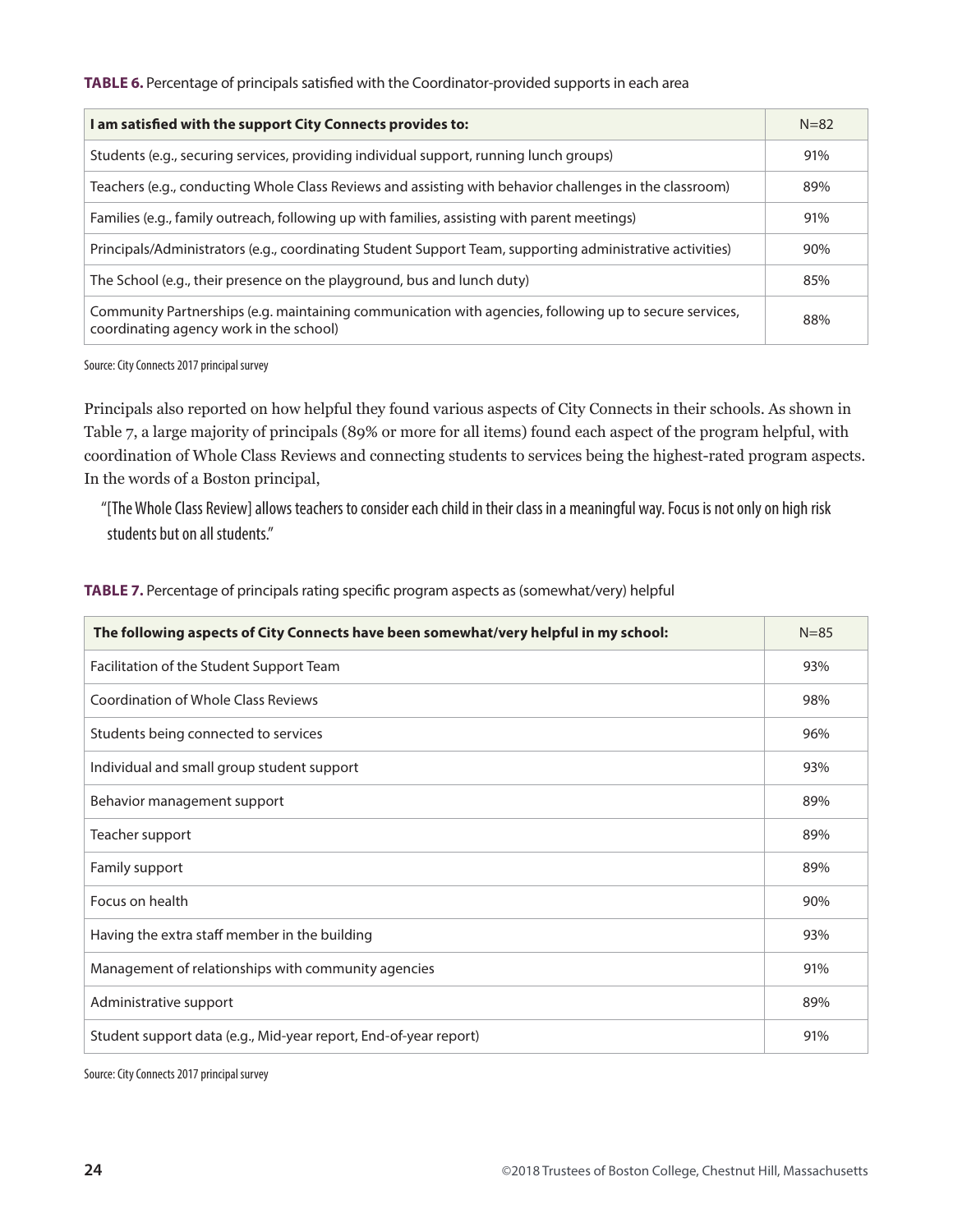Principals also reported on other features of the program's impact. For example, 90% or more of principals rated City Connects as somewhat or very helpful at impacting the following: student academic achievement (90%), student health and well-being (93%), the quality of supports and enrichments provided to students in the school (94%), and school climate (92%).

In the words of an Ohio principal,

"I have been in schools for close to 40 years and I have never had a support system like City Connects. That support is provided to the entire school community: students, parents, teachers, and staff. They are my 'go to' people. They are also so generous with their time and creative with the opportunities they afford our students."

# Teacher satisfaction and impact on teaching

Teachers across all City Connects districts and sites were invited to take part in a survey in spring 2017, with the exception of teachers in districts beyond their third year of implementation, who were surveyed in either 2016 or 2017.<sup>2</sup> Like principals, teachers reported high levels of satisfaction: 90% of teachers report that they are satisfied with City Connects *and* would recommend the intervention to a colleague. 89% are satisfied with the supports City Connects provides to the school, 87% are satisfied with the supports provided to students, and 85% are satisfied with the supports they receive as teachers.

Teachers were also asked about the Whole Class Review process, in which the teacher and Coordinator review the strengths and needs of each individual student across academic, social/emotional/behavioral, health, and family domains. As shown in Table 8, teachers report that this process influences various aspects of their work with students.

| I agree that:                                                                                                                                            | $N = 696$ |
|----------------------------------------------------------------------------------------------------------------------------------------------------------|-----------|
| The Whole Class/Grade Review process enhanced my awareness of the dynamics of my<br>class as a whole.                                                    | 88%       |
| The Whole Class/Grade Review process enhanced my awareness of my students as<br>individuals.                                                             | 88%       |
| The Whole Class/Grade Review supported my ability to identify new options for working<br>with my students.                                               | 83%       |
| The Whole Class/Grade Review was helpful to me.                                                                                                          | 84%       |
| My instructional practices were enhanced as a result of the Whole Class/Grade Review                                                                     | 71%       |
| The Whole Class/Grade Review process added to my knowledge of the non-academic<br>aspects of my students' lives (e.g., neighborhood and family context). | 83%       |
| The Whole Class/Grade Review process increased my empathy for students.                                                                                  | 85%       |

**TABLE 8.** Percentage of teachers who agree with each statement about the Whole Class Review

Source: City Connects 2016 and 2017 teacher surveys

<sup>2</sup> This section reports the most recent survey findings from each district. The survey was sent to 1,551 teachers, and 911 (59%) participated. Not every teacher answered every question. Therefore, item-level Ns may vary.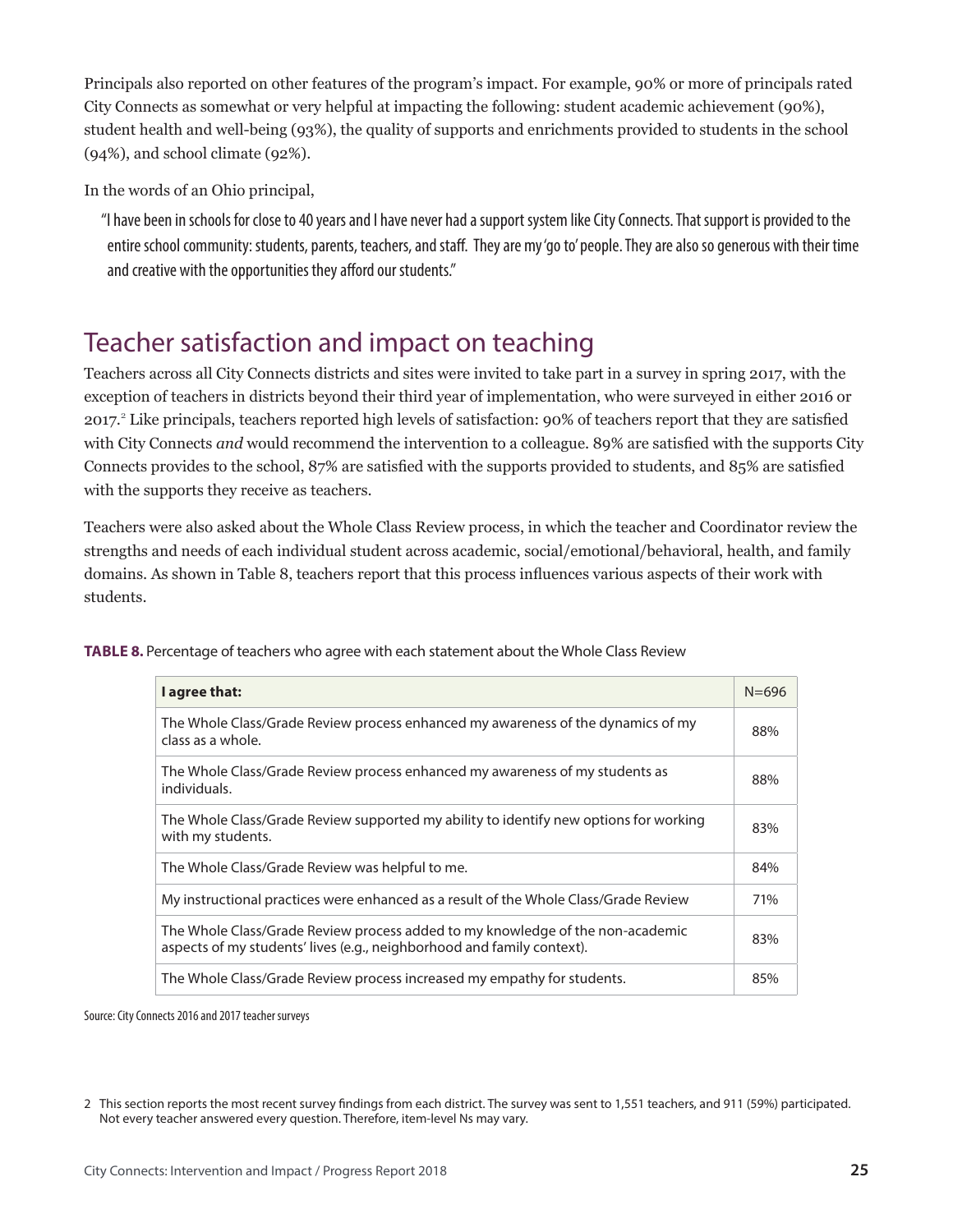As seen in Table 8, the Whole Class Review process may lead to a shift in teachers' perspective on individual students. In the words of a Hartford teacher,

"[The] City Connects Whole Class Review allowed me to take time to focus on each child individually and determine strengths, areas of weakness, at-risk level, and most importantly, what steps could be taken to make each child have a successful year. [Coordinator] facilitated the process efficiently and is an incredible asset to our school!"

Teachers who participated in the Whole Class Review process report that knowing more about the non-academic aspects of their students' lives influences their teaching practice. 90% or more of teachers reported that they:

- Provided more differentiated instruction to meet the various learning styles of their students (e.g., small group work, visuals, and movement);
- Are patient with their students because they better understand the non-academic issues that contribute to their struggles in the classroom; and
- Thought about the factors influencing student behavior before reacting to the behavior.

In the words of an Ohio public teacher,

"City Connects is a bridge that connects home to school [and] vice versa. You have a better understanding of students' needs and support to better serve your students and families in their community."

In addition to the Whole Class Review process, teachers were also asked to respond to a set of questions regarding the Individual Student Review, which 70% of teachers reported participating in. In an Individual Student Review, the Coordinator brings a team together to discuss strengths, needs, and specific goals for students experiencing intensive risk. In addition to the Coordinator and teacher, the team may include a principal or assistant principal, a school nurse or other support staff member, community agency representatives, and/or family members. Teachers who participated had positive feedback about the process: 92% agreed that students who would benefit from an Individual Student Review received one, and 93% felt that the goals and objectives set for students were on target. Furthermore, 88% of teachers agreed that having a tailored plan in place for the student(s) who received an Individual Student Review made a difference to them as teachers. A majority of teachers were satisfied with follow-up after the review (81%) and the quality of services their students received as a result of it (83%). In the words of a Boston teacher,

"The Whole Class Review and the Individual [Student] Review allow me to have a good insight into my student's background and family history."

Teachers also responded to a set of questions regarding the specific ways City Connects Coordinators supported their work. Coordinators' ability to serve as a source of knowledge about student support, to assist teachers in their work with families, to obtain services for students, and to be someone to talk to were among the top-rated supports provided to teachers. In the words of a Minnesota teacher,

"City Connects helps me to do my job in caring for the whole student and their different needs."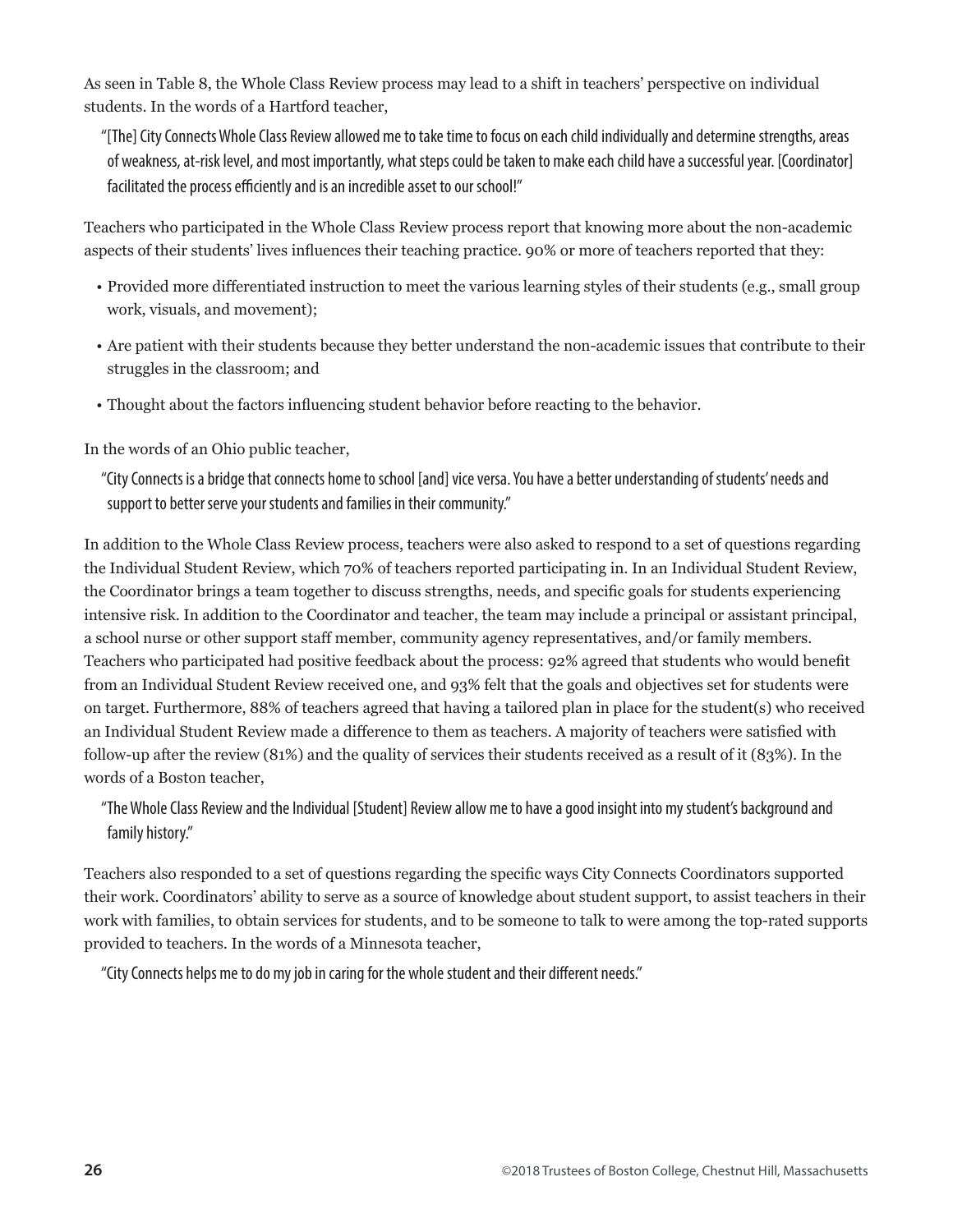Teachers also reported on the helpfulness of City Connects in addressing other issues. For example, 83% of teachers reported that City Connects helps them to follow through in securing non-academic supports for their students. More than three quarters of teachers agreed that City Connects helped them to address student behavior, to ensure students came to class prepared to learn, and to help them connect with students' families. 73% of teachers reported that City Connects helped make their classrooms more conducive to learning, and more than half of teachers agreed that City Connects helps them increase the amount of time available to prepare for instruction.

City Connects Coordinators also support teachers through their work with families. Teachers report that Coordinators support their work by serving as a point of contact for families in the school (76%) and increasing teacher awareness of the services available for families, such as translation, housing, and transportation (71%). More than half (57%) of teachers agreed that Coordinators supported them in having difficult or sensitive conversations with families, and 60% reported that Coordinators contacted families on their behalf. In the words of an Ohio teacher,

"The most important thing is the connection/communication between parents and teachers. The City Connects Coordinator can address certain issues with parents and explain interventions that their student may need to improve their behavior or academics."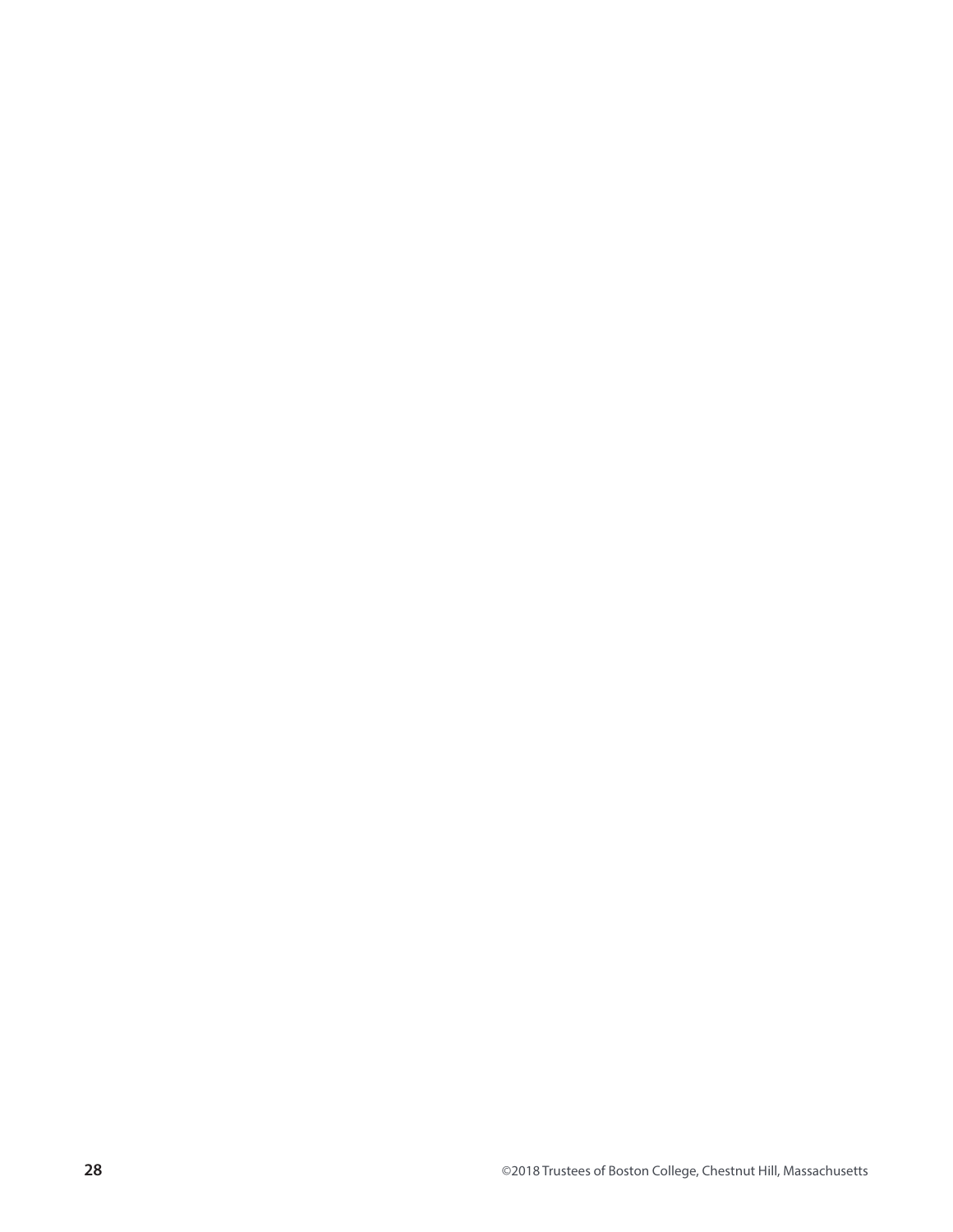# **Impact on community agencies**

Community agency partners across all City Connects districts were invited to take part in a survey in spring 2017, with the exception of community partners in districts beyond their third year of implementation, who were surveyed in either 2016 or 2017.<sup>3</sup> Like the principals and teachers who were surveyed, community partners reported high levels of satisfaction with City Connects. For example, 96% of community partners reported overall satisfaction with City Connects and felt that City Connects was effective at identifying the needs of the students they work with; 95% would recommend City Connects to another agency; and 93% agree that City Connects is effective at matching students to services. In the words of a Boston partner,

"City Connects is very helpful in identifying students that may benefit from our services, recommending our services to teachers, and helping to coordinate across a grade level or whole school which students should be matched with our services. In addition, City Connects has helped identify which students are a priority for matching with our services, where appropriate. They are a very helpful contact to improve follow-up and understanding at a school, rather than individual classroom, level."

Community partners were also asked to indicate their level of satisfaction when working with schools with City Connects and schools without City Connects across specific aspects of school-related work, such as communication, referrals, and follow-up. Participants were first asked to respond to a set of survey questions pertaining to their work with City Connects schools. They were then prompted to answer the same set of questions related to their work with other (non-City Connects) schools.

Across each dimension of good collaboration, community partners were more satisfied with City Connects schools than schools without City Connects. The results are shown in Table 9.

<sup>3</sup> This section reports the most recent survey findings from each district. The survey was sent to 703 community agency representatives, and 222 (32%) participated. Not every community agency respondent answered every question. Therefore, item-level Ns may vary.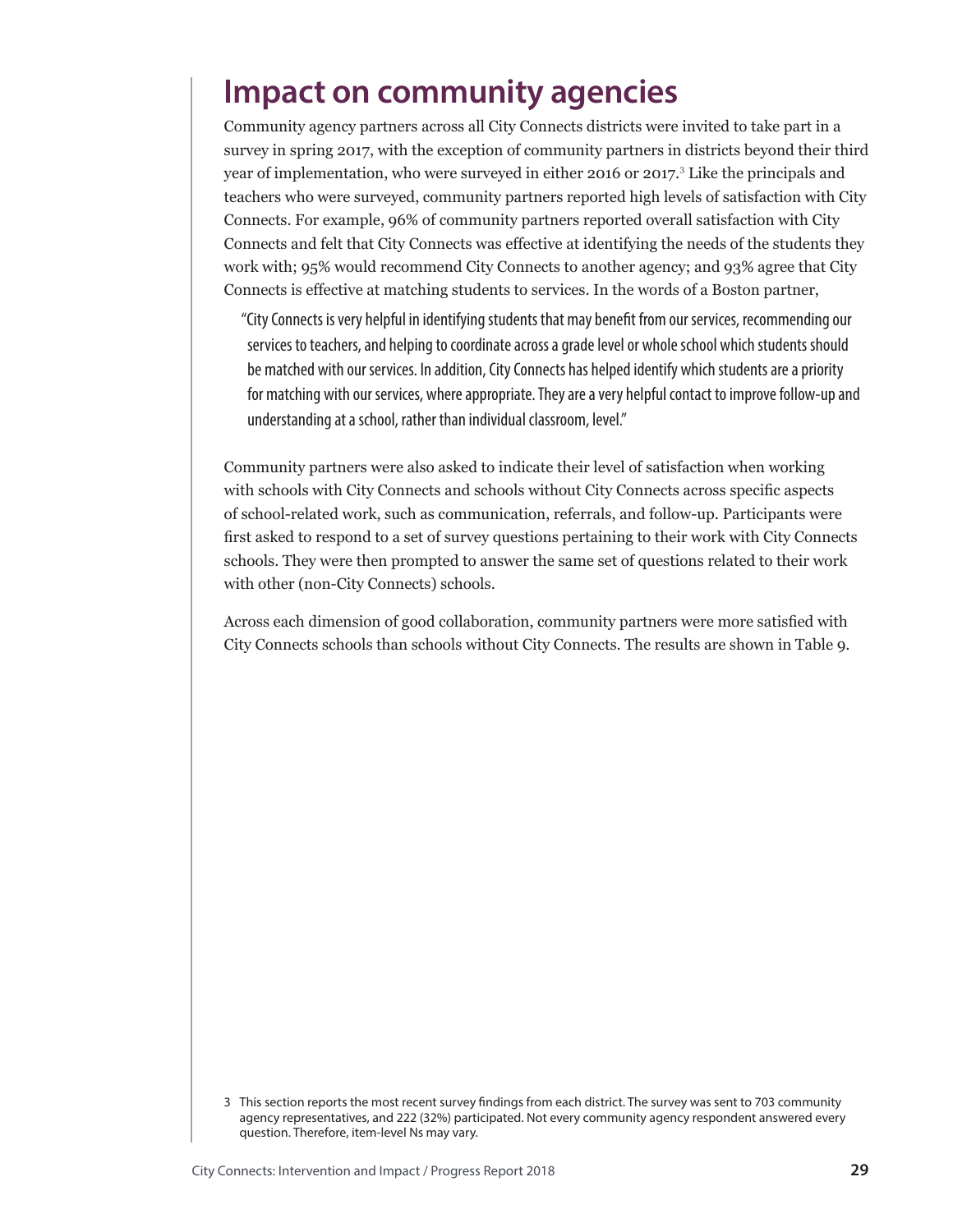#### **TABLE 9.** Percentage of community partners who are satisfied (very/somewhat) with dimensions of partnership with City Connects and non-City Connects schools

| I am satisfied with:                                                                            | <b>City Connects Schools</b><br>$N = 104$ | Non-City Connects School<br>$N = 104$ |
|-------------------------------------------------------------------------------------------------|-------------------------------------------|---------------------------------------|
| Communication with primary contact                                                              | 98%                                       | 76%                                   |
| Referral process (e.g., identifying students that would benefit<br>from your services)          | 94%                                       | 80%                                   |
| Follow-up on service delivery (e.g., checking to ensure the<br>student(s) received the service) | 94%                                       | 74%                                   |
| Effectiveness of your partnership in reaching goals                                             | 92%                                       | 76%                                   |
| Providing you with feedback that would improve service delivery,<br>when appropriate            | 93%                                       | 66%                                   |
| Providing opportunities for you to provide feedback to the school                               | 94%                                       | 70%                                   |
| The cultural competence of your primary contact in the school                                   | 98%                                       | 81%                                   |

Source: City Connects 2016 and 2017 community partner surveys

As the table illustrates, across all dimensions, partners were more satisfied in their work with City Connects schools than with non-City Connects schools, particularly in the areas of communication and feedback. In the words of a New York City partner,

"We find that having a City Connects Coordinator at one of our schools is crucial and has been so beneficial to students/families and a great support to our program. We work very closely with the City Connects Coordinator to assure students get the services they need and the follow that is provided to these families is essential. We can see a big difference of lack of services and coordination of services at the schools where we do not have a City Connects Coordinator."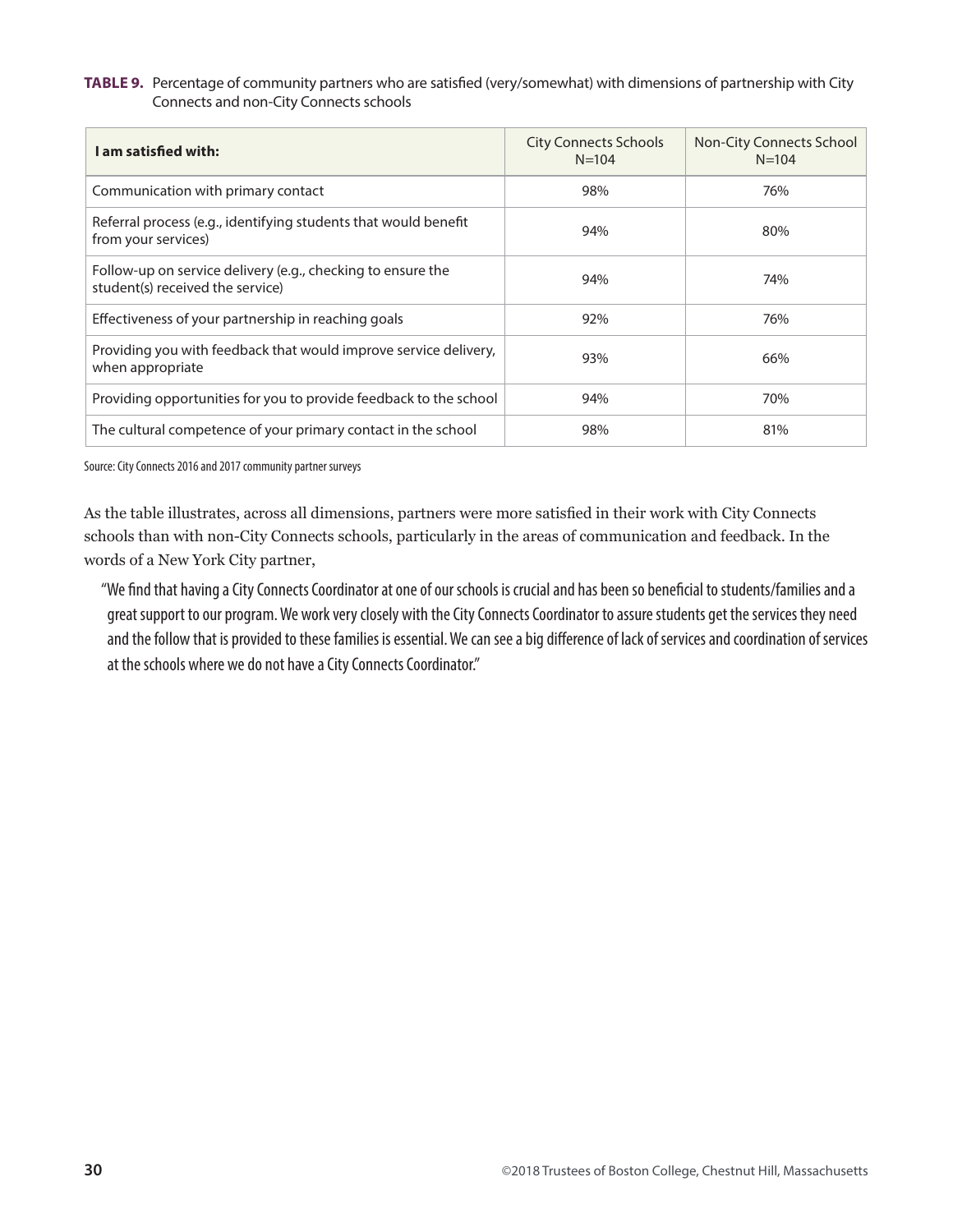# **Conclusions**

City Connects is an approach to providing supports to students that align with effective practices emerging from the developmental sciences. By design, specific features of the intervention enable these effective practices. For example, City Connects is **comprehensive**. It provides a codified practice for paying attention to the different domains in which students are developing: academic social/emotional/behavioral, health, and family. Both strengths and needs in all of these domains are considered through a guided process for conversations between the City Connects Coordinator, classroom teachers, and other staff in the school. It is also **customized**. Each student's developmental trajectory is unique, so the City Connects Coordinator meets with every classroom teacher individually to discuss each student in the class, one by one, considering both strengths and needs across developmental domains. This enables the Coordinator to connect each student to a tailored set of prevention, enrichment, early intervention, and/or intensive supports. These connections are **coordinated:** the City Connects database and communication practices ensure that not only the classroom teacher but also the student's family and any community partners remain in close communication with the Coordinator. Finally, to ensure **continuous** support, the database includes reminders and protocols for tracking the effectiveness of supports throughout the school year and across school years. The ongoing communication that Coordinators maintain with teachers, families, and community partners contributes to the stability and continuity of care that developmental science identifies as critical to supporting students' growth.

The City Connects intervention is feasible because the intervention model supports both comprehensiveness and efficiency. The practice database enables Coordinators to tailor supports, quickly identifying the right service providers from among hundreds of community partners in a city. Individual students can be connected to a constellation of services that best address their individual strengths and needs. While students experiencing intensive needs often receive more services, the majority of students receive at least three services in a given academic year. Students experiencing any level of risk may receive supports from any category.

Findings from surveys of principals and teachers demonstrate the beneficial impact of City Connects on schools. Both of these groups note that their own work is enhanced because of City Connects. Principals point out the benefits to collaboration with families, and teachers report that City Connects increases their patience and empathy, because they have a deeper understanding of the out-of-school lives of their students. Clarity of understanding and closer collaborations lead to stronger relationships, enhancing the network of support surrounding each student.

The research on City Connects demonstrates that paying attention to the individual strengths and needs of every student makes a difference.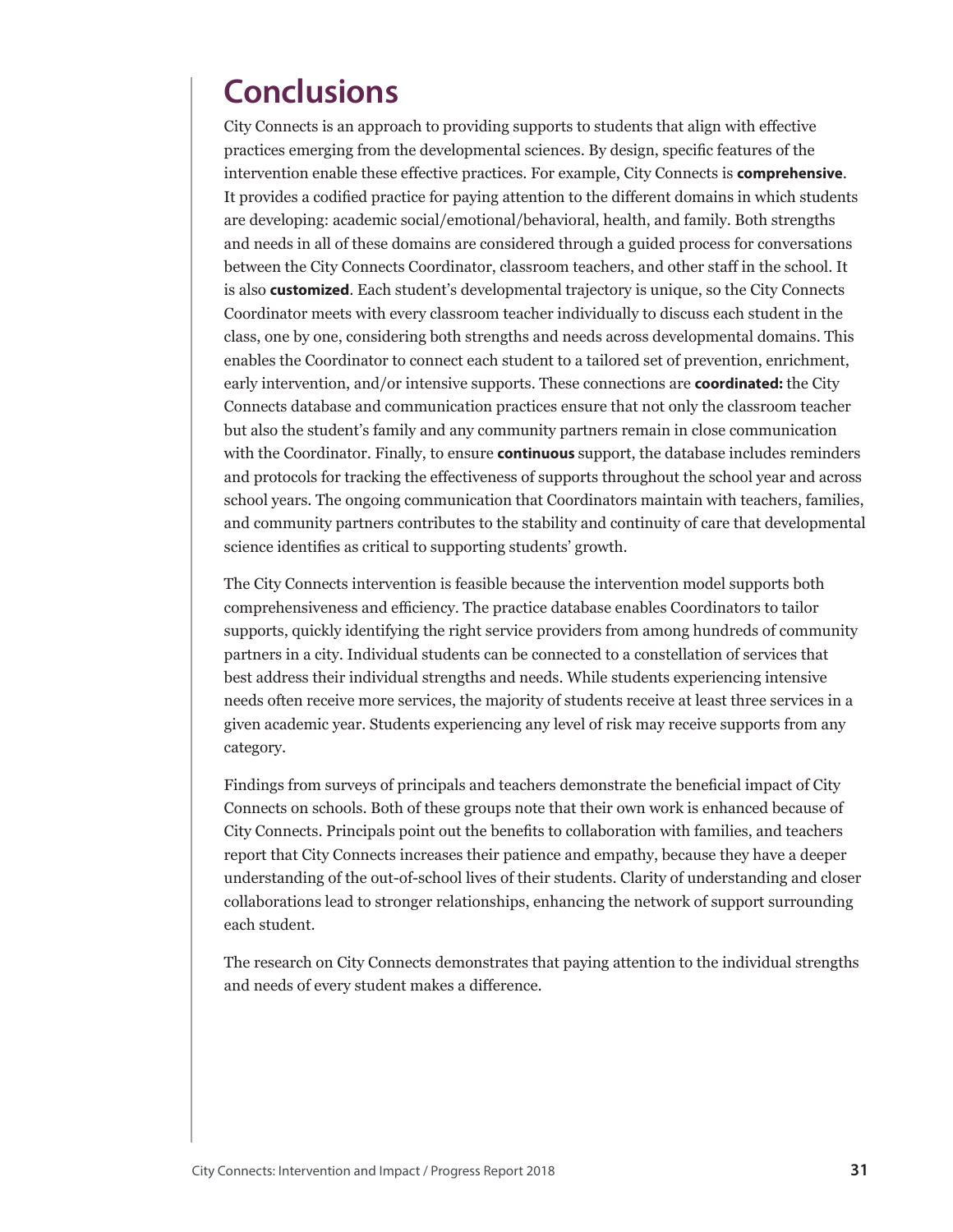# **DISTRICT HIGHLIGHTS**

## BOSTON PUBLIC SCHOOLS

City Connects was developed through a two-year planning process that involved Boston Public School principals, teachers, administrators, families, Boston College researchers, and community partners. Its early partners included the YMCA and a small number of other community service providers. It launched in a single Boston Public School in 2001. During the 2002-03 school year, the number of partnerships grew to 40, and 212 students received a service recommendation. At the request of the district, City Connects expanded in different geographic areas of the city, and is now in 21 schools. Today, more than 7,900 Boston Public students are connected to services, and 275 community partners work with City Connects in the Boston Public schools.

## BOSTON CATHOLIC SCHOOLS

In the fall of 2008, City Connects launched in 17 schools in the Archdiocese of Boston. Seven years of evaluation data have revealed that principals, in particular, are consistently satisfied with their school's partnership with City Connects. One Boston Catholic principal reported, *"I've been a principal in Catholic schools for a long time and I always did sort of everything. I was limited in what I had time to do and limited in resources. What I've found with this program, having someone I can rely on [the Coordinator] to help with whatever situation, but also to find the resources that we need to help students, that is just a God-send. It's been wonderful."* In the most recent anonymous surveys Boston Catholic principals reported 100% satisfaction with the intervention, and 100% would recommend City Connects to another principal.

## SPRINGFIELD, MASSACHUSETTS PUBLIC SCHOOLS

In Springfield Public Schools, City Connects' work with families is a particular strength. 92% of principals are satisfied with City Connects' work with families, reporting that the Coordinator serves as a point of contact for families in the school, reaches out to families, supports teachers in having sensitive conversations with families, connects families to services, and supports families with transitions. 84% of teachers agreed that City Connects helps them to connect with students' families. Teachers reported benefits in their relationships with families as a result of knowing more about the non-academic aspects of their students' lives, such as reaching out to families for support regarding students' needs and progress, and collaborating with families in regard to students' academic and non-academic needs.

## OHIO CATHOLIC SCHOOLS

City Connects' first site outside of Massachusetts was at Our Lady of the Rosary Catholic Elementary School in Dayton, Ohio. Today, City Connects is implemented in four Ohio Catholic Schools, serving students from preschool through high school, and principals, teachers, and community partners in Ohio consistently report high levels of satisfaction with the intervention. Four years of satisfaction survey data reveals that year after year, 100% of Ohio Catholic principals are satisfied with City Connects and would recommend the intervention to a colleague. In the words of an Ohio Catholic principal, *"we have a process that has become a part of who we are as a community. City Connects keeps us student focused!"*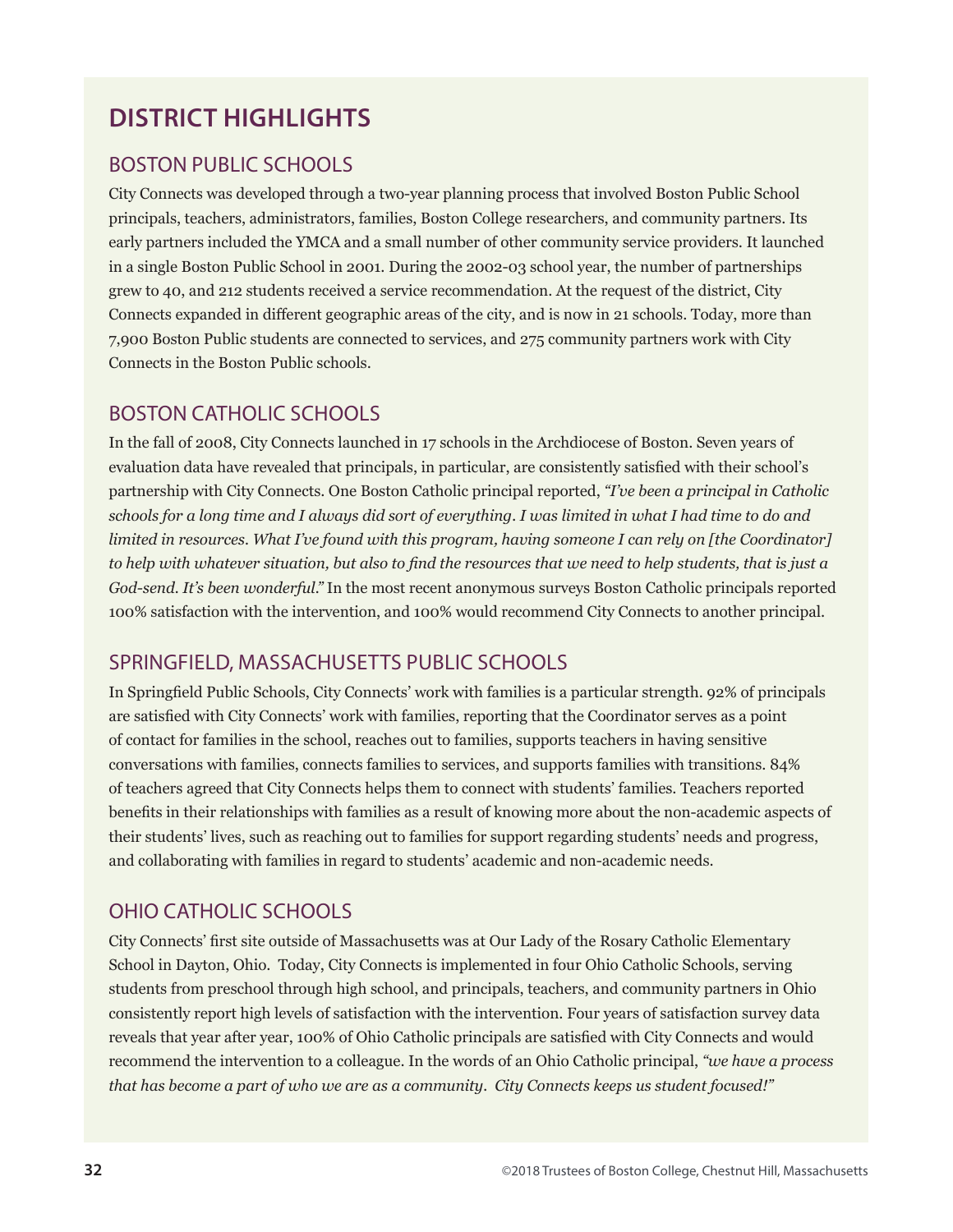## OHIO PUBLIC SCHOOLS

City Connects launched the Dayton Early College Academy, at both the elementary and high school level, in the fall of 2014. In its first year, City Connects collaborated with 20 community partners to deliver 1,162 services to students at DECA Prep and DECA. In its third year of implementation, during the 2016- 17 school year, the number of partners had grown to 39, and the number of services delivered to DECA Prep and DECA students had increased tenfold, to 11,806.

## NEW YORK CITY PUBLIC SCHOOLS

Three years of evaluation data show that City Connects has been appreciated by principals and teachers in New York City schools. Every year, more than 90% of principals and teachers report that they would recommend City Connects to a colleague. In the words of a New York City teacher, *"One of the most important benefits of City Connects at [our school] has been having a trusted liaison between families and outside service providers so that our students and their families can get all the help they need to thrive."*

## HARTFORD, CONNECTICUT PUBLIC SCHOOLS

City Connects began implementation in Hartford Public Schools in the fall of 2015. In its first year in the district, City Connects delivered 6,672 services to 1,955 students. The following year, a thousand more students were served (2,957 in all) and a total of 23,013 services were delivered. In the words of a Hartford teacher, *"It really helped me learn and understand the outside services available to students and families. My coordinator was able to contact these organizations and not only support the students inside school, but outside of school."*

## MINNEAPOLIS, MINNESOTA CATHOLIC SCHOOLS

A strength of City Connects in Minnesota Catholic schools is in the area of partnerships and services. Community partners in Minnesota report high levels of satisfaction with City Connects, which have increased over two years of implementation. In 2015-16 (the first year of implementation) 78% of community partners reported that they were satisfied with City Connects and would recommend it to another agency. In the 2016-17 school year, 100% of community partners reported that they were satisfied and would recommend City Connects. In its first year, City Connects partnered with 29 community agencies. The following year, City Connects had established partnerships with 277 organizations. The number of services delivered also increased, from 9,501 in 2015-16 to 12,655 in 2016- 17. In the words of a Minnesota partner, *"as an outside agency, it is so helpful to have people inside the school with connections to the families make the initial contact with families. Not being part of the school is sometimes difficult to integrate ourselves, and I think our City Connects Coordinator really sees our value and advocates for getting us more involved with the school, which will ultimately help the students we serve and the teachers of those students as well."*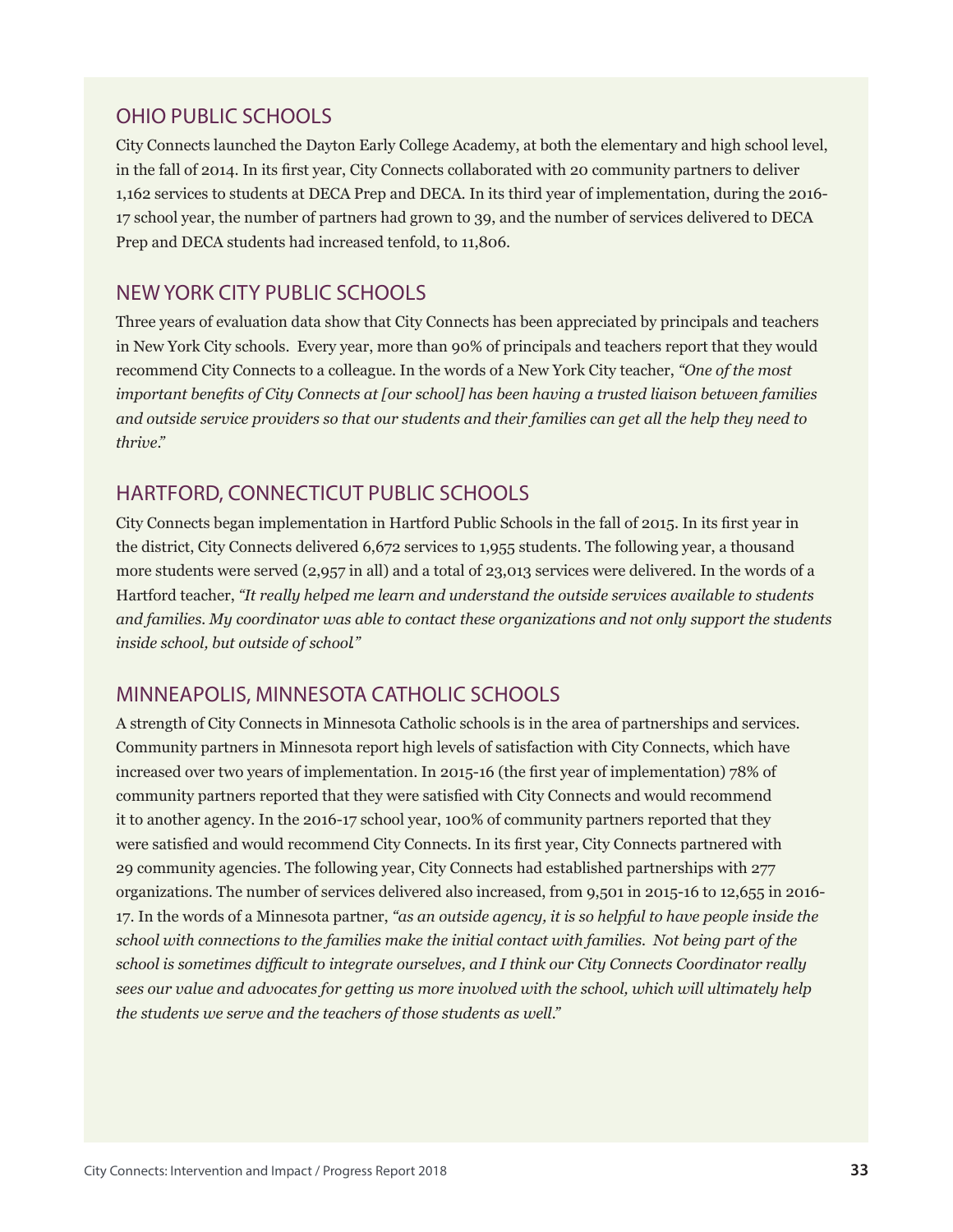## **STAFF**

**Mary E. Walsh, Ph.D.** *Executive Director, City Connects*

*Kearns Professor, Department of Counseling, Developmental and Educational Psychology, Lynch School of Education, Boston College* 

*Director of the Mary E. Walsh Center for Thriving Children*

**Claire Foley, Ph.D.** *Associate Director and Director of Research Reports Visiting Professor in Linguistics, Boston College*

**Melissa Ayala** *Administrative Officer*

**Jennifer Coyle, M.A.** *Manager of Special Projects*

**Patrice DiNatale, M.Ed.** *Director of New Practice*

**Elizabeth Dibley, M.A.** *Systems Coordinator*

**Aurore Joshi, M.S., M.A.** *Communications Manager*

**Caitlin Long, M.Ed.** *Professional Development and Project Specialist*

**Lynne Sullivan, M.B.A.** *Director of Implementation*

**Brian Ward, M.A.** *Technology Coordinator*

**Joan Wasser Gish, J.D., M.A.** *Director of Strategic Initiatives, Center for Thriving Children*

## RESEARCH STAFF

**Anastasia Raczek, M.Ed.** *Associate Director of Research & Evaluation*

**Amy Heberle, Ph.D.** *Post-Doctoral Researcher*

**Jordan Lawson, M.A.** *Research Associate*

**Jessica Petrie, Ph.D.** *Continuous Improvement Specialist*

**Erin Sibley, Ph.D.** *Post-Doctoral Researcher*

**Una Shannon, Ph.D.** *Post-Doctoral Researcher*

**Caroline Vuilleumier, Ph.D.** *Research Associate*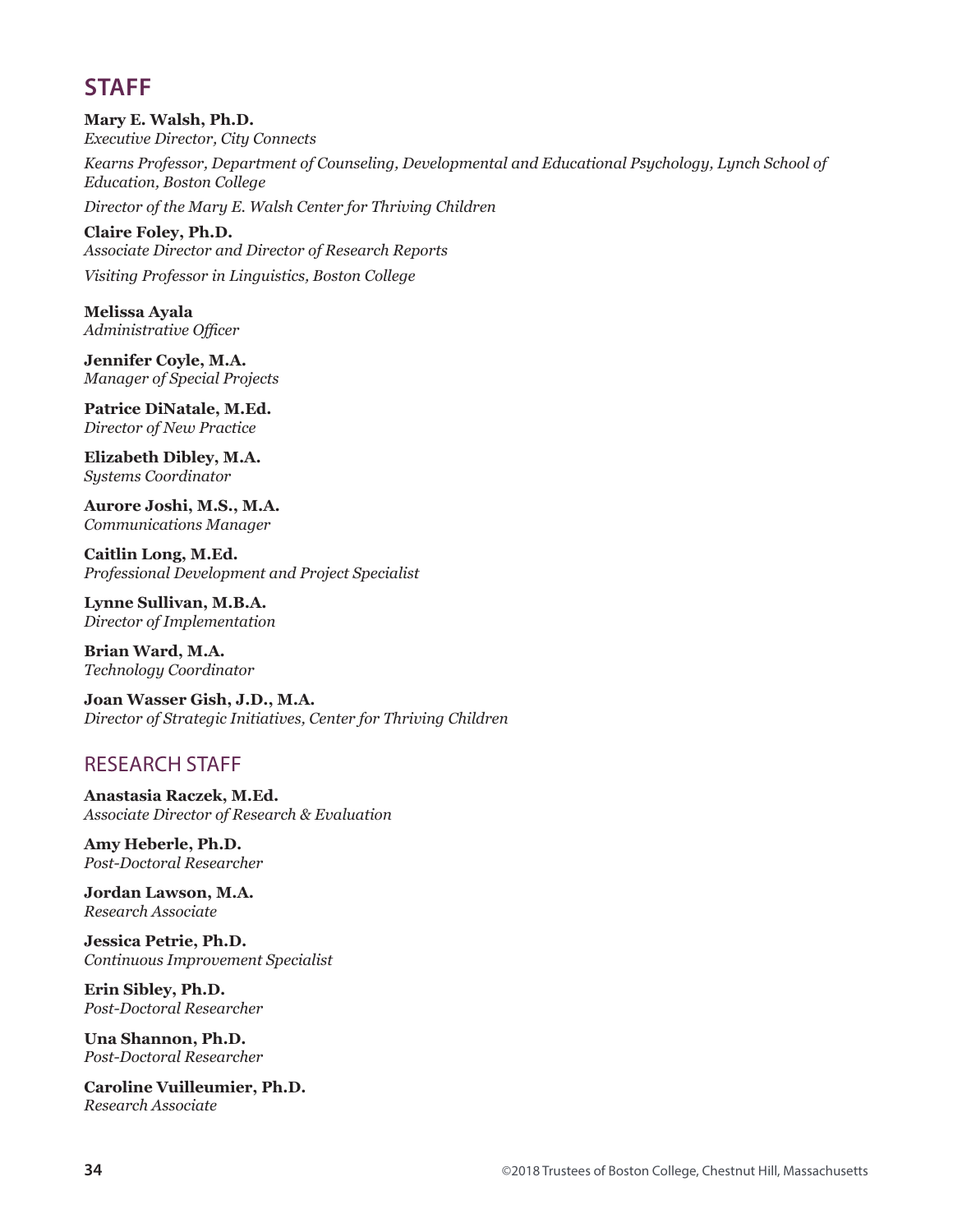## CONSULTANTS (2009-PRESENT)

#### **Henry Braun, Ph.D.**

*Boisi Professor, Department of Measurement, Evaluation, Statistics & Assessment, Lynch School of Education, Boston College*

*Director, Boston College Center for Testing, Evaluation and Educational Policy*

#### **Eric Dearing, Ph.D.**

*Associate Professor, Department of Counseling, Development, and Educational Psychology, Lynch School of Education, Boston College* 

#### **Maureen Kenny, Ph.D.**

*Professor, Department of Counseling, Development, and Educational Psychology, Lynch School of Education, Boston College, Lynch School of Education, Boston College*

#### **Deoksoon Kim, Ph.D.**

*Associate Professor, Department of Teacher Education, Special Education, Curriculum & Instruction, Lynch School of Education, Boston College*

#### **Julie MacEvoy, Ph.D.**

*Assistant Professor, Department of Counseling, Development, and Educational Psychology, Lynch School of Education, Boston College*

#### **Laura O'Dwyer, Ph.D.**

*Associate Professor, Department of Measurement, Evaluation, Statistics & Assessment, Lynch School of Education, Boston College*

### GRADUATE RESEARCH ASSISTANTS (2017-18)

Agnes Chung, M.Phil. Elizabeth Guerrant Anna Hamilton Michael Kelly Samantha Kirk Wesley Langlais Kevin Mader Romita Mitra, M.A. Jimin Oh, M.S.Ed. Despina Petsagourakis, M.A. Kristen Rene, M.A. Rita Tsai

### UNDERGRADUATE RESEARCH ASSISTANTS (2017-18)

Anthony Docanto Lauren Wry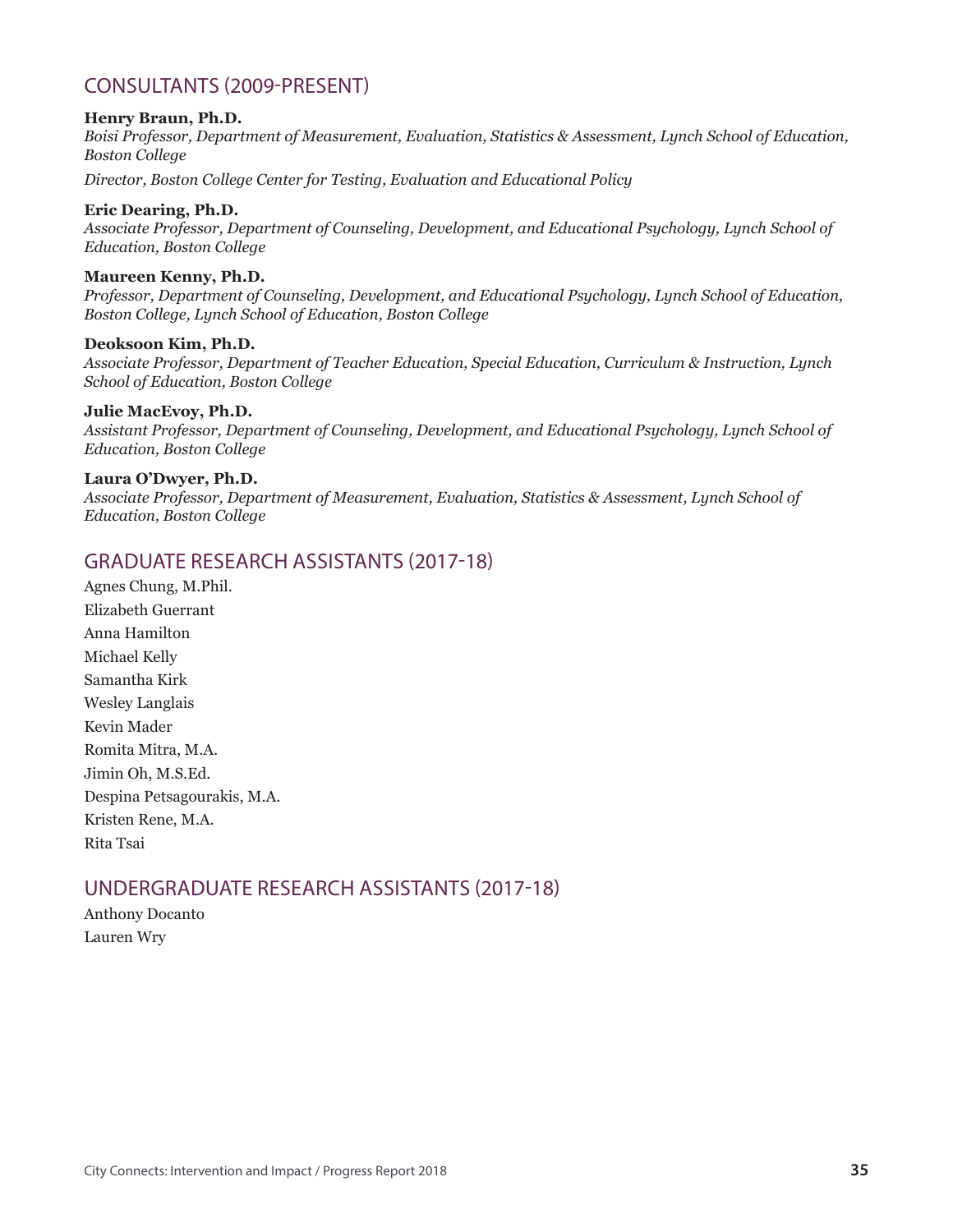### EXTERNAL EVALUATORS (2013-PRESENT)

**Clive Belfield, Ph.D.**

*Principal Economist, Center for Benefit-Cost Studies of Education, Teachers College, Columbia University Associate Professor of Economics at Queens College, City University of New York*

**David Berliner, Ph.D.** *Regents' Professor of Education Emeritus, Arizona State University*

**Brooks Bowden, Ph.D.** *Assistant Professor of Methods and Policy, Department of Education Leadership, Policy, and Human Development, North Carolina State University*

**Terry Lee-St. John, Ph.D.** *Research Scientist, SRI*

**Henry M. Levin, Ph.D.** *William H. Kilpatrick Professor of Economics & Education Director, Center for Benefit-Cost Studies of Education, Teachers College, Columbia University David Jacks Professor of Higher Education and Economics, Emeritus, Stanford University*

**Pamela Morris, Ph.D.** *Professor of Applied Psychology, New York University*

**Richard Murnane, Ph. D.** *Thompson Professor of Education and Society, Harvard Graduate School of Education*

**Parag Pathak, Ph.D.** *Professor of Economics, Massachusetts Institute of Technology*

**Peter Steiner, Ph.D.** *Assistant Professor of Educational Psychology, University of Wisconsin-Madison*

### IMPLEMENTATION TEAM (PROGRAM MANAGERS)

**Laurie Acker, M.S.** *Program Manager, Minneapolis Catholic Schools*

**Mary Callahan, M.A.** *Program Manager, Ohio Catholic and Charter Schools*

**Torylee Cigna, M.Ed.** *Program Manager, Boston Catholic Schools*

**Ron Cope, M.A.S.** *Program Manager, New York City Public Schools*

**Sara Davey, M.S.W.** *Program Manager, Boston Public Schools*

**Julie Donovan, M.S.W.** *Program Manager, Springfield Public Schools*

**Joseph King, M.Ed., M.B.A.** *Program Manager, Boston Public Schools*

**Charlene Perez** *Program Manager, Hartford Public Schools*

**Ellen Wingard, M.Ed.** *Salem Public Schools*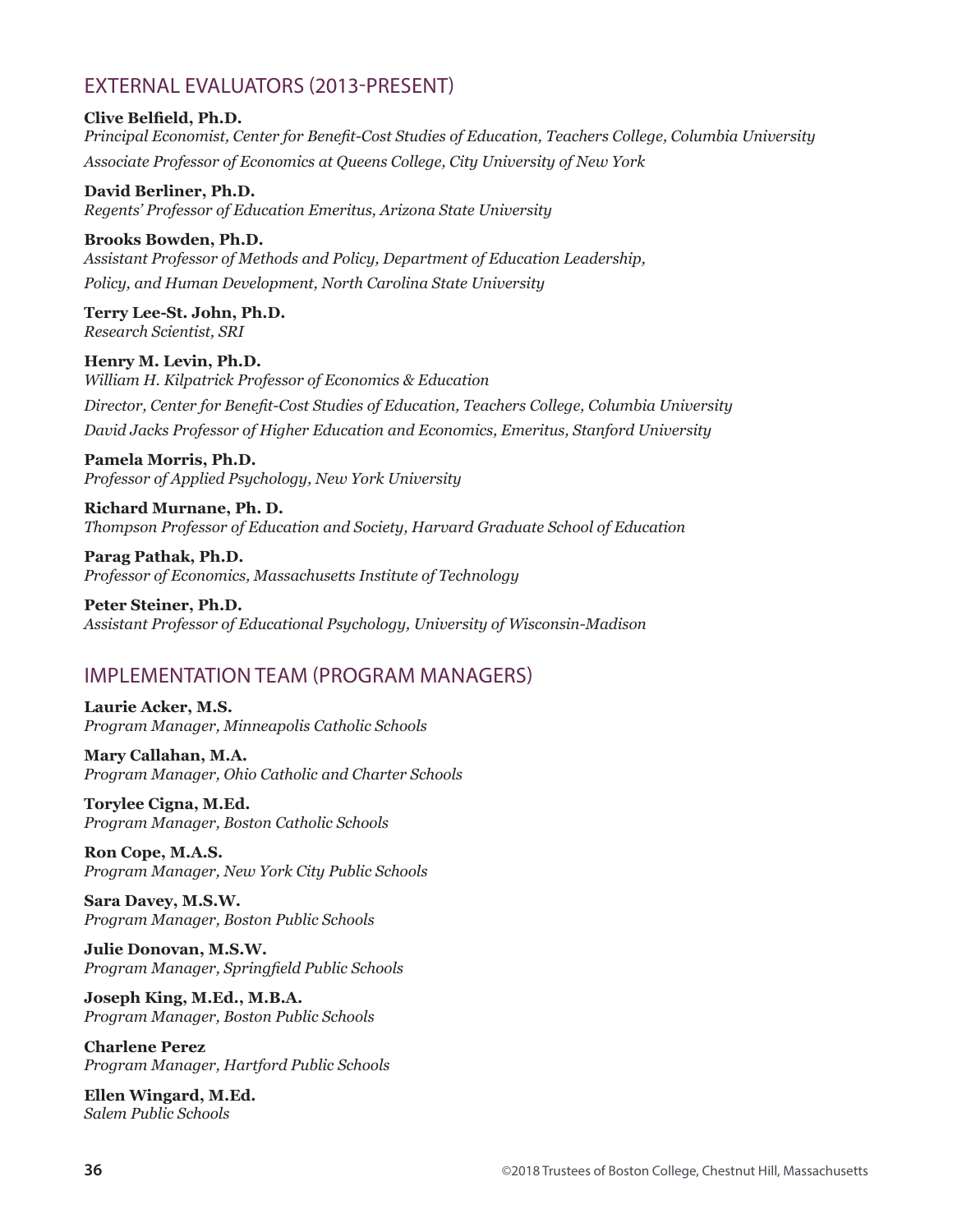## CITY CONNECTS COORDINATORS (2017-2018) BOSTON PUBLIC SCHOOLS

Jacklyn Bonneau, M.A. Warren Prescott Elementary Elise Bradley, M.Ed., Shaw Elementary School Courtney Bruno, M.S., Mission Hill School Randi Davis, M.S.W., Gardner Pilot Academy Victoria Eells, M.S.W., John F. Kennedy Elementary School Madeline Gillespie, M.S.W., Mendell Elementary School Kristina Gregory, M.S., Jackson Mann K-8 School Alyssa Kendall, M.A., Eliot K-8 School Valia Markaki, M.S., Quincy Elementary School Stacia Meczywor, M.S.W., Sarah Greenwood K-8 School Melissa Mirek, M.S., Mason Elementary School Danielle Morrissey, M.S.W., Kenny Elementary School Will Osier, M.Ed., Chittick Elementary School Adam Prisby, M.Ed., Bates Elementary School Kate Rossi, M.S.W., Jackson Mann K-8 School Harold Rudolph, M.A., Orchard Gardens K-8 School Jaymie Silverman, M.S.W., Winthrop Elementary School Lunhide Smith, M.S.W., Orchard Gardens K-8 School Julia Vogel, M.Ed., Dever Elementary School Sarah Walls, M.S.W., Winship Elementary School Abby Westcott, M.A., Edison K-8 School Tammy Yeung, M.S., Quincy Elementary School Anne Young, M.S.W., Holmes Elementary School

### BOSTON CATHOLIC SCHOOLS

Sabrina Alampi, M.S.W., Sacred Heart School Melinda Bouras, M.Ed., Saint Columbkille Partnership School Aimee Eaton, M.S.W., Pope John Paul II Catholic Academy Columbia Campus Ashley Jackson, M.S.W., Pope John Paul II Catholic Academy Lower Mills Campus Ruth Kaumeheiwa, M.Ed., Pope John Paul II Catholic Academy Mattapan Campus Meghan Logue, M.Ed., South Boston Catholic Academy Juliana Machado, M.S., East Boston Central Catholic School and Saint John School Celia Meegan, M.Ed., Mission Grammar School Paige Morrone, M.A., Trinity Catholic Academy Meghan Pryor, M.Ed., Saint Patrick School Valerie Roth, M.A., Pope John Paul II Catholic Academy Neponset Campus Matthew Schell, M.A., Saint Rose School

### SPRINGFIELD PUBLIC SCHOOLS

Elizabeth Antaya-Izoita, M.S.W., Gerena Community School Roxanne Atterbury-Whyne, M.Ed., Rebecca Johnson School Maggie Cahillane, M.A., White Street Elementary School Lindsay Cuadras, M.Ed., South End Middle School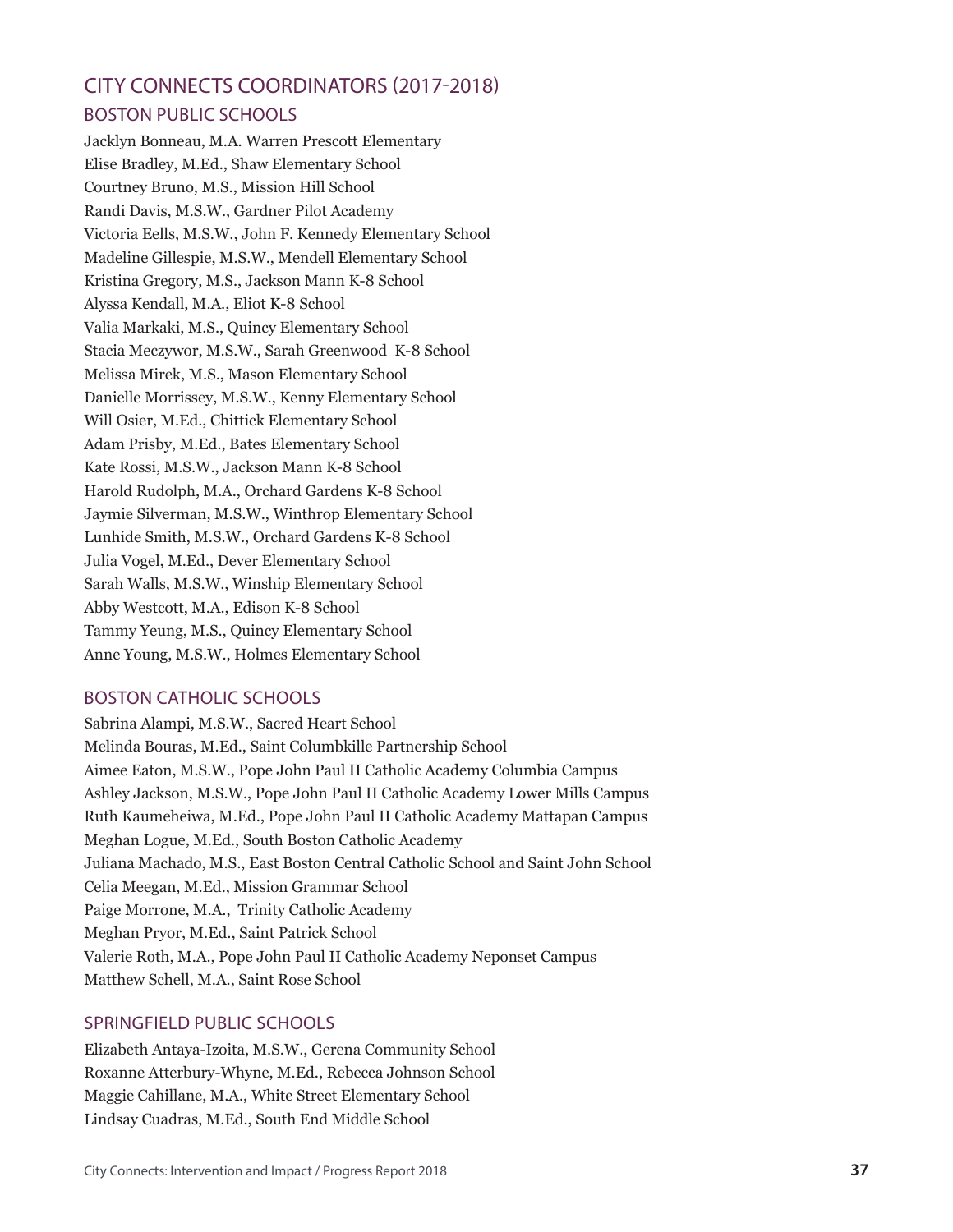Michael Downey, M.Ed., Zanetti Montessori Magnet School Nicole Falcone, M.S.W., Milton Bradley School Michael Feinberg, M.Ed., Duggan Middle School Monica Gagliarducci, M.Ed., Brightwood Elementary School Leia Georgopoulos, M.Ed., Boland School Jennifer Hill, M.Ed., Brookings Elementary School Enelida Mantilla, M.S.W., Commerce High School Michelle Polimeni, M.Ed., DeBerry Elementary School Stephanie Sanabria, M.Ed., Early Childhood Education Center Melissa Weiner, M.S.W., Indian Orchard Elementary School Heidi Wilcox, M.Ed., Homer School

### NEW YORK CITY PUBLIC SCHOOLS

### STUDENT RESOURCE COORDINATORS IMPLEMENTING CITY CONNECTS

Folashade Alayande, M.S.W., Curtis High School Elida Alvarez, M.S. 324 Patria Mirabal School Jacqueline Brimmage-Manuel, M.S.W., P.S. 152 Dyckman Valley School Traciz Geraldo, M.A., P.S. 50/M.S. 50 Vito Marcantonio School Maria Panora, M.S., C.S. 61 Francisco Oller School Ketzarili Polson, M.S., P.S. 008 Luis Belliard School Roselis Rodriguez, C.S. 211 The Bilingual Magnet School Anoeska Singh, M.A., I.S. 219 New Venture School

### OHIO PUBLIC AND CATHOLIC SCHOOLS

Jama Badinghaus, M.Ed., Chaminade Julienne High School Megan Bettelon, M.S.W., Our Lady of the Rosary School Susan Eichenauer, M.A., Chaminade Julienne High School Amanda Jane Grimm, M.Ed., Chaminade Julienne High School Adairia Kelly, M.S.W., DECA Prep Elementary School Brittany Lewis, M.S.W., Dayton Early College Academy (DECA) Andrea Migliozzi, M.S.W., Catholic Central Middle/High School Josh Richardt, M.S.E., Catholic Central Elementary School Kristen Scharf, M.S.E., Catholic Central Elementary School

### MINNEAPOLIS CATHOLIC SCHOOLS

Inna Collier, M.S., M.A.Ed., Saint Jerome School and Saint Pascal School Annie Gettle, M.S.W., Community of Saints Regional Catholic Schools and St. Peter Claver Andrea Laedtke, M.A., Pope John Paul II School and St. Helena School Caroline McGowan, M.A., Ascension School Lindsay O'Keefe, M.Ed., M.Ed., Risen Christ School LaCresha Payne, M.S.W., Harvest Prep School Breanna Smith, Blessed Trinity School

### HARTFORD PUBLIC SCHOOLS

Tamara Acosta, M.S.W., Burns Latino Studies Academy Oscar Caamano, M.S.W., Burr Elementary School Lisette Cobb, M.S., Wish Elementary School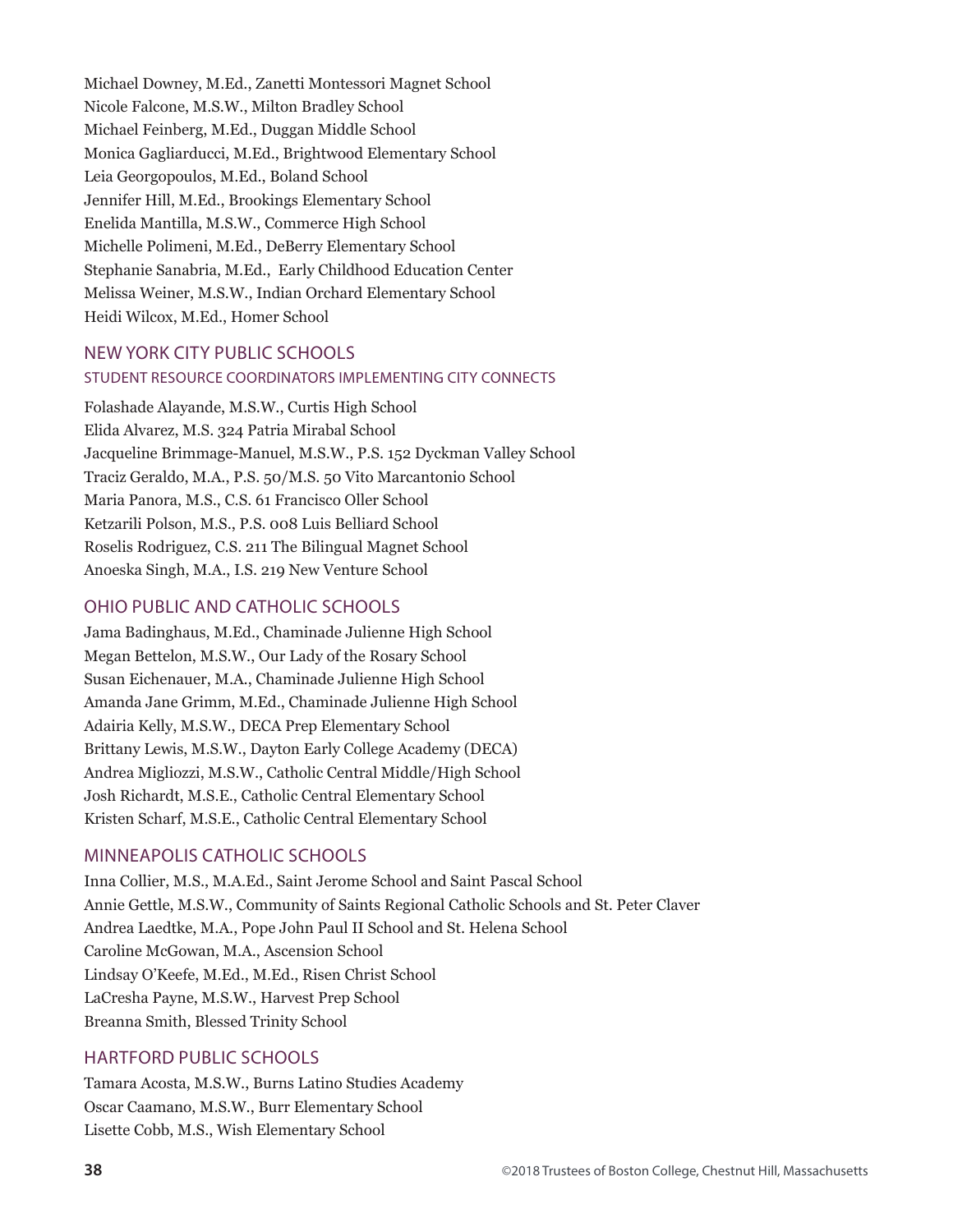Dayshima Jackson, M.A., M.L. King Elementary School Claudia Madrid, M.S.W., Milner Elementary School Barbie Nadal-Cristofaro, M.S.W.,Burr Elementary School Amy Ramirez, M.S.W., SAND School Athania Ramos, M.S.W., Simpson-Waverly School LaToiya Robinson-Henry, M.S.W., Burns Latino Academy

### SALEM PUBLIC SCHOOLS

Erika Griffin, M.S.W., Early Childhood Center and Bentley Academy Charter School Marlene Lunt, M.Ed., Witchcraft Heights Elementary School Brad Maloon, M.Ed., Collins Middle School Genevieve Nutt, M.Ed., Horace Mann Laboratory School Mia Riccio, M.S., Bowditch School Sari Rudolph, M.A., Bates School Julie Tapper, M.S.W., M.Ed., Saltonstall School Liz Yoder, M.Ed., Carlton Middle School

## INFORMATION TECHNOLOGY SUPPORT

Barry Schaudt, Ph.D. *Director, Research Services, Boston College*

Rani Dalgin, M.S.W., M.Ed. *Senior Statistical Consultant, Research Services, Boston College*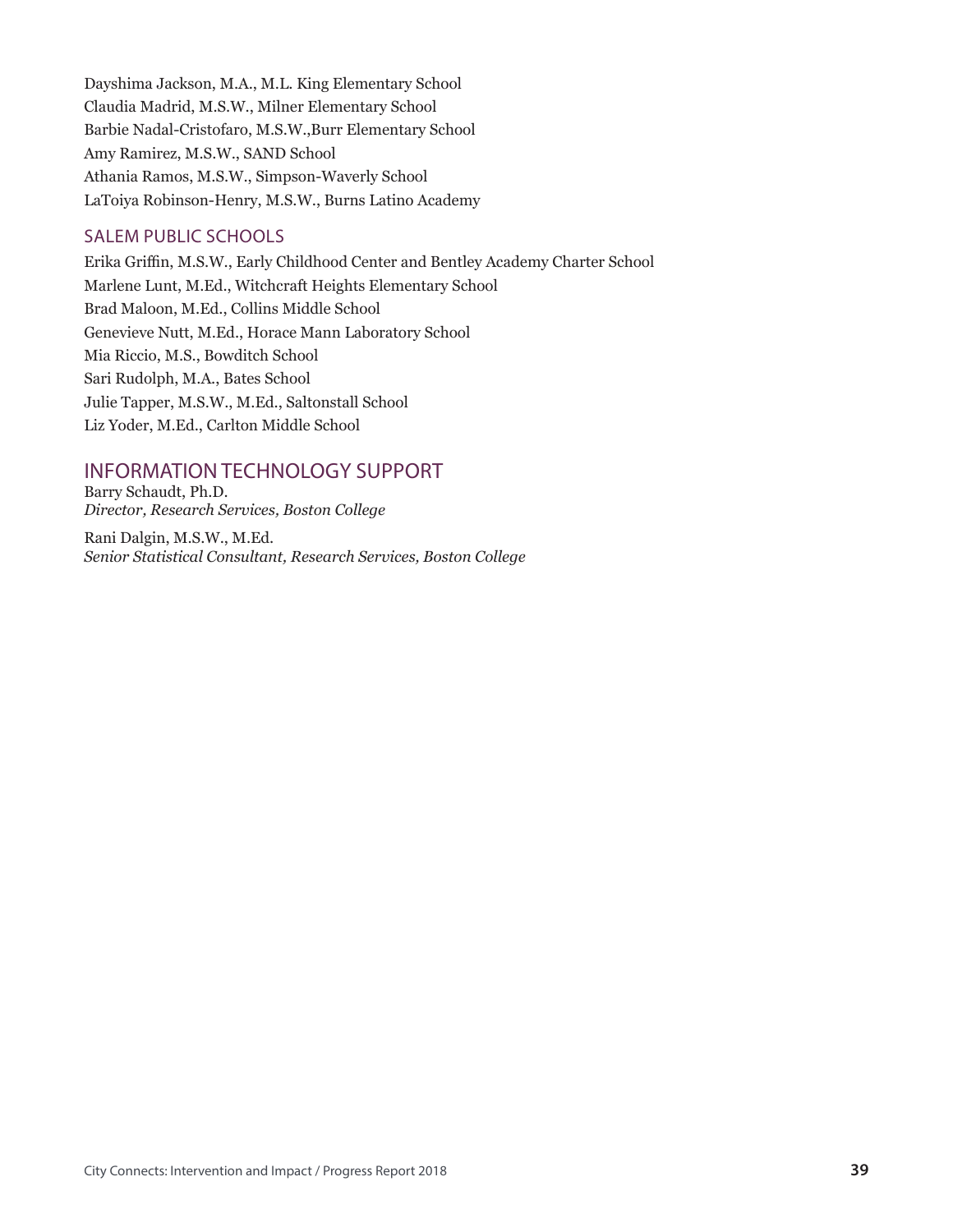## **REFERENCES**

Adelman, H. S., & Taylor, L. (Eds.). (2006). T*he school leader's guide to student learning supports: New directions for addressing barriers to learning.* Thousand Oaks, CA: Corwin Press.

An, C. (2015). Estimating the effectiveness of City Connects on middle school outcomes. Doctoral dissertation, Boston College.

Berkowitz, R., & Benbenishty, R. (2017). A research synthesis of the associations between socioeconomic background, inequality, school climate, and academic achievement. *Review of Educational Research, 87*(2), 425-469.

Berliner, D. (2013). Effects of inequality and poverty vs. teachers and schooling on America's youth. *Teacher's College Record 115*(12), 1-26.

Brabeck, M. M., & Walsh, M. E. (2003). Meeting at the hyphen: Schools-universities-communities-professions in collaboration for student achievement and well-being. 102nd Yearbook, Part 2. Chicago: National Society for the Study of Education.

Bronfenbrenner, U., & Morris, P. A. (2006). The bioecological model of human development. *Handbook of child psychology.*

Bryk, A. S., Sebring, P. B., Allensworth, E., Luppescu, S. & Easton, J. Q. (2010). *Organizing schools for improvement: Lessons from Chicago.* Chicago, IL: University of Chicago Press.

Carter, P. L. & Reardon, S. F. (2014). *Inequality matters.* New York: William T. Grant Foundation.

Cicchetti, D., & Sroufe, L. A. (2000). The past as prologue to the future: The times, they've been a-changin'. Development and psychopathology (Special issue). *Reflecting on the Past and Planning for the Future of Developmental Psychopathology, 12,* 255–264.

City Connects (2010). *The impact of City Connects: Annual report 2010.* Chestnut Hill, MA: Center for Thriving Children, Lynch School of Education, Boston College. Available: www.bc.edu/content/dam/city-connects/Publications/ CityConnects\_AnnualReport\_2010.pdf

City Connects. (2012). *The impact of City Connects: Progress report 2012.* Available: www.bc.edu/content/dam/ city-connects/Publications/CityConnects\_ProgressReport\_2012.pdf

City Connects (2014). *The impact of City Connects: Progress report 2014.* Chestnut Hill, MA: Center for Thriving Children. Available: www.bc.edu/content/dam/city-connects/Publications/CityConnects\_ProgressReport\_2014.pdf

City Connects (2016). *The impact of City Connects: Student outcomes. Progress report 2016.* Chestnut Hill, MA: Center for Thriving Children. Available: www.bc.edu/content/dam/files/schools/lsoe/cityconnects/pdf/City%20Connects%20 Progress%20Report%202016.pdf

Coleman, J. S., Campbell, E. Q., Hobson, C. J., McPartland, J., Mood, A. M., Weinfeld, F. D. & York, R. L. (1966). *Equality of educational opportunity.* Washington, DC: US Department of Health, Education, and Welfare, Office of Education.

D'Agostino, C. (2013). Collaboration as an essential school social work skill. *Children & Schools, 35*(4), 248-251.

Dearing, E., Walsh, M., Sibley, E., Lee-St. John, T., Foley, C. & Raczek, A. (2016). Can community and school-based supports improve the achievement of first-generation immigrant children attending high-poverty schools? *Child Development 87*(3), 883-897.

Duncan, G.J. & Murnane, R.J. (2011). *Whither opportunity? Rising inequality, schools, and children's life chances.* New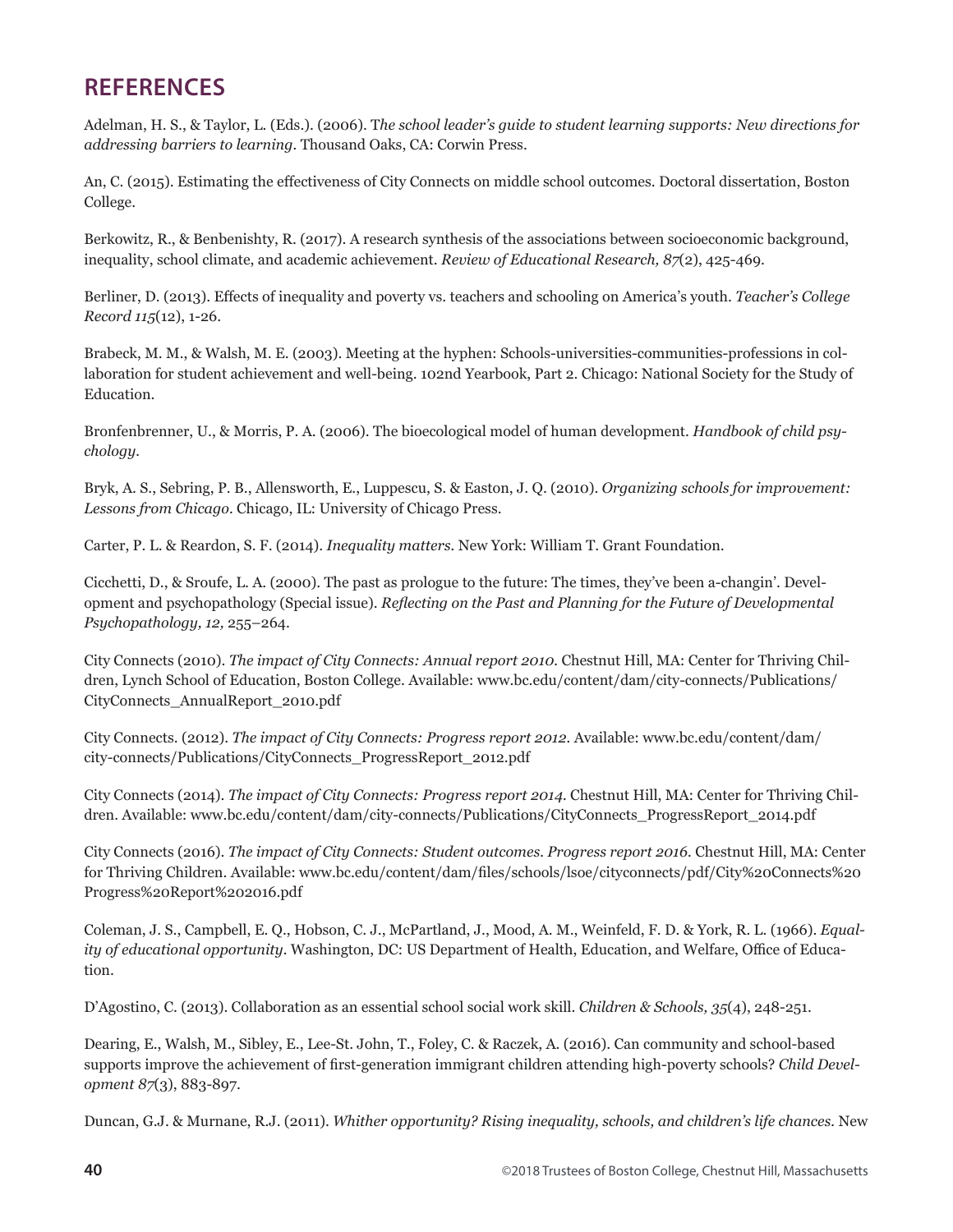York: Russell Sage.

Foley, C., Theodorakakis, M., Walsh, M. E., DiNatale, P., & Raczek, A. (2015). *Building a sustainable intervention to address the out-of-school factors affecting achievement: A primer and case study.* Chestnut Hill, MA: Center for Thriving Children. Available: www.bc.edu/content/dam/city-connects/Publications/Policy%20Brief%20-%20Building%20Sustainable%20Interventions%20Final%20WEBSITE.pdf

Ford, D. H., & Lerner, R. M. (1992). Developmental systems theory: An integrative approach. Thousand Oaks, CA: Sage Publications, Inc.

Garcia Coll, C.T., Akerman, A., & Cicchetti, D. (2000). Cultural influences on developmental processes and outcomes: Implications for the study of development and psychopathology. *Development and Psychopathology, 12,* 333-356.

Harrington, M. (1962). *The other America: Poverty in the United States*. New York, NY: Simon & Schuster.

Masten, A.S. & Tellegen, A. (2012). Resilience in developmental psychopathology: Contributions of the project competence longitudinal study. *Development and Psychopathology, 24,* 345-361.

Moore, K. A., Caal, S., Carney, R., Lippman, L., Li, W., Muenks, K.,… Terzian, M. A. (2014). *Making the grade: Assessing the evidence for integrated student supports.* Washington, D.C.: Child Trends.

Moore, K. A., Lantos, H., Jones, R., Schindler, A., Belford, J., Sacks, V. (2017). M*aking the grade: A progress report and next steps for integrated student supports.* Washington, D.C.: Child Trends.

Phillips, M., Brooks-Gunn, J., Duncan, G., Klebanov, P. & Crane, J. (1998). Family background, parenting practices, and the black–white test score gap. In C. Jencks & M. Phillips (Eds.), *The black-white test score gap* (pp. 103-145). Washington, D.C.: Brookings Institution Press.

Reardon, S. F. (2011). The widening academic achievement gap between the rich and the poor: New evidence and possible explanations. In G. Duncan & R. Murnane (Eds.), *Whither opportunity? Rising inequality, schools, and children's life chances* (pp. 91–115). New York, NY: Russell Sage Foundation Press.

Rothstein, R. (2010). How to fix our schools. *Issue Brief #286.* Washington, DC: Economic Policy Institute, October 14, 2010. Available: www.epi.org.

Rutter, M. (2007). Gene–environment interdependence. *Developmental Science,* 10, 12–18.

Sameroff, A. (2009). *The transactional model.* American Psychological Association.

Shields, K.A., Walsh, M.E. & Lee-St. John, T.J. (2016). The relationship of a systemic student support intervention to academic achievement in urban Catholic schools. Journal of Catholic Education 19 (3), 116-141.

Shonkoff, J. P., & Phillips, D., A. (2000). From neurons to neighborhoods: The science of early childhood development. *National Academy of Sciences. Washington DC, USA.*

Thapa, A., Cohen, J., Guffey, S., & Higgins-D'Alessandro, A. (2013). A review of school climate research. *Review of Educational Research, 83*(3), 357-385.

Walsh, M. E. & Brabeck, M. M. (2006). Resilience and risk in learning: Complex interactions and comprehensive interventions. In R. J. Sternberg & R. F. Subotnik (Eds.), *Optimizing student success in school with the other three Rs: Reasoning, resilience, and responsibility* (pp. 113–142). Greenwich, CT: Information Age Publishing.

Walsh, M.E., Lee-St. John, T., Raczek, A.E., Vuilleumier, C., Foley, C., & Theodorakakis, M. (2017). *Reducing high*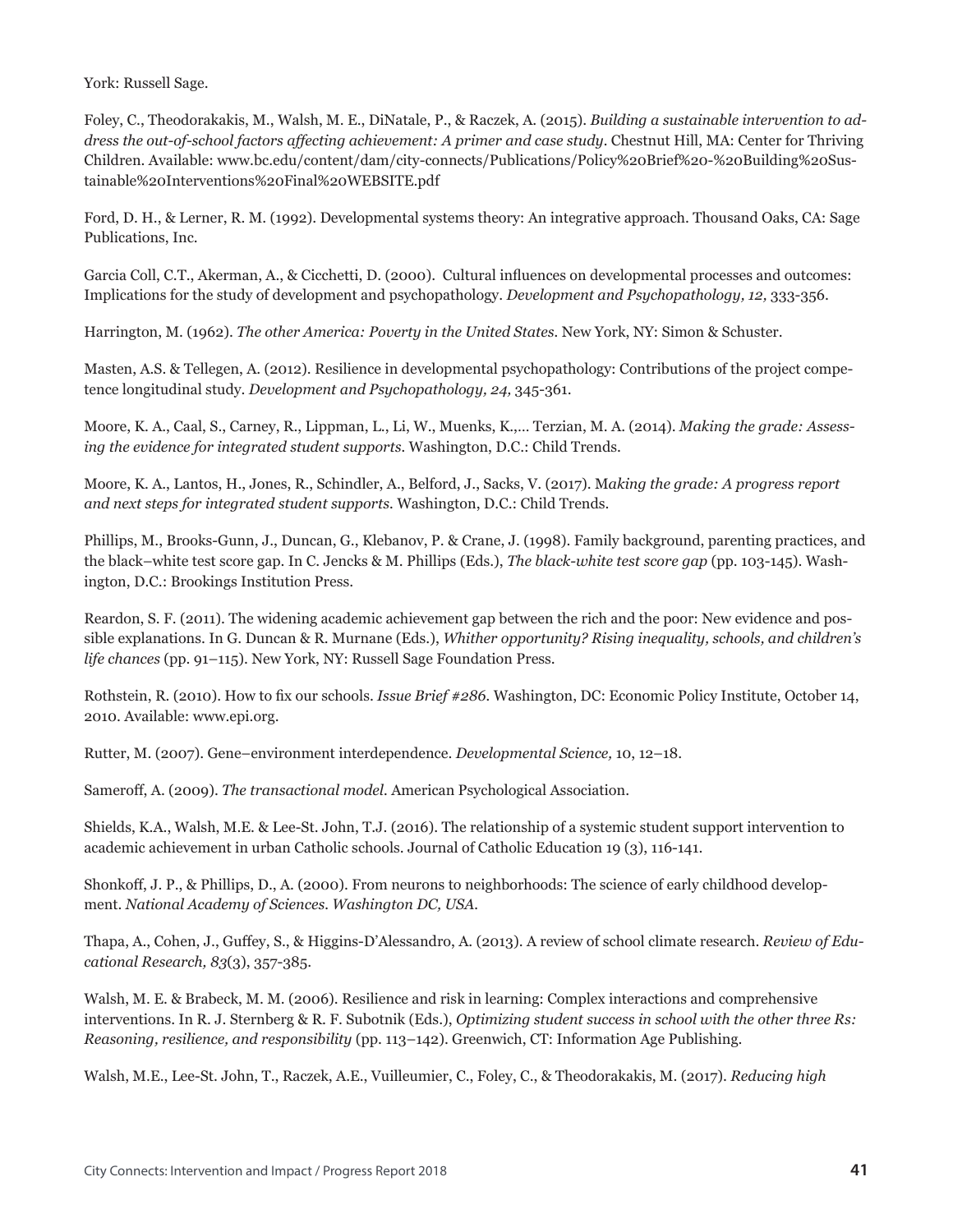*school dropout through elementary school student support: An analysis including important student subgroups.*  Chestnut Hill, MA: Center for Thriving Children. Available: www.bc.edu/content/dam/bc1/schools/lsoe/sites/coss/ pdfs/Dropout%20Policy%20Brief%202017.pdf

Walsh, M. E., Madaus, G. F., Raczek, A. E., Dearing, E., Foley, C., An, C. Lee-St. John, T. & Beaton, A. (2014). A new model for student support in high-poverty urban elementary schools: effects on elementary and middle school academic outcomes. American Educational Research Journal 51(4), 704-737.

Walsh, M. E. & Murphy, J. (2003). *Children, health, and learning: A guide to the issues.* Westport, CT: Praeger.

Waters, E., Weinfield, N. S., & Hamilton, C. E. (2000). The stability of attachment security from infancy to adolescence and early adulthood: General discussion. *Child Development, 71*(3), 703-706.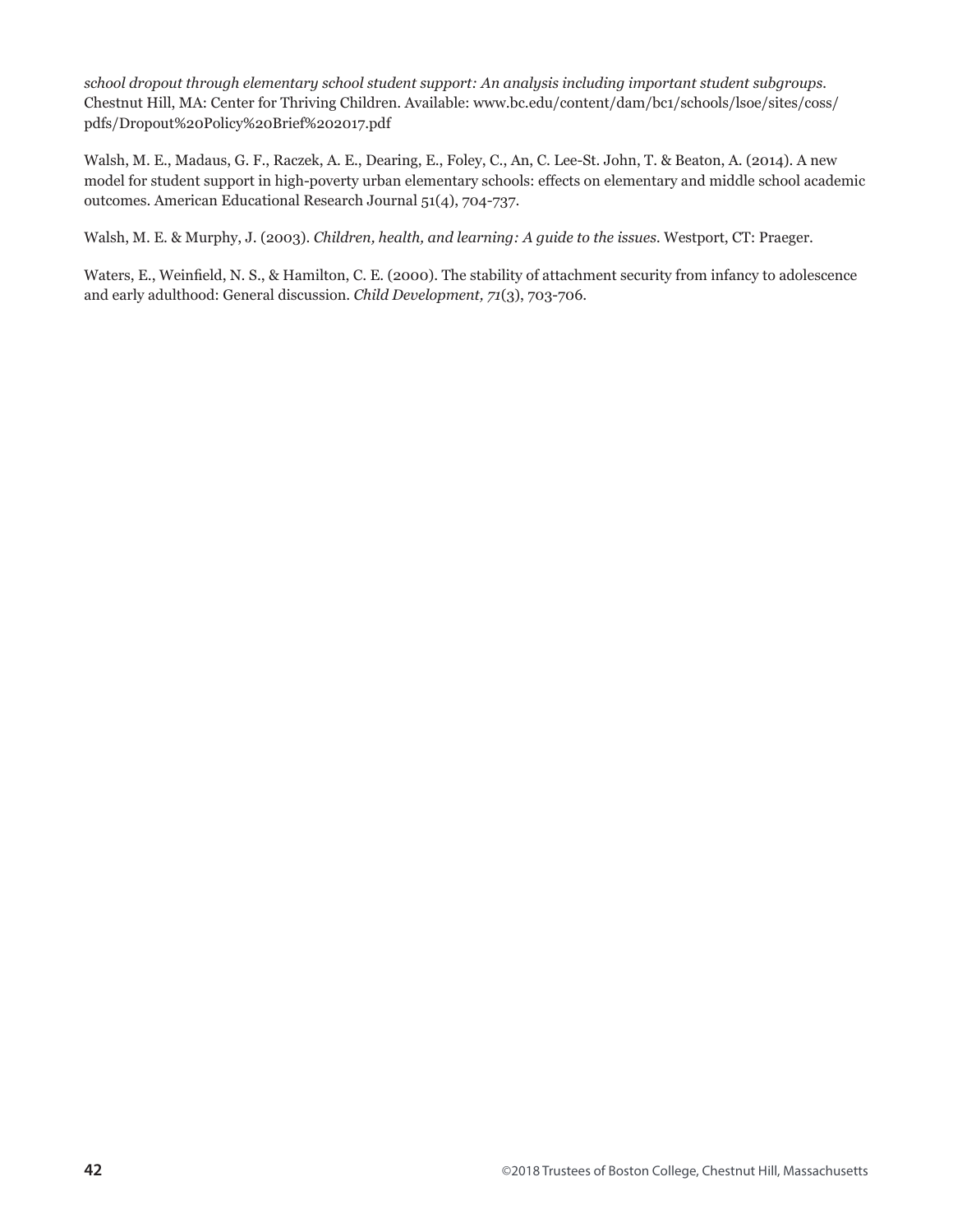**City Connects is based at the Mary E. Walsh Center for Thriving Children at the Lynch School of Education, Boston College**

**Please direct all inquiries regarding this report to:**

 **Mary E. Walsh, Ph.D. Claire Foley, Ph.D** Campion Hall, Room 305D 140 Commonwealth Ave. Chestnut Hill, MA 02467

CityConnects@bc.edu

www.CityConnects.org

@CityConnects